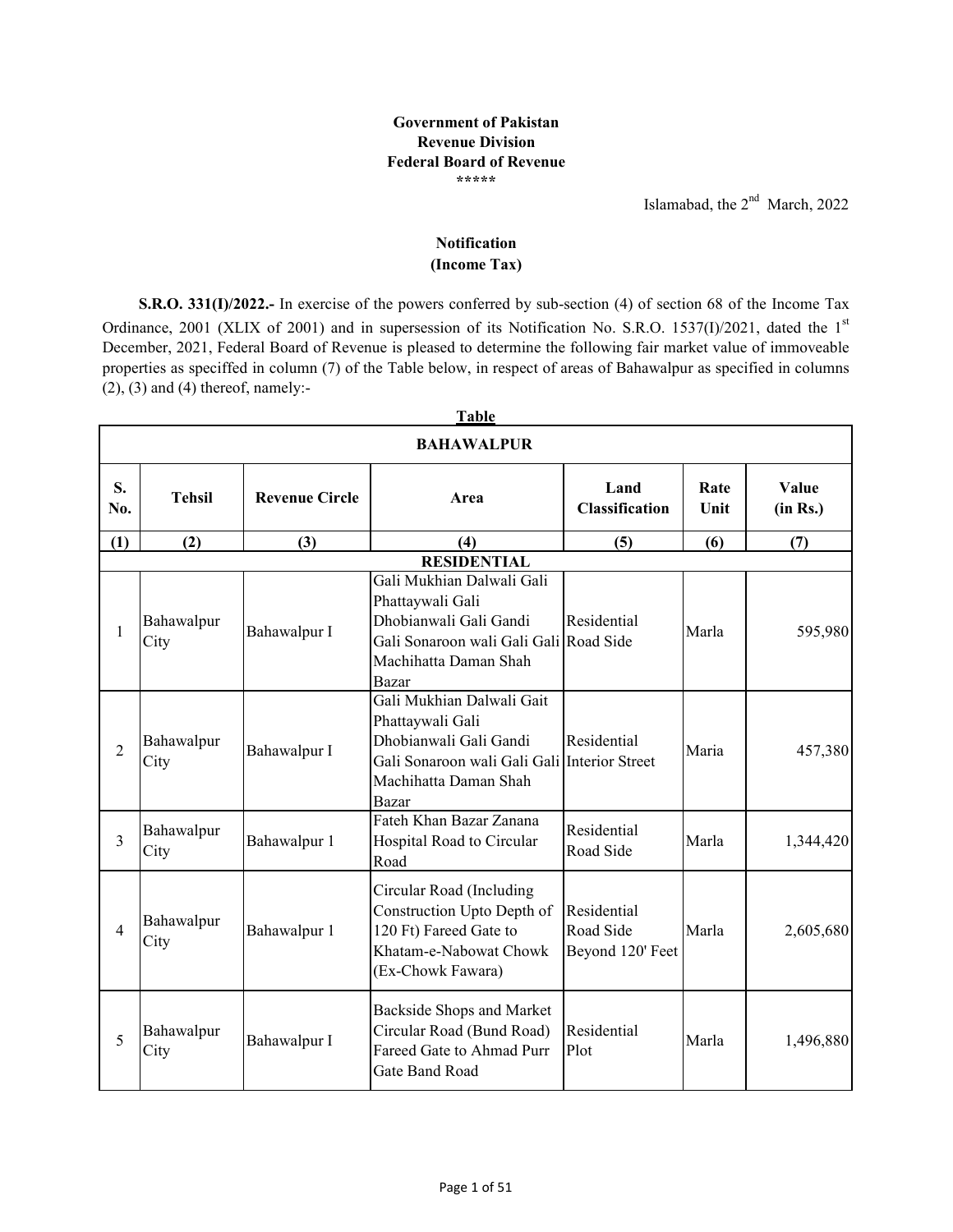| 6      | Bahawalpur<br>City | Bahawalpur 1  | Khatm-e-Nabowat Chowk<br>(Ex-Chowk Fawara) to<br>Millad Chowk (Upto Depth<br>of 100 Feet) Milad Chowk to<br>Sariaki Chowk | Residential<br>Plot                               | Marla | 1,247,400 |
|--------|--------------------|---------------|---------------------------------------------------------------------------------------------------------------------------|---------------------------------------------------|-------|-----------|
| $\tau$ | Bahawalpur<br>City | Bahawalpur I  | Millad Chowk to General<br><b>Bus</b><br><b>Stand Chowk</b>                                                               | Residential<br>Plot                               | Marla | 1,316,700 |
| 8      | Bahawalpur<br>City | Bahawalpur I  | Band Road Old UC Office to<br>Multani Gate TNT Colony<br>Feel Khana Backside Zoo<br>Talli Mohallah etc.                   | Residential<br>Plot                               | Marla | 900,900   |
| 9      | Bahawalpur<br>City | Bahawalpur I  | Ahmedpuri Gate to<br>Shikarpuri<br>Gate Bund Road                                                                         | Residential<br>Plot                               | Marla | 997,920   |
| 10     | Bahawalpur<br>City | Bahawalpur I  | Sabzi Mandi Khokha Market Residential<br>Road to Bus Stand                                                                | Plot Road Side                                    | Marla | 1,004,850 |
| 11     | Bahawalpur<br>City | Bahawalpur I  | Sabzi Mandi Khokha Market Residential Plot<br>Road to Bus Stand                                                           | <b>Street</b>                                     | Marla | 693,000   |
| 12     | Bahawalpur<br>City | Bahawalpur II | Bus Stand to Bindra Pulli<br>Multan Road                                                                                  | Residential Plot<br>Road Side                     | Marla | 831,600   |
| 13     | Bahawalpur<br>City | Bahawalpur II | Bindra Pulli to Railway<br>Phattak                                                                                        | $\overline{\text{Residential}}$<br>Plot Road Side | Marla | 748,440   |
| 14     | Bahawalpur<br>City | Bahawalpur II | Bindra Pulli to Railway<br>Phattak                                                                                        | Residential<br>Plot Street                        | Marla | 589,050   |
| 15     | Bahawalpur<br>City | Bahawalpur II | Railway Phattak to Sutlaj<br><b>Bridge</b>                                                                                | Residential<br>Plot Road Side                     | Marla | 360,360   |
| 16     | Bahawalpur<br>City | Bahawalpur II | Bye Pass to Karachi More<br>Road By Pass Chowk Azam                                                                       | Residential Plot<br>Road Side                     | Marla | 332,640   |
| 17     | Bahawalpur<br>City | Bahawalpur I  | <b>Bus Stand to Municipal</b><br>Corporation Office                                                                       | Residential<br>Plot Road Side                     | Marla | 762,300   |
| 18     | Bahawalpur<br>City | Bahawalpur 1  | Radio Station to Jaild Road<br>to Pulli Kot Noora Dewan<br>Wah                                                            | Residential Plot<br>Road Side                     | Marla | 672,210   |
| 19     | Bahawalpur<br>City | Bahawalpur 1  | Radio Station to Jail Road to Residential<br>Pulli Kot Noora Dewan Wah Plot Street                                        |                                                   | Marla | 485,100   |
| 20     | Bahawalpur<br>City | Bahawalpur I  | Cloth Market to Noor Mahal                                                                                                | Residential<br>Plot Road Side                     | Marla | 1,275,120 |
| 21     | Bahawalpur<br>City | Bahawalpur I  | Chowk Saraiki to Welcome<br>Chowk                                                                                         | Residential Plot<br>Road Side                     | Marla | 1,039,500 |
| 22     | Bahawalpur<br>City | Bahawalpur I  | Chowk Saraiki to Welcome<br>Chowk                                                                                         | Residential Plot<br><b>Street</b>                 | Marla | 873,180   |
| 23     | Bahawalpur<br>City | Bahawalpur 1  | Railway Road (Welcome<br>Chowk to Railway Station)                                                                        | Residential Plot<br>Road Side                     | Marla | 1,178,100 |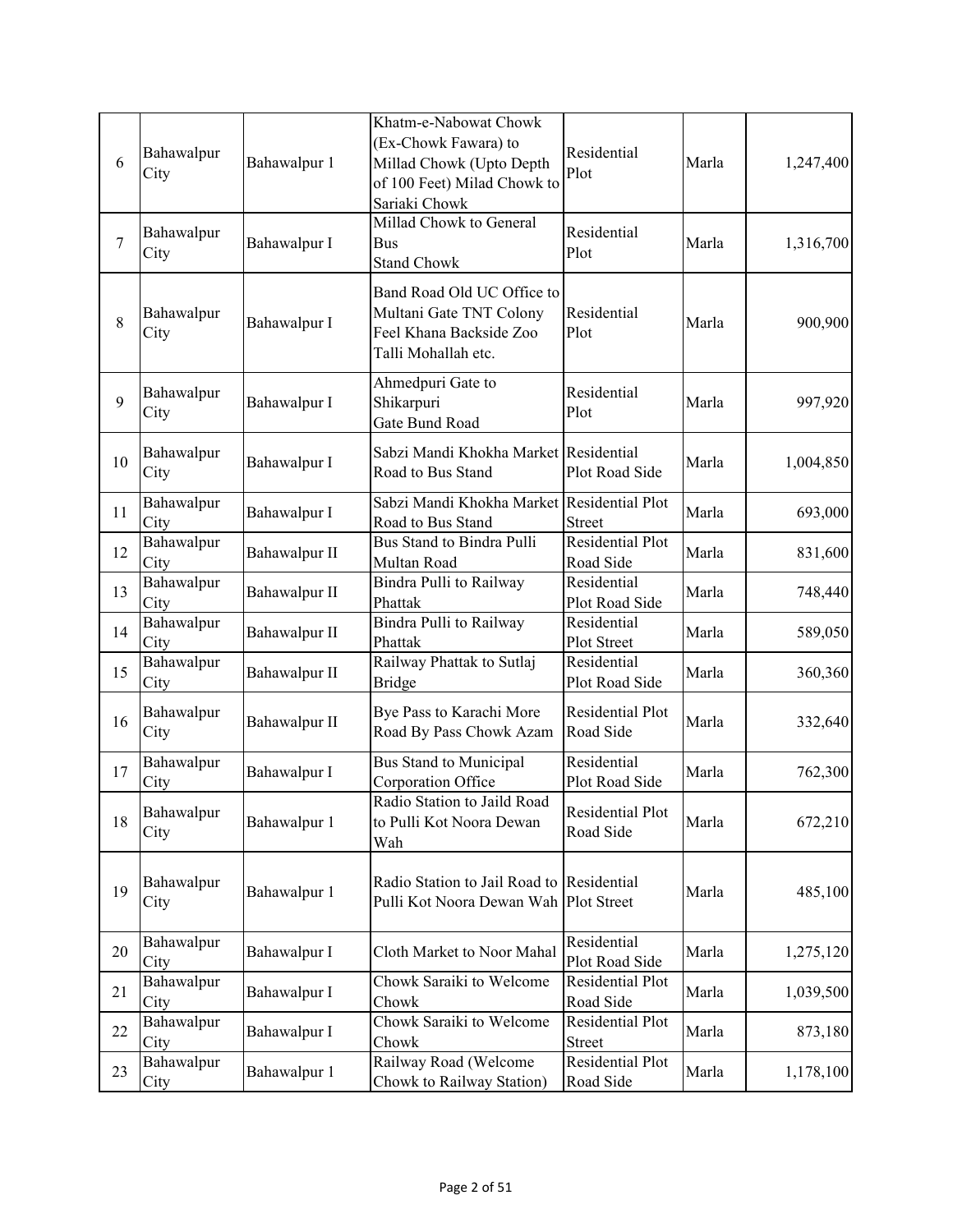| 24 | Bahawalpur<br>City | Bahawalpur I                | Railway Road (Welcome<br>Chowk to Railway Station)                                                  | Residential Plot<br><b>Street</b>        | Marla | 970,200 |
|----|--------------------|-----------------------------|-----------------------------------------------------------------------------------------------------|------------------------------------------|-------|---------|
| 25 | Bahawalpur<br>City | Bahawalpur I                | Ahmad Pur Main Road<br>Khatam-e-Nabowat (Ex-<br>Fawara Chowk) Petrol Pump<br>to Sadiq Public School | <b>Residential Plot</b><br>Road Side     | Marla | 762,300 |
| 26 | Bahawalpur<br>City | Bahawalpur I                | Ahmad Pur Main Road<br>Khatam-e-Nabowat (Ex-<br>Fawara Chowk) Petrol Pump<br>to Sadiq Public School | Residential<br>Plot Street               | Marla | 519,750 |
| 27 | Bahawalpur<br>City | Bahawalpur I                | Sadiq Public School to<br>Karachi More New Sabzi<br>Mandi                                           | Residential<br>Plot Road Side            | Marla | 672,210 |
| 28 | Bahawalpur<br>City | Bahawalpur I                | Sadiq Public School to<br>Karachi More New Sabzi<br>Mandi                                           | <b>Residential Plot</b><br><b>Street</b> | Marla | 498,960 |
| 29 | Bahawalpur<br>City | Bahawalpur II<br>Sama Satta | Karachi More to Raman<br>Phattak                                                                    | <b>Residential Plot</b><br>Road Side     | Marla | 505,890 |
| 30 | Bahawalpur<br>City | Bahawalpur I                | Inside Ahmad Purr Gate to<br>Chowk Shahzadi                                                         | Residential Plot<br>Road Side            | Marla | 900,900 |
| 31 | Bahawalpur<br>City | Bahawalpur I                | DIG Chowk to Outside S.E<br>College to Model Bazar<br>(Baghi Khana Balouch<br>Colony)               | Residential Plot<br>Road Side            | Marla | 831,600 |
| 32 | Bahawalpur<br>City | Bahawalpur I                | University Chowk to Pull<br>Dewan Wah Sadiq Girls<br>High School Darbar Mahal<br>Pulli              | <b>Residential Plot</b><br>Road Side     | Marla | 970,200 |
| 33 | Bahawalpur<br>City | Bahawalpur I                | Fareed Gate to One Unit<br>Chowk                                                                    | Residential Road<br>Side                 | Marla | 942,480 |
| 34 | Bahawalpur<br>City | Bahawalpur I                | One Unit Chowk to Baghdad Residential Road<br>Station                                               | Side                                     | Marla | 900,900 |
| 35 | Bahawalpur<br>City | Bahawalpur I                | Baghdad Station to Islamia<br>University to Bye pass                                                | Residential Road<br>Side                 | Marla | 526,680 |
| 36 | Bahawalpur<br>City | Bahawalpur I                | Kali Pulli to Islamia Colony<br>to Bahawal Canal Bridge                                             | Residential Road<br>Side                 | Marla | 580000  |
| 37 | Bahawalpur<br>City | Bahawalpur I                | One Unit Chowk to Yazman<br>Road (Baghdad)                                                          | Residential Road<br>Side                 | Marla | 651,420 |
| 38 | Bahawalpur<br>City | Bahawalpur I                | Melay Wali Gali Police<br>Chowki Walt Gali                                                          | Residential Road<br>Side                 | Marla | 665,280 |
| 39 | Bahawalpur<br>City | Bahawalpur I                | Melay Wali Gali Police<br>Chowki Wali Gali                                                          | Residential Street Marla                 |       | 485,100 |
| 40 | Bahawalpur<br>City | Bahawalpur 1                | Telephone Exchange to<br>Shahdrah Chowk                                                             | Residential Road<br>Side                 | Marla | 672,210 |
| 41 | Bahawalpur<br>City | Bahawalpur II<br>Sama Satta | Railway Station Samasatta<br>Road to Bye Pass                                                       | Residential Road<br>Side                 | Marla | 498,960 |
| 42 | Bahawalpur<br>City | Bahawalpur II<br>Sama Satta | Railway Station Samasatta<br>Road to Bye Pass                                                       | Residential Street Marla                 |       | 360,360 |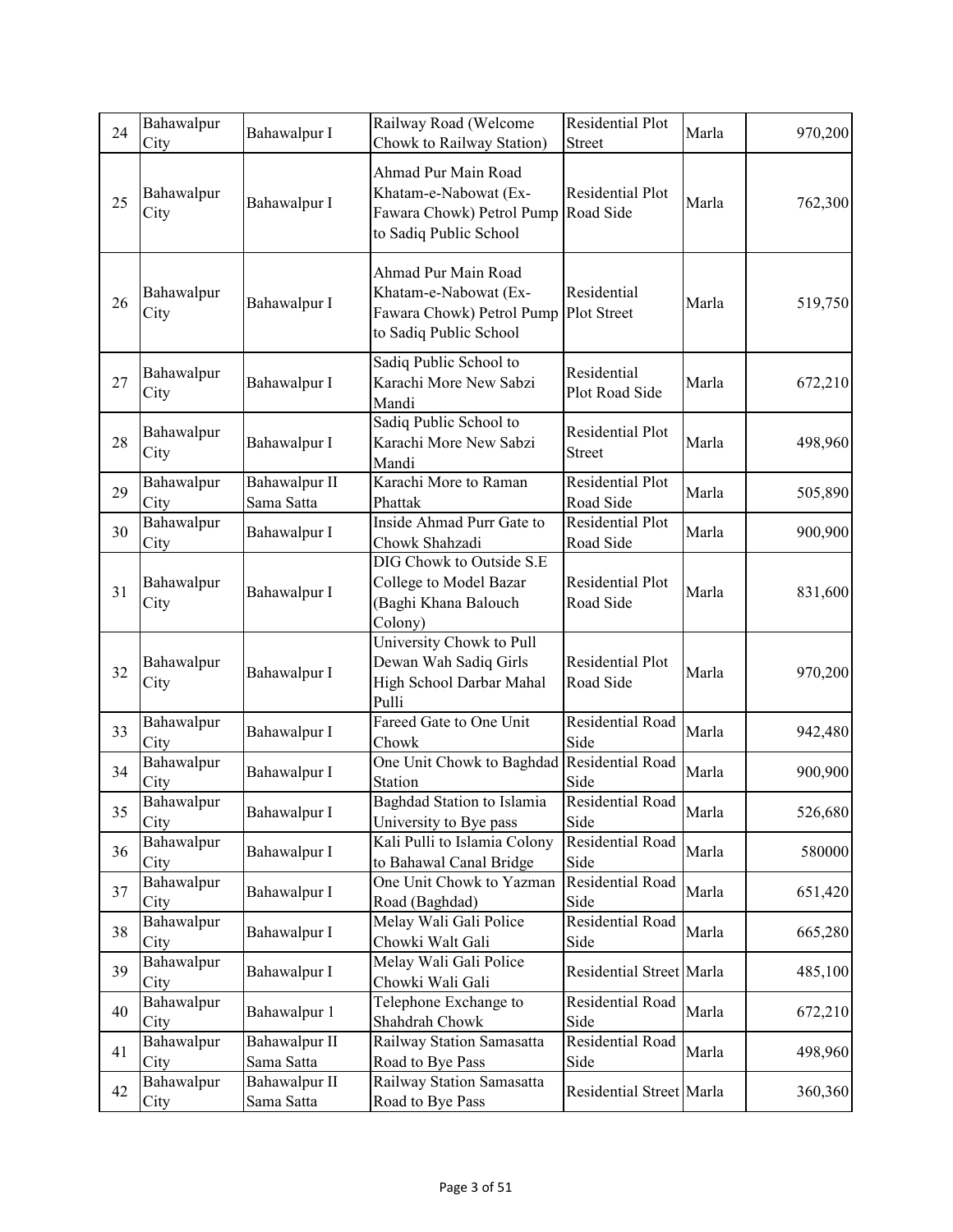| 43 | Bahawalpur<br>City | Bahawalpur II<br>Sama Satta | Bye Pass to Fattowali                                                                   | Residential Road<br>Side     | Marla | 332000    |
|----|--------------------|-----------------------------|-----------------------------------------------------------------------------------------|------------------------------|-------|-----------|
| 44 | Bahawalpur<br>City | Bahawalpur 11<br>Sama Satta | Bye Pass to Fattowali                                                                   | Residential<br><b>Street</b> | Marla | 260000    |
| 45 | Bahawalpur<br>City | Bahawalpur I                | All Mohallah in the Waled<br>City                                                       | Residential Road<br>Side     | Marla | 762,300   |
| 46 | Bahawalpur<br>City | Bahawalpur I                | All Mohallah in the Waled<br>City                                                       | Residential Street Marla     |       | 595,980   |
| 47 | Bahawalpur<br>City | Bahawalpur I                | Model Town A                                                                            | Residential Road<br>Side     | Marla | 1,316,700 |
| 48 | Bahawalpur<br>City | Bahawalpur I                | Model Town A                                                                            | Residential Street Marla     |       | 1,004,850 |
| 49 | Bahawalpur<br>City | Bahawalpur I                | Model Town B Chowk<br>Saraiki to Model Town C<br>General Official Colony                | Residential Road<br>Side     | Marla | 1,150,380 |
| 50 | Bahawalpur<br>City | Bahawalpur I                | Model Town B Chowk<br>Saraiki to Model Town C<br>General Official Colony                | Residential Street Marla     |       | 970,200   |
| 51 | Bahawalpur<br>City | Bahawalpur I                | Laber Colony Welcome<br>Colony Timber Dippo<br>Chapras Colony                           | Residential<br>Road Side     | Marla | 831,600   |
| 52 | Bahawalpur<br>City | Bahawalpur I                | Laber Colony Welcome<br>Colony Timber Dippo<br>Chapras Colony                           | Residential Street Marla     |       | 734,580   |
| 53 | Bahawalpur<br>City | Bahawalpur I                | Model Town C                                                                            | Residential Road<br>Side     | Marla | 970,200   |
| 54 | Bahawalpur<br>City | Bahawalpur I                | Model Town C                                                                            | Residential Street Marla     |       | 831,600   |
| 55 | Bahawalpur<br>City | Bahawalpur I                | Kousar Colony Heavy<br>Industrial Area Near Railway<br>Station                          | Residential Road<br>Side     | Marla | 665,280   |
| 56 | Bahawalpur<br>City | Bahawalpur 1                | Kousar Colony Heavy<br>Industrial Area Near Railway Residential Street Marla<br>Station |                              |       | 498,960   |
| 57 | Bahawalpur<br>City | Bahawalpur I<br>$\&$ II     | Shahdra Basti Mohajir<br>Colony (Shahdrah)                                              | Residential Road<br>Side     | Marla | 415,800   |
| 58 | Bahawalpur<br>City | Bahawalpur 1<br>& 11        | Shahdra Basti Mohajir<br>Colony (Shahdrah)                                              | Residential Street Marla     |       | 332,640   |
| 59 | Bahawalpur<br>City | Bahawalpur II               | Harder Colony Zia-ud-Din<br>Colony                                                      | Residential Road<br>Side     | Marla | 672,210   |
| 60 | Bahawalpur<br>City | Bahawalpur 11               | Haider Colony Zia-ud-Din<br>Colony                                                      | Residential Street Marla     |       | 505,890   |
| 61 | Bahawalpur<br>City | Bahawalpur II               | Shams Colony Khan Colony<br>Rehman Colony                                               | Residential Road<br>Side     | Marla | 672,210   |
| 62 | Bahawalpur<br>City | Bahawalpur II               | Shams Colony Khan Colony<br>Rehman Colony                                               | Residential Street Marla     |       | 589,050   |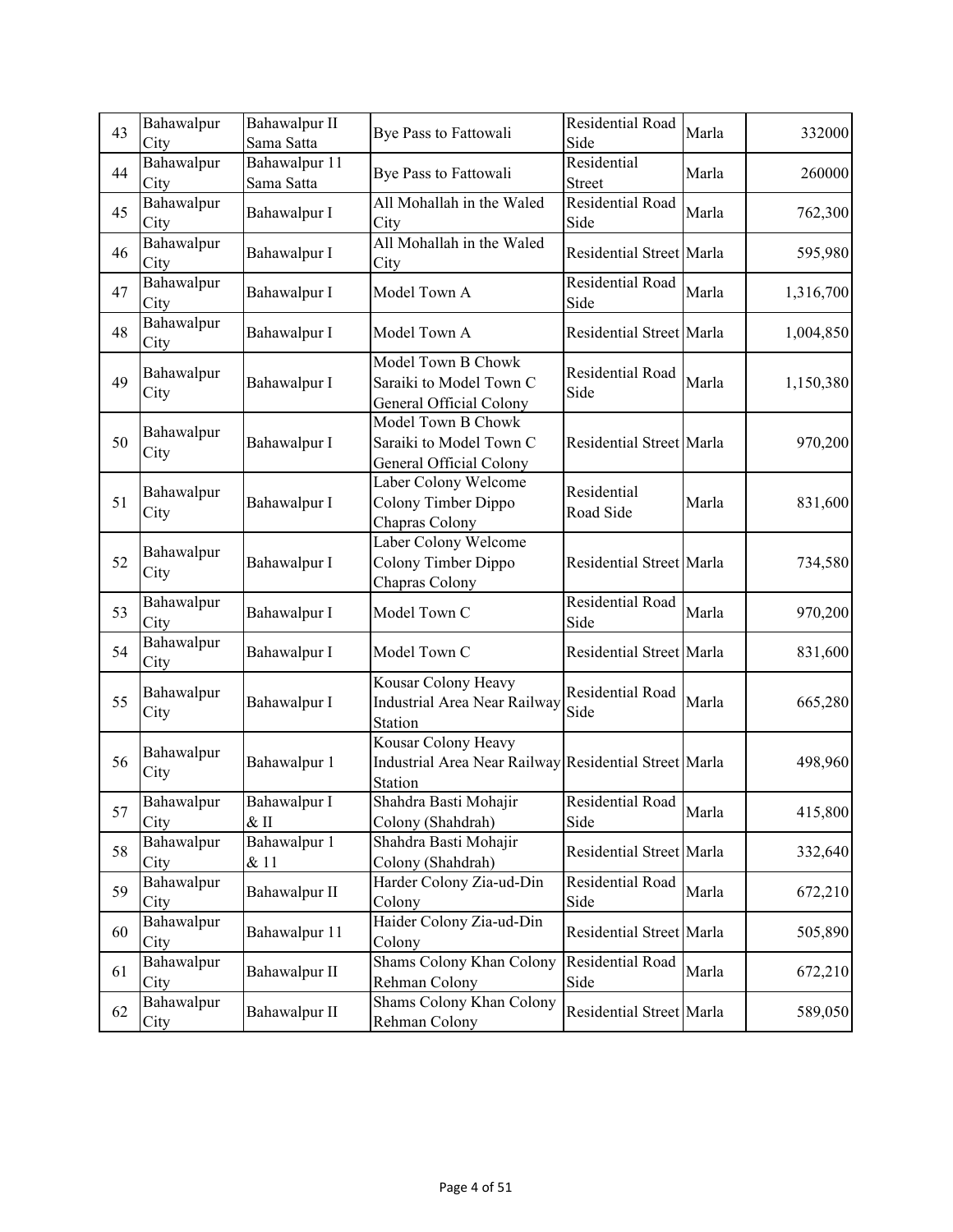| 63 | Bahawalpur<br>City | Mouza Bindra<br>Bahawalpur II | Pak Watan Colony Farukh<br>Colony Abbasia Colony Al-<br>Qasim Colony Muhajir<br>Colony Ansar Colony<br>Nadeem Abad Nawaz<br>Colony Satluj Colony<br>Madina Colony Allah Abad<br>Colony Asghar Colony<br>Usman Bin Affan Colony<br>Gullistan Johar Housing<br>Scheme        | Residential Road<br>Side | Marla | 388,080 |
|----|--------------------|-------------------------------|----------------------------------------------------------------------------------------------------------------------------------------------------------------------------------------------------------------------------------------------------------------------------|--------------------------|-------|---------|
| 64 | Bahawalpur<br>City | Mouza Bindra<br>Bahawalpur II | Pak Watan Colony Farukh<br>Colony Abbasia Colony Al-<br>Qasim Colony Muhajir<br><b>Colony Ansar Colony</b><br>Nadeem Abad Nawaz<br>Colony Satluj Colony<br>Madina Colony Allah Abad<br>Colony Asghar Colony<br>Usman Bin Affan Colony<br>Gullistan Johar Housing<br>Scheme | Residential Street Marla |       | 304,920 |
| 65 | Bahawalpur<br>City | Mouza Bindra<br>Bahawalpur II | Bindra Basti Majeed A bad<br>Colony Gulshan Hashmi<br>Firdous Abad                                                                                                                                                                                                         | Residential Road<br>Side | Marla | 526,680 |
| 66 | Bahawalpur<br>City | Mouza Bindra<br>Bahawalpur II | Bindra Basti Majeed Abad<br>Colony Gulshan Hashmi<br>Firdous Abad                                                                                                                                                                                                          | Residential Street Marla |       | 415,800 |
| 67 | Bahawalpur<br>City | Mouza Karna<br>Bahawalpur I   | Basti Karna Radio Station<br>Ismail Town Bus Stop<br>Backside Nazeer A bad<br>Colony Bismillah Colony<br>Nishat Colony Iqbal Colony<br>Al-Haram Garden                                                                                                                     | Residential Road<br>Side | Marla | 554,400 |
| 68 | Bahawalpur<br>City | Mouza Karna<br>Bahawalpur I   | Basti Karna Radio Station<br>Ismail Town Bus Stop<br><b>Backside Nazeer Abad</b><br>Colony Bismillah Colony<br>Nishat Colony Iqbal Colony<br>Al-Haram Garden                                                                                                               | Residential Street Marla |       | 485,100 |
| 69 | Bahawalpur<br>City | Mouza Karna<br>Bahawalpur I   | Aziz Abad Colony Ehsan<br>Colony Hafiz Colony Aziz<br>Garden                                                                                                                                                                                                               | Residential Road<br>Side | Marla | 519,750 |
| 70 | Bahawalpur<br>City | Mouza Karna<br>Bahawalpur I   | Aziz Abad Colony Ehsan<br>Colony Hafiz Colony Aziz<br>Garden                                                                                                                                                                                                               | Residential Street Marla |       | 415,800 |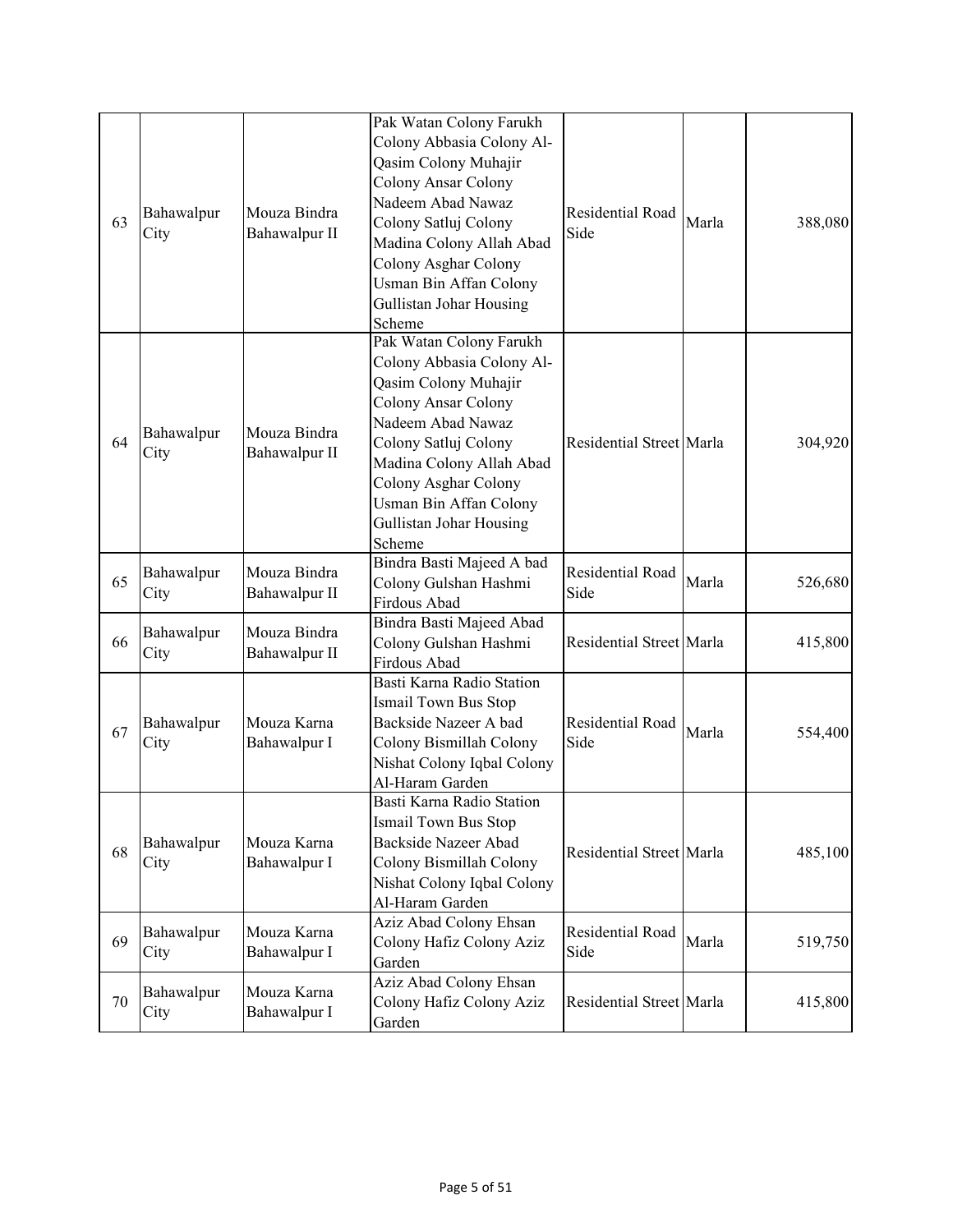| 71 | Bahawalpur<br>City | Mouza Karna<br>Bahawalpur I   | Jafri Town Gulshan Hussain<br>Town Aslam Lodhi Town<br>Sadat Colony Basti Ghous<br><b>Buksh Javed Colony Back</b><br>Side Distributory Canal Ali<br>Hassan Town | Residential Road<br>Side        | Marla | 381,150 |
|----|--------------------|-------------------------------|-----------------------------------------------------------------------------------------------------------------------------------------------------------------|---------------------------------|-------|---------|
| 72 | Bahawalpur<br>City | Mouza Karna<br>Bahawalpur I   | Jafri Town Gulshan Hussain<br>Town Aslam Lodhi Town<br>Sadat Colony Basti Ghous<br><b>Buksh Javed Colony Back</b><br>Side Distributory Canal Ali<br>Hassan Town | Residential Street Marla        |       | 311,850 |
| 73 | Bahawalpur<br>City | Mouza Karna<br>Bahawalpur I   | Hamad Colony Faisal<br>Colony Jalwana Town Arif<br>Town Azam Town (Jail<br>Road) Shadman<br>ColonyMajor Colony<br>Nouman Colony                                 | Residential Road<br>Side        | Marla | 658,350 |
| 74 | Bahawalpur<br>City | Mouza Karna<br>Bahawalpur 1   | Hamad Colony Faisal<br>Colony Jalwana Town Arif<br>Town Azam Town (Jail<br>Road) Shadman Colony<br>Major Colony Nouman<br>Colony                                | Residential Street Marla        |       | 519,750 |
| 75 | Bahawalpur<br>City | Mouza Karna<br>Bahawalpur I   | Riaz Colony Bankers Colony<br>Gulistan Colony Noor-ul-<br>Haq Colony QasimTown                                                                                  | Residential Road<br>Side        | Marla | 693,000 |
| 76 | Bahawalpur<br>City | Mouza Karna<br>Bahawalpur 1   | Riaz Colony Bankers Colony<br>Gulistan Colony Noor-ul-<br>Haq Colony QasimTown                                                                                  | Residential Street Marla        |       | 554,400 |
| 77 | Bahawalpur<br>City | Mouza Karna<br>Bahawalpur I   | Bati Ganwan Bahawal<br>Colony Miani Mandar etc.                                                                                                                 | Residential Road<br>Side        | Marla | 485,100 |
| 78 | Bahawalpur<br>City | Mouza Karna<br>Bahawalpur I   | Bati Ganwan Bahawal<br>Colony Miani Mandar etc.                                                                                                                 | Residential Street Marla        |       | 415,800 |
| 79 | Bahawalpur<br>City | Mouza Baqir Pur<br>Jhangiwali | Allaichi Marri                                                                                                                                                  | Residential Road<br>Side        | Marla | 450,450 |
| 80 | Bahawalpur<br>City | Mouza Baqir Pur<br>Jhangiwali | Allaichi Marri                                                                                                                                                  | Residential Street Marla        |       | 360,360 |
| 81 | Bahawalpur<br>City | Mouza Baqir Pur<br>Jhangiwali | Faisal Bagh                                                                                                                                                     | <b>Residential Road</b><br>Side | Marla | 942,480 |
| 82 | Bahawalpur<br>City | Mouza Baqir Pur<br>Jhangiwali | Faisal Bagh                                                                                                                                                     | Residential Street Marla        |       | 790,020 |
| 83 | Bahawalpur<br>City | Mouza Baqir Pur<br>Jhangiwali | Balu Wala Chowk Bund<br>Islam Pura Basti Haji Jhok<br>Gammo                                                                                                     | Residential Road<br>Side        | Marla | 304,920 |
| 84 | Bahawalpur<br>City | Mouza Baqir Pur<br>Jhangiwali | Balu Wala Chowk Bund<br>Islam Pura Basti Haji Jhok<br>Gammo                                                                                                     | Residential Street Marla        |       | 235,620 |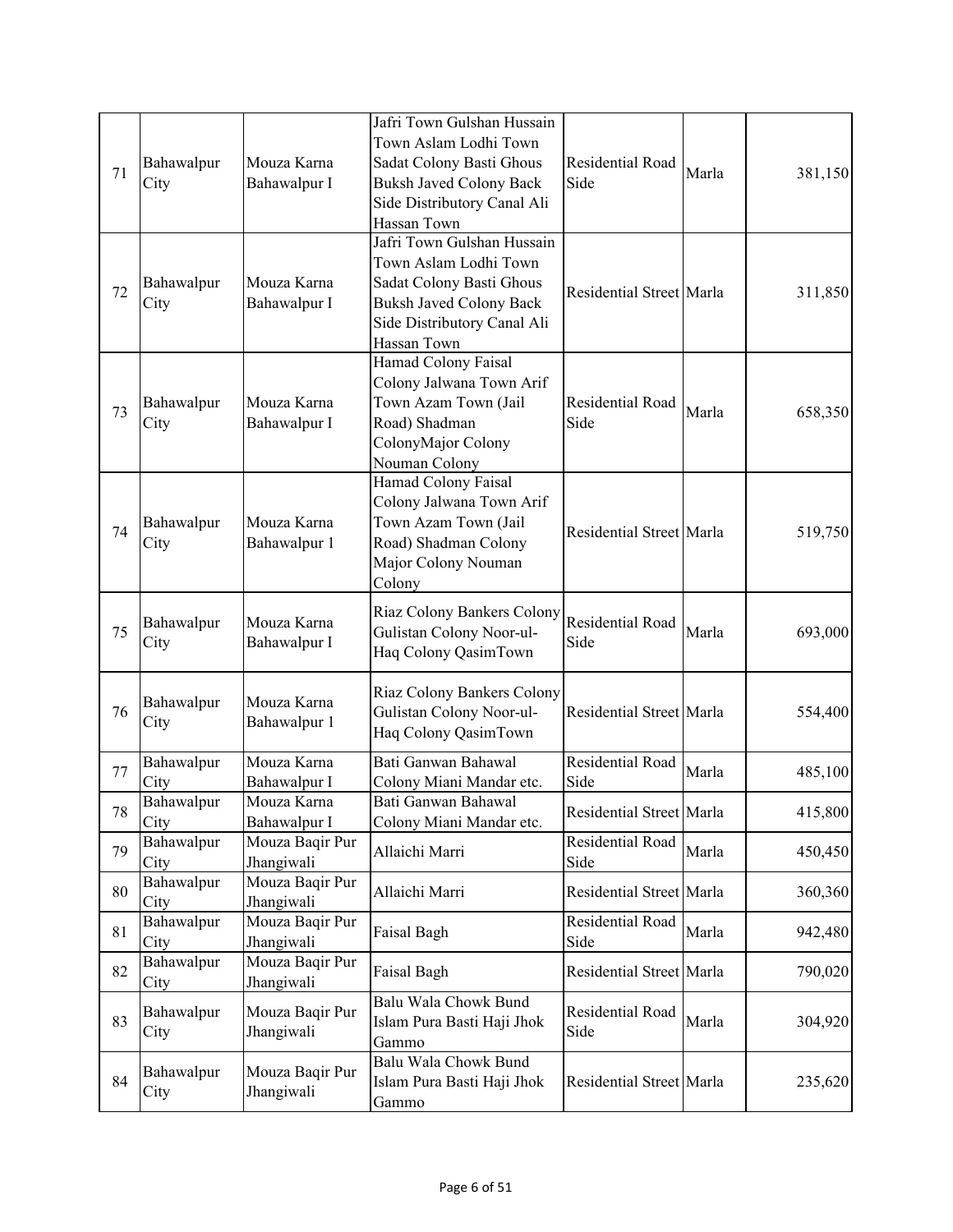| 85 | Bahawalpur<br>City | Mouza Baqir Pur<br>Jhangiwali             | Mouza Baqir Pur                                                                                                                                    | Residential Road<br>Side        | Marla | 346,500   |
|----|--------------------|-------------------------------------------|----------------------------------------------------------------------------------------------------------------------------------------------------|---------------------------------|-------|-----------|
| 86 | Bahawalpur<br>City | Mouza Baqir Pur<br>Jhangiwali             | Mouza Baqir Pur                                                                                                                                    | Residential Street Marla        |       | 277,200   |
| 87 | Bahawalpur<br>City | Mouza Baqir Pur<br>Jhangiwali             | Kot Noora Basti Bhattiyan                                                                                                                          | Residential Road<br>Side        | Marla | 485,100   |
| 88 | Bahawalpur<br>City | Mouza Baqir Pur<br>Jhangiwali             | Kot Noora Basti Bhattiyan                                                                                                                          | Residential Street Marla        |       | 415,800   |
| 89 | Bahawalpur<br>City | Mouza Sahlan<br>Jhangi Walt               | Basti Sahlan Chowk Thgga<br>Jaffar Colony Aziz Colony<br>Basti Hajiyan Basti Awan<br>Goth Lal                                                      | Residential Road<br>Side        | Marla | 457,380   |
| 90 | Bahawalpur<br>City | Mouza Sahlan<br>Jhangi Walt               | Basti Sahlan Chowk Thgga<br>Jaffar Colony Aziz Colony<br>Basti Hajiyan Basti Awan<br>Goth Lal                                                      | Residential Street Marla        |       | 388,080   |
| 91 | Bahawalpur<br>City | Mouza Sahlan<br>Jhangi Wali               | Allama lqbal Town Garden<br>Town Zaman Villas                                                                                                      | Residential Road<br>Side        | Marla | 1,039,500 |
| 92 | Bahawalpur<br>City | Mouza Sahlan<br>Jhangi Walt               | Allama Iqbal Town Garden<br>Town Zaman Villas                                                                                                      | Residential Street Marla        |       | 790,020   |
| 93 | Bahawalpur<br>City | Mouza Sahlan<br>Jhangi Wali               | Al-Jannat Housing Scheme                                                                                                                           | Residential Road<br>Side        | Marla | 582,120   |
| 94 | Bahawalpur<br>City | Mouza Sahlan<br>Jhangi Wali               | Al-Jannat Housing Scheme                                                                                                                           | Residential on<br><b>Street</b> | Marla | 498,960   |
| 95 | Bahawalpur<br>City | Mouza Qadir Bux<br>Channar Jhangi<br>Wali | Shadman City Housing<br>Scheme Phase I II III Fine<br>City Aman Society Sttar<br>Villas Ajwa Town Pelican<br>Home Canal View Zakria<br>Town        | Residential Road<br>Side        | Marla | 485,100   |
| 96 | Bahawalpur<br>City | Mouza Qadir Bux<br>Channar Jhangi<br>Wali | Shadman City Housing<br>Scheme Phase 111 III Fine<br>City Annan Society Sttar<br>Villas Ajwa Town Pelican<br>Home Canal View Zakria<br>Town        | Residential Street Marla        |       | 388,080   |
| 97 | Bahawalpur<br>City | Mouza Qadir Bux<br>Channar Jhangi<br>Walt | (Basti Akhtar Abad Side)<br>Akhtar Abad Goth Lashkar<br>Sohrab Wala Basti Panwaran<br>Chah Bari Wala Basti<br>Samlan etc.                          | Residential Road<br>Side        | Marla | 450,450   |
| 98 | Bahawalpur<br>City | Mouza Qadir Bux<br>Channar Jhangi<br>Wali | (Basti Akhtar Abad Side)<br>Akhtar Abad Goth Lashkar<br>Sohrab Wala Basti Panwaran Residential Street Marla<br>Chah Bari Wala Basti<br>Samlan etc. |                                 |       | 311,850   |
| 99 | Bahawalpur<br>City | Mouza Qadir Bux<br>Channar Jhangi<br>Wali | Satellite Town Side Khalid<br>Town Basti Samlan etcChah<br>Dhillo Wala                                                                             | Residential Road<br>Side        | Marla | 515,000   |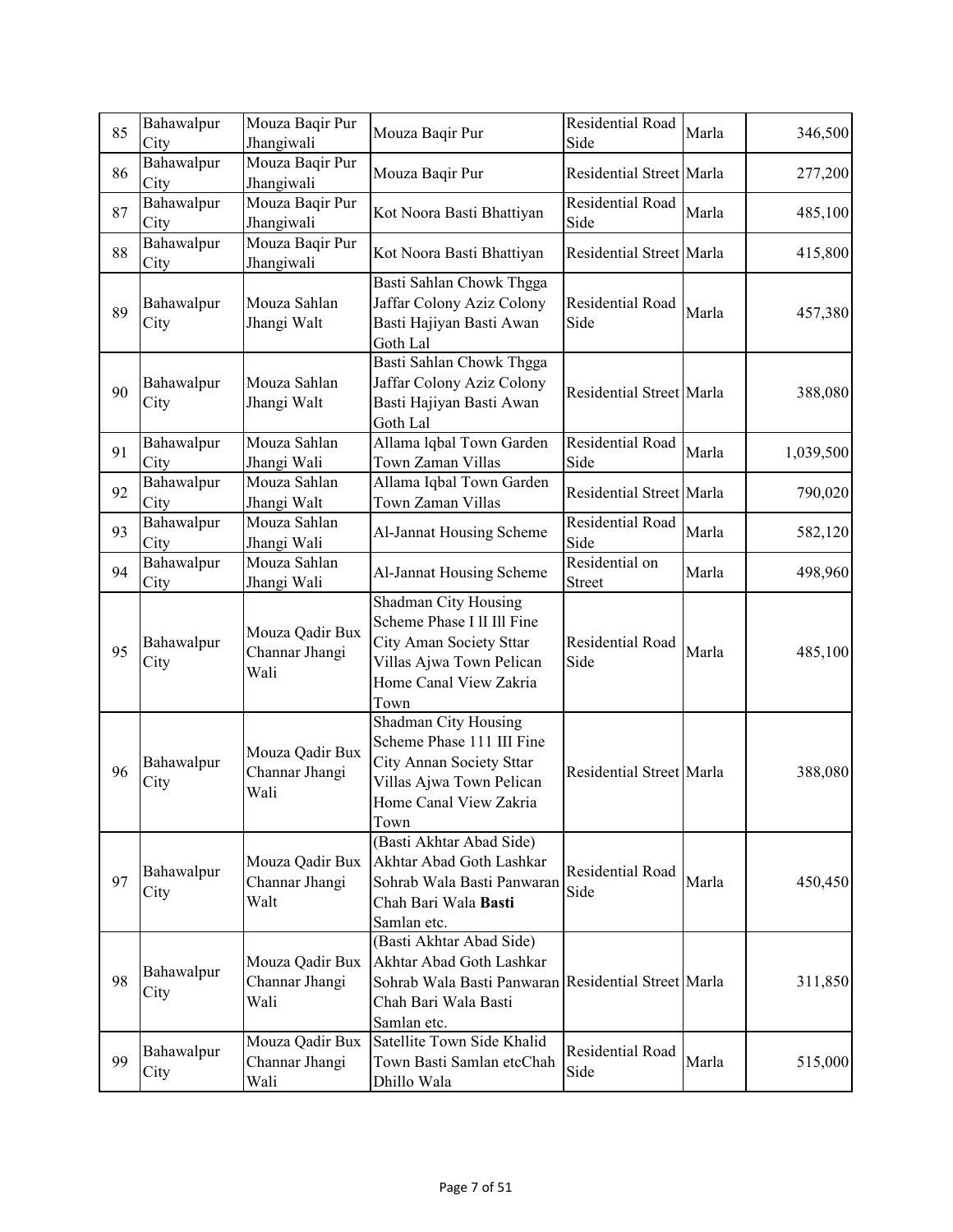| 100 | Bahawalpur<br>City | Mouza Qadir Bux<br>Channar Jhangi<br>Wali | Satellite Town Side Khalid<br>Town Basti Samlan etcChah<br>Dhillo Wala                | Residential Street Marla |       | 450,450   |
|-----|--------------------|-------------------------------------------|---------------------------------------------------------------------------------------|--------------------------|-------|-----------|
| 101 | Bahawalpur<br>City | Mouza Qadir Bux<br>Channar Jhangi<br>Wali | Goth Qaisar Chah Zaman<br>Wala                                                        | Residential Road<br>Side | Marla | 360,360   |
| 102 | Bahawalpur<br>City | Mouza Qadir Bux<br>Channar Jhangi<br>Wali | Goth Qaisar Chah Zaman<br>Wala                                                        | Residential Street Marla |       | 277,200   |
| 103 | Bahawalpur<br>City | Mouza Qadir Bux<br>Channar Jhangi<br>Wali | Bye Pass to Adda<br>Jhangiwala Bye Pass to New<br>Sutluj Flyover Bridge               | Residential Road<br>Side | Marla | 450,450   |
| 104 | Bahawalpur<br>City | Bahawalpur I                              | Mushtaq Colony Anwar<br>Abad                                                          | Residential Road<br>Side | Marla | 623,700   |
| 105 | Bahawalpur<br>City | Bahawalpur I                              | Mushtaq Colony Anwar<br>Abad                                                          | Residential<br>Street    | Marla | 519,750   |
| 106 | Bahawalpur<br>City | Bahawalpur I                              | Gulzar Basti (Towards<br>Bhangi Wali Pulli)                                           | Residential Road<br>Side | Marla | 623,700   |
| 107 | Bahawalpur<br>City | Bahawalpur I                              | Gulzar Basti (Towards<br>Bhangi Wali Pulli)                                           | Residential Street Marla |       | 415,800   |
| 108 | Bahawalpur<br>City | Bahawalpur I                              | Rafi Qammar Road Both<br>Side                                                         | Residential Road<br>Side | Marla | 1,039,500 |
| 109 | Bahawalpur<br>City | Bahawalpur I                              | Satellite Town Commercial<br>Area                                                     | Residential Road<br>Side | Marla | 1,247,400 |
| 110 | Bahawalpur<br>City | Bahawalpur I                              | Satellite Town Commercial<br>Area                                                     | Residential Street Marla |       | 970,200   |
| 111 | Bahawalpur<br>City | Bahawalpur I                              | <b>Satellite Town All Blocks</b>                                                      | Residential Road<br>Side | Marla | 900,000   |
| 112 | Bahawalpur<br>City | Bahawalpur I                              | Satellite Town All Blocks                                                             | Residential Street Marla |       | 750,000   |
| 113 | Bahawalpur<br>City | Mouza Hamiyati<br>Bahawalpur I            | New Satellite Town Al-<br>Majeed Paradise Asif Town<br>Basti Kanjoo                   | Residential Road<br>Side | Marla | 485,100   |
| 114 | Bahawalpur<br>City | Mouza Hamiyati<br>Bahawalpur I            | New Satellite Town Al-<br>Majeed Paradise Asif Town<br>Basti Kanjoo                   | Residential Street Marla |       | 381,150   |
| 115 | Bahawalpur<br>City | Mouza Hamiyati<br>Bahawalpur I            | Bihari Colony Near Satellite<br>Town Satellite Town<br><b>Extension Scheme</b>        | Residential Road<br>Side | Marla | 580,000   |
| 116 | Bahawalpur<br>City | Mouza Hamiyati<br>Bahawalpur I            | Bihari Colony Near Satellite<br>Town Satellite Town<br><b>Extension Scheme</b>        | Residential Street Marla |       | 415,800   |
| 117 | Bahawalpur<br>City | Mouza Hamiyati<br>Bahawalpur I            | Hussani Chowk to Disposal<br>(100 Feet Road) Johar Town<br>(Satellite Town Both Side) | Residential Road<br>Side | Marla | 1,039,500 |
| 118 | Bahawalpur<br>City | Mouza Hamiyati<br>Bahawalpur I            | Hussani Chowk to Disposal<br>(100 Feet Road) Johar Town<br>(Satellite Town Both Side) | Residential Street Marla |       | 831,600   |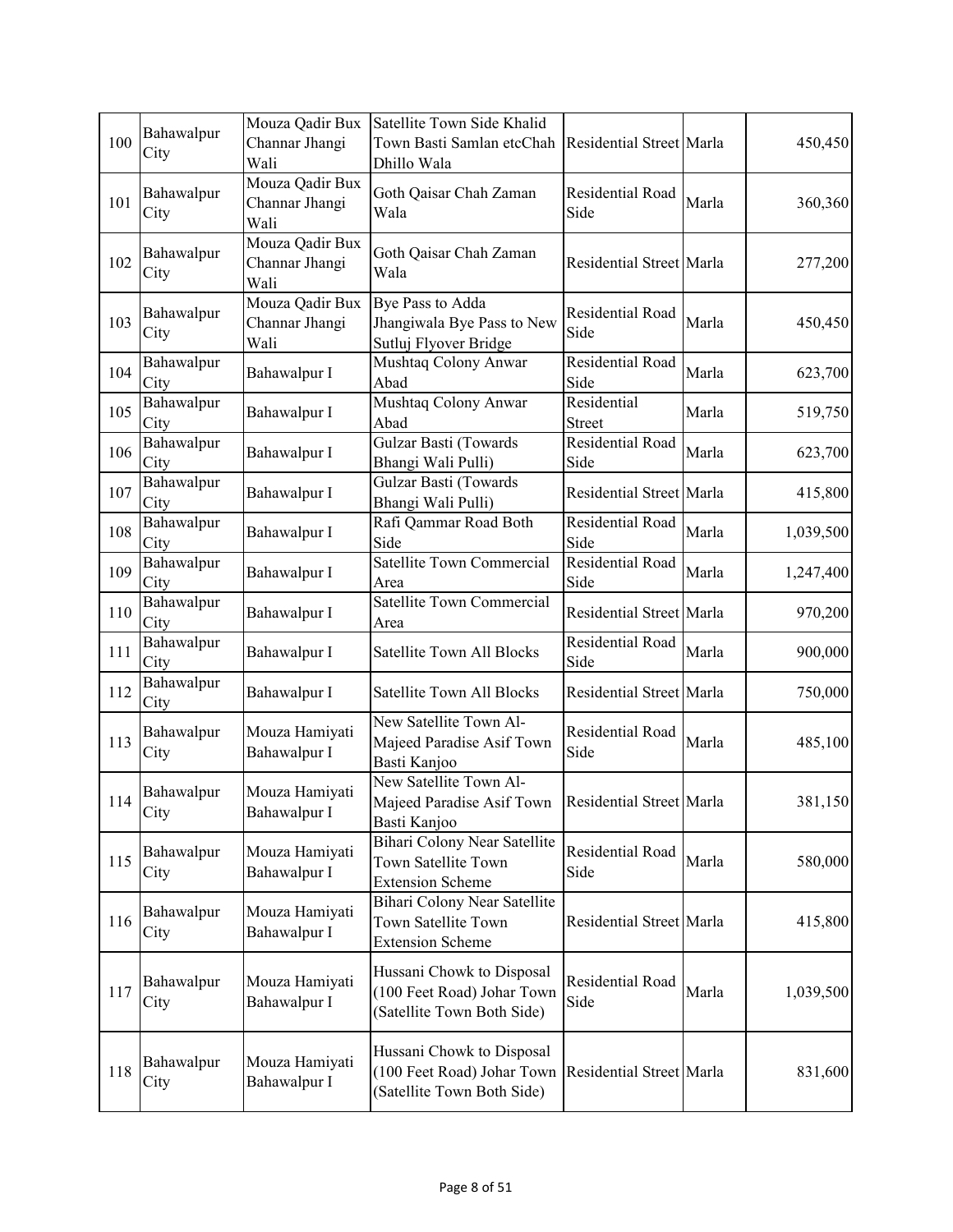| 119 | Bahawalpur<br>City | Mouza Hamiyati<br>Bahawalpur I               | Hafiz Colony Akbar Colony                                                                                                          | Residential Road<br>Side | Marla | 485,100   |
|-----|--------------------|----------------------------------------------|------------------------------------------------------------------------------------------------------------------------------------|--------------------------|-------|-----------|
| 120 | Bahawalpur<br>City | Mouza Hamiyati<br>Bahawalpur I               | Hafiz Colony Akbar Colony                                                                                                          | Residential Street Marla |       | 415,800   |
| 121 | Bahawalpur<br>City | Mouza Hamiyati<br>Bahawalpur I               | <b>Trust Colony</b>                                                                                                                | Residential Road<br>Side | Marla | 1,039,500 |
| 122 | Bahawalpur<br>City | Mouza Hamiyati<br>Bahawalpur I               | <b>Trust Colony</b>                                                                                                                | Residential Street Marla |       | 831,600   |
| 123 | Bahawalpur<br>City | Mouza Hansra<br>Bahawalpur I                 | Muhammadia Colony                                                                                                                  | Residential Road<br>Side | Marla | 831,600   |
| 124 | Bahawalpur<br>City | Mouza Hansra<br>Bahawalpur I                 | Muhammadia Colony                                                                                                                  | Residential Street Marla |       | 623,700   |
| 125 | Bahawalpur<br>City | Mouza Hansra<br>Bahawalpur I                 | Yazman Road Fouji Basti<br>Side                                                                                                    | Residential Road<br>Side | Marla | 595,980   |
| 126 | Bahawalpur<br>City | Mouza Hansra<br>Bahawalpur I                 | Yazman Road Fouji Basti<br>Side                                                                                                    | Residential Street Marla |       | 485,100   |
| 127 | Bahawalpur<br>City | Mouza Dera Izzat<br>Bahawalpur I             | Basti Riddan Chanaran<br>Masitan Basti Dera Izzat<br>Basti Bhaidwan                                                                | Residential Road<br>Side | Marla | 415,800   |
| 128 | Bahawalpur<br>City | Mouza Dera Izzat<br>Bahawalpur 1             | Basti Riddan Chanaran<br>Masitan Basti Dera Izzat<br>Basti Bhaidwan                                                                | Residential Street Marla |       | 263,340   |
| 129 | Bahawalpur<br>City | Mouza Dera Izzat<br>Bahawalpur I             | Bhatta #123 Sadiq Colony<br>Faiz Colony Purani Chungi<br>to Sadiq Public School<br>Haroon Town/Adil Town                           | Residential Road<br>Side | Marla | 582,120   |
| 130 | Bahawalpur<br>City | Mouza Dera Izzat<br>Bahawalpur I             | Extension<br>Bhatta #123 Sadiq Colony<br>Faiz Colony Purani Chungi<br>to Sadiq Public School<br>Haroon Town/Adil Town<br>Extension | Residential Street Marla |       | 498,960   |
| 131 | Bahawalpur<br>City | Mouza Dera Izzat<br>Bahawalpur I             | Qasim Bagh                                                                                                                         | Residential Road<br>Side | Marla | 1,108,800 |
| 132 | Bahawalpur<br>City | Mouza Dera Izzat<br>Bahawalpur I             | Qasim Bagh                                                                                                                         | Residential Street Marla |       | 928,620   |
| 133 | Bahawalpur<br>City | Mouza Dera Izzat<br>Bahawalpur I             | Adil Town Al-Noor Garden<br>Shahbaz Town ImranTown                                                                                 | Residential Road<br>Side | Marla | 900,900   |
| 134 | Bahawalpur<br>City | Mouza Dera Izzat<br>Bahawalpur I             | Adi1 Town Al-Noor Garden<br>Shahbaz Town ImranTown                                                                                 | Residential Street Marla |       | 693,000   |
| 135 | Bahawalpur<br>City | Mouza Dera Izzat<br>Bahawalpur I             | Hashmi Garden                                                                                                                      | Residential Road<br>Side | Marla | 1,108,800 |
| 136 | Bahawalpur<br>City | Mouza Zakhira<br>Sama Satta<br>Bahawalpur II | Cheema Town Phase 1, II<br>Choudhary Town Habib<br>Colony Gulshan-e-Habib etc                                                      | Residential Road<br>Side | Marla | 623,700   |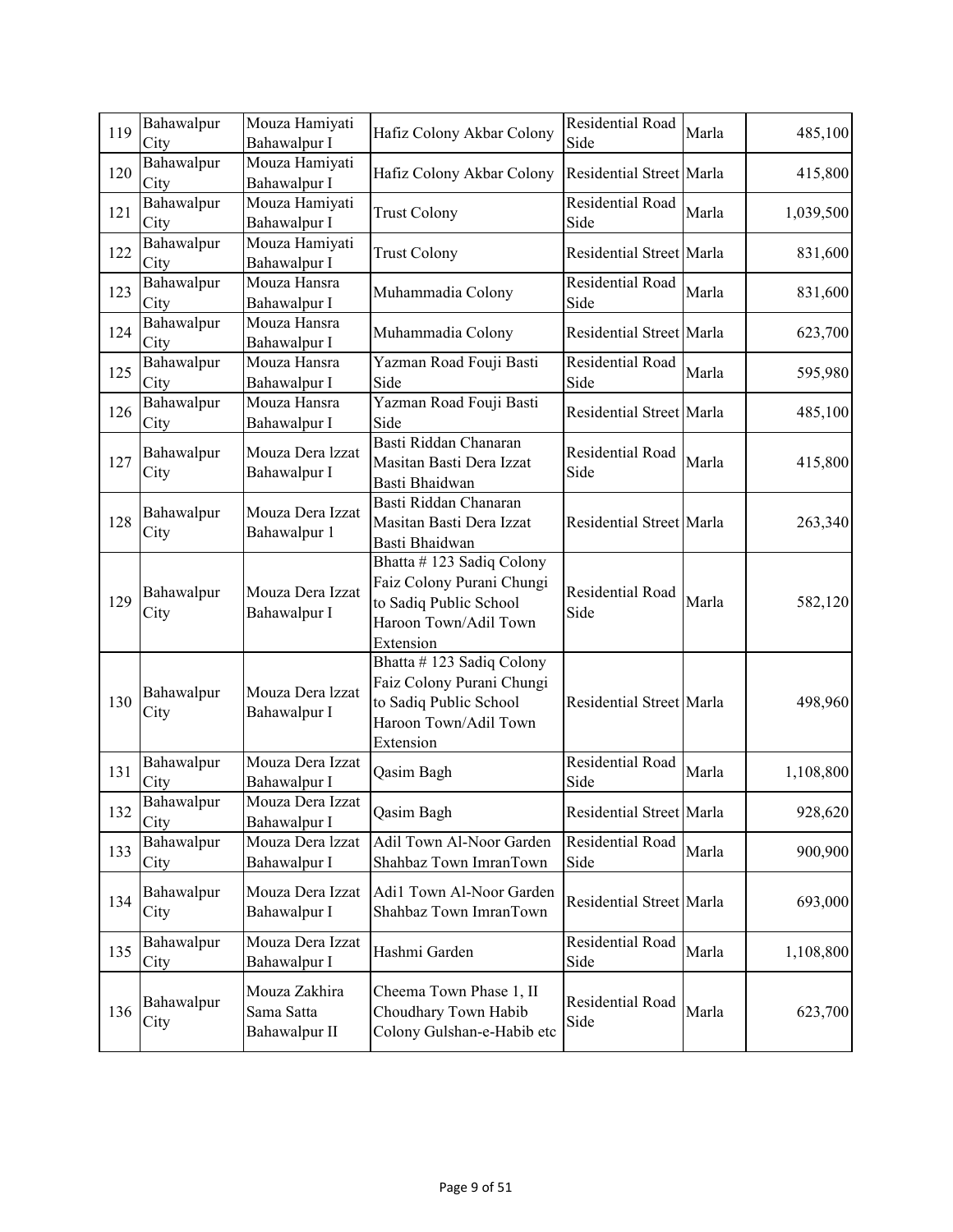| 137 | Bahawalpur<br>City | Mouza Zakhira<br>Sama Satta<br>Bahawalpur II   | Cheema Town Phase I, II<br>Choudhary Town Habib<br>Colony Gulshan-e-Habib etc                                                                                                                                       | Residential Street Marla |       | 485,100 |
|-----|--------------------|------------------------------------------------|---------------------------------------------------------------------------------------------------------------------------------------------------------------------------------------------------------------------|--------------------------|-------|---------|
| 138 | Bahawalpur<br>City | Mouza Zakhira<br>Sama Satta<br>Bahawalpur Il   | Anwar Colony Rao Colony<br>Basti Choty Shah Bashir<br>Shah Colony Khatikan Basti<br>Arshad Town Sheikh Saeed<br>Colony Rehmat Colony Faiz<br>Colony Al-Hamd Colony<br>Peer Bux Colony Paragon<br><b>Ideal Homes</b> | Residential Road<br>Side | Marla | 515,000 |
| 139 | Bahawalpur<br>City | Mouza Zakhira<br>Sama Satta<br>Bahawalpur II   | Anwar Colony Rao Colony<br>Basti Choty Shah Bashir<br>Shah Colony Khatikan Basti<br>Arshad Town Sheikh Saeed<br>Colony Rehmat Colony Faiz<br>Colony Al-Hamd Colony<br>Peer Bux Colony Paragon<br><b>Ideal Homes</b> | Residential Street Marla |       | 375,000 |
| 140 | Bahawalpur<br>City | Mouza Khanuwali<br>Bahawalpur II               | Basti Khanuwali Basti<br>Chandi Peer Basti Mian<br>Sahab                                                                                                                                                            | Residential Road<br>Side | Marla | 221,760 |
| 141 | Bahawalpur<br>City | Mouza Khanuwali<br>Bahawalpur II               | Basti Khanuwali Basti<br>Chandi Peer Basti Mian<br>Sahab                                                                                                                                                            | Residential Street Marla |       | 152,460 |
| 142 | Bahawalpur<br>City | Mouza Goth Bajan<br>Bahawalpur 11              | Quaid-e-Azam Colony<br>Yousaf Town Muslim Town<br>Basti Balouchan                                                                                                                                                   | Residential Road<br>Side | Marla | 332,640 |
| 143 | Bahawalpur<br>City | Mouza Goth Bajan<br>Bahawalpur II              | Quaid-e-Azam Colony<br>Yousaf Town Muslim Town<br>Basti Balouchan                                                                                                                                                   | Residential Street Marla |       | 249,480 |
| 144 | Bahawalpur<br>City | Mouza Ghani Pur<br>Bahawalpur II               | Basti Goth Bajan Basti<br>Ghanipur Basti Islam Nagar<br>Al-Hafiz Colony Mashooq<br>Abad                                                                                                                             | Residential Road<br>Side | Marla | 263,340 |
| 145 | Bahawalpur<br>City | Mouza Ghani Pur<br>Bahawalpur II               | Basti Goth Bajan Basti<br>Ghanipur Basti Islam Nagar<br>Al-Hafiz Colony Mashooq<br>Abad                                                                                                                             | Residential Street Marla |       | 180,180 |
| 146 | Bahawalpur<br>City | Mouza Bhinda<br>Dakhli Bindra<br>Bahawalpur II | Jhok Janwar Naseer Abad<br>Sutluj Valley                                                                                                                                                                            | Residential Road<br>Side | Marla | 124,740 |
| 147 | Bahawalpur<br>City | Mouza Bhinda<br>Dakhli Bindra<br>Bahawalpur II | Jhok Janwar Naseer Abad<br>Sutluj Valley                                                                                                                                                                            | Residential Street Marla |       | 90,090  |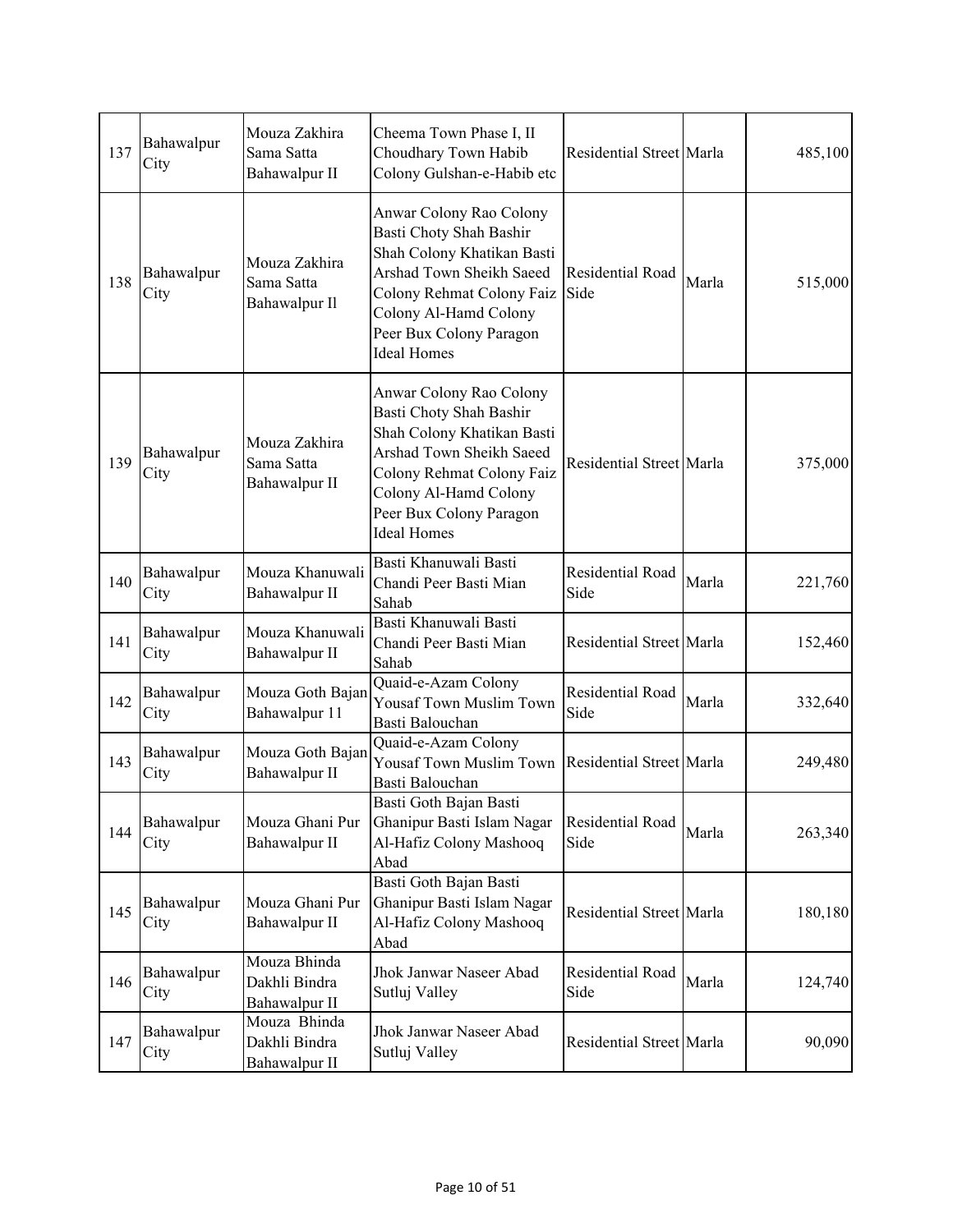| 148 | Bahawalpur<br>City | Mouza Vislan<br>Bahawalpur II  | Vislan Basti Horyan Basti<br>Aalam Colony Basti Jan<br>Muhammad Abbasia Colony Residential Road<br>Amin Abad Colony Basti<br>Mahmood Abad Mehmood<br>Town                                                                                                                                                                                                   | Side                     | Marla | 249,480 |
|-----|--------------------|--------------------------------|-------------------------------------------------------------------------------------------------------------------------------------------------------------------------------------------------------------------------------------------------------------------------------------------------------------------------------------------------------------|--------------------------|-------|---------|
| 149 | Bahawalpur<br>City | Mouza Vislan<br>Bahawalpur II  | Vislan Basti Horyan Basti<br>Aalam Colony Basti Jan<br>Muhammad Abbasia Colony<br>Amin Abad Colony Basti<br>Mahmood Abad Mehmood<br>Town                                                                                                                                                                                                                    | Residential Street Marla |       | 166,320 |
| 150 | Bahawalpur<br>City | Mouza Hamiyati<br>Bahawalpur I | Awan Town Muslim Town<br>Abbasi Town Anwer Colony<br>Goth Gadra Faisal Awan<br>Town Sajid Awan Town<br>Ahsan Awan Town Darbar<br>Mahal Town Al-Khair Town Residential Road<br>Hamza Town Al-Noor Town Side<br>Bashir Colony to Pull Dewan<br>Distributory Majeed Colony<br>Basti Matman Faisal Colony<br>Sharqi Middle City Johar<br>Town Darbar Mahal Road |                          | Marla | 582,120 |
| 151 | Bahawalpur<br>City | Mouza Hamiyati<br>Bahawalpur I | Awan Town Muslim Town<br>Abbasi Town Anwer Colony<br>Goth Gadra Faisal Awan<br>Town Sajid Awan Town<br>Ahsan Awan Town Darbar<br>Mahal Town Al-Khair Town<br>Hamza Town Al-Noor Town<br>Bashir Colony to Pull Dewan<br>Distributory Majeed Colony<br>Basti Matman Faisal Colony<br>Sharqi Middle City Johar<br>Town Darbar Mahal Road                       | Residential Street Marla |       | 500,000 |
| 152 | Bahawalpur<br>City | Mouza Hamiyati<br>Bahawalpur I | Yasrab Town Area Back<br>Side Petrol Pump/Vocational<br>Institute Shadab Colony<br>Sabzazar Colony Faiz<br>Colony Basti Darziyan Basti<br>Panwaran Khursheed Town<br>Basti Doultana etc.                                                                                                                                                                    | Residential Road<br>Side | Marla | 485,100 |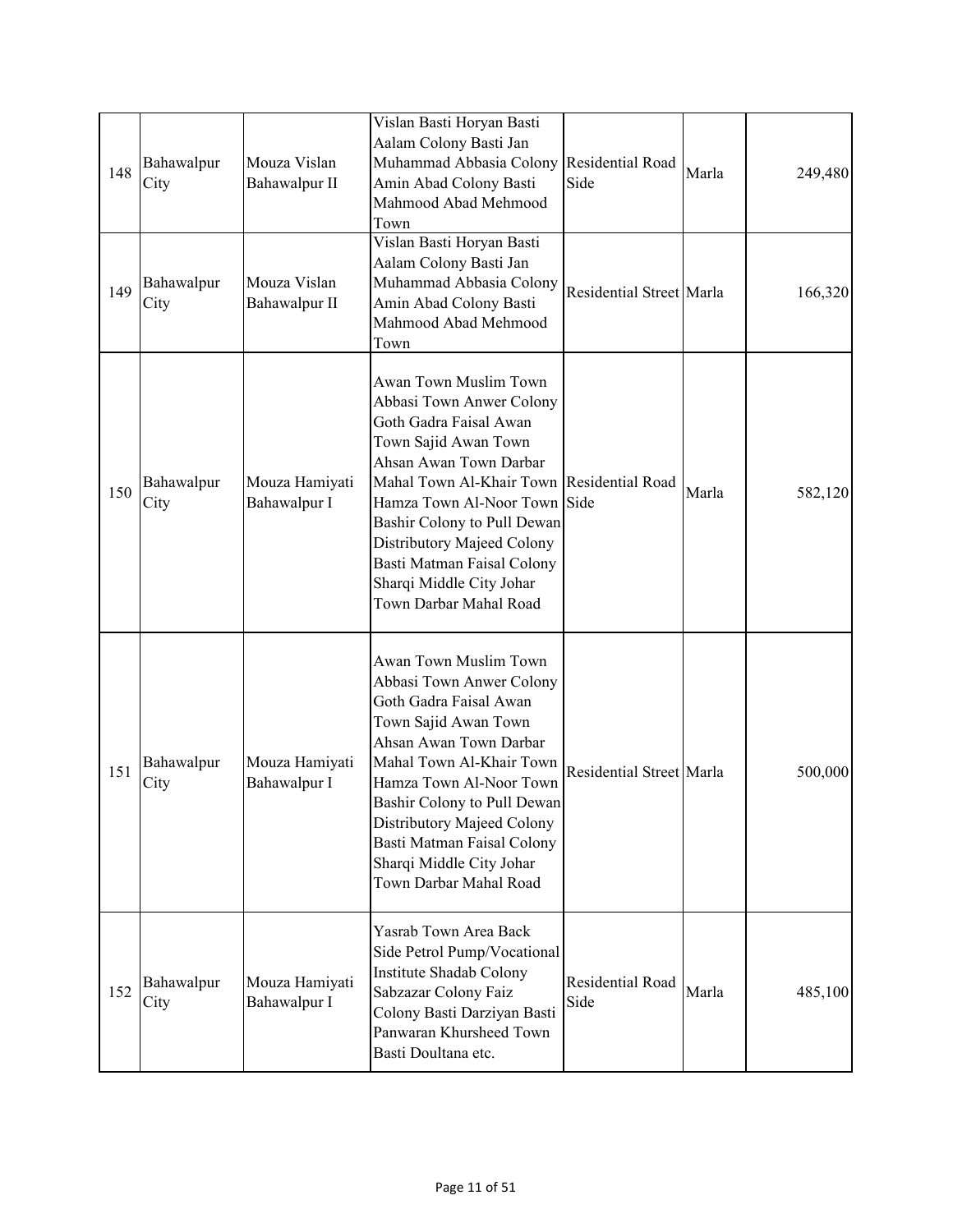| 153 | Bahawalpur<br>City | Mouza Hamiyati<br>Bahawalpur I | Yasrab Town Area Back<br>Side Petrol Pump/Vocational<br>Institute Shadab Colony<br>Sabzazar Colony Faiz<br>Colony Basti Darziyan Basti<br>Panwaran Khursheed Town<br>Basti Doultana etc. | Residential Street Marla |       | 381,150   |
|-----|--------------------|--------------------------------|------------------------------------------------------------------------------------------------------------------------------------------------------------------------------------------|--------------------------|-------|-----------|
| 154 | Bahawalpur<br>City | Mouza Banga<br>Bahawalpur I    | Fouji Basti Dilawar Colony<br>Green Town Fahad Colony<br>Ahmad Town Anwar Abad<br>Qasim Town Islami Colony<br>Chah Khaji Wala Chah<br>Mouchi Wala Chah Mamney<br>Wala.                   | Residential Road<br>Side | Marla | 595,980   |
| 155 | Bahawalpur<br>City | Mouza Banga<br>Bahawalpur 1    | Fouji Basti Dilawar Colony<br>Green Town Fahad Colony<br>Ahmad Town Anwar Abad<br>Qasim Town Islami Colony<br>Chah Khaji Wala Chah<br>Mouchi Wala Chah Mamney<br>Wala.                   | Residential Street Marla |       | 485,100   |
| 156 | Bahawalpur<br>City | Mouza Banga<br>Bahawalpur I    | <b>Backside One Unit Colony</b><br>Millat Colony Dr.<br>Muhammad Deen Colony<br>Jillani Colony Haseeb Town<br>etc.                                                                       | Residential Road<br>Side | Marla | 595,000   |
| 157 | Bahawalpur<br>City | Mouza Banga<br>Bahawalpur I    | Backside One Unit Colony<br>Millat Colony Dr.<br>Muhammad Deen Colony<br>Jillani Colony Haseeb Town<br>etc.                                                                              | Residential Street Marla |       | 510,000   |
| 158 | Bahawalpur<br>City | Mouza Banga<br>Bahawalpur I    | Basti Kukran                                                                                                                                                                             | Residential<br>Road Side | Marla | 249,480   |
| 159 | Bahawalpur<br>City | Mouza Banga<br>Bahawalpur I    | Basti Kukran                                                                                                                                                                             | Residential Street Marla |       | 180,180   |
| 160 | Bahawalpur<br>City | Bahawalpur I                   | Bye Pass Road Northern By<br>Pass Asia Ghee Mill to Pull<br>Chak 10/BC to Hasilpur<br>Road                                                                                               | Residential Road<br>Side | Marla | 595,980   |
| 161 | Bahawalpur<br>City | Bahawalpur I                   | Bye Pass Road Northern By<br>Pass Asia Ghee Mill to Pull<br>Chak 10/BC to Hasilpur<br>Road                                                                                               | Residential Street Marla |       | 526,680   |
| 162 | Bahawalpur<br>City | Mouza Banga<br>Bahawalpur I    | Bostan-e-Yousaf Town                                                                                                                                                                     | Residential Road<br>Side | Marla | 1,039,500 |
| 163 | Bahawalpur<br>City | Mouza Banga<br>Bahawalpur I    | Bostan-e-Yousaf Town                                                                                                                                                                     | Residential Street Marla |       | 900,900   |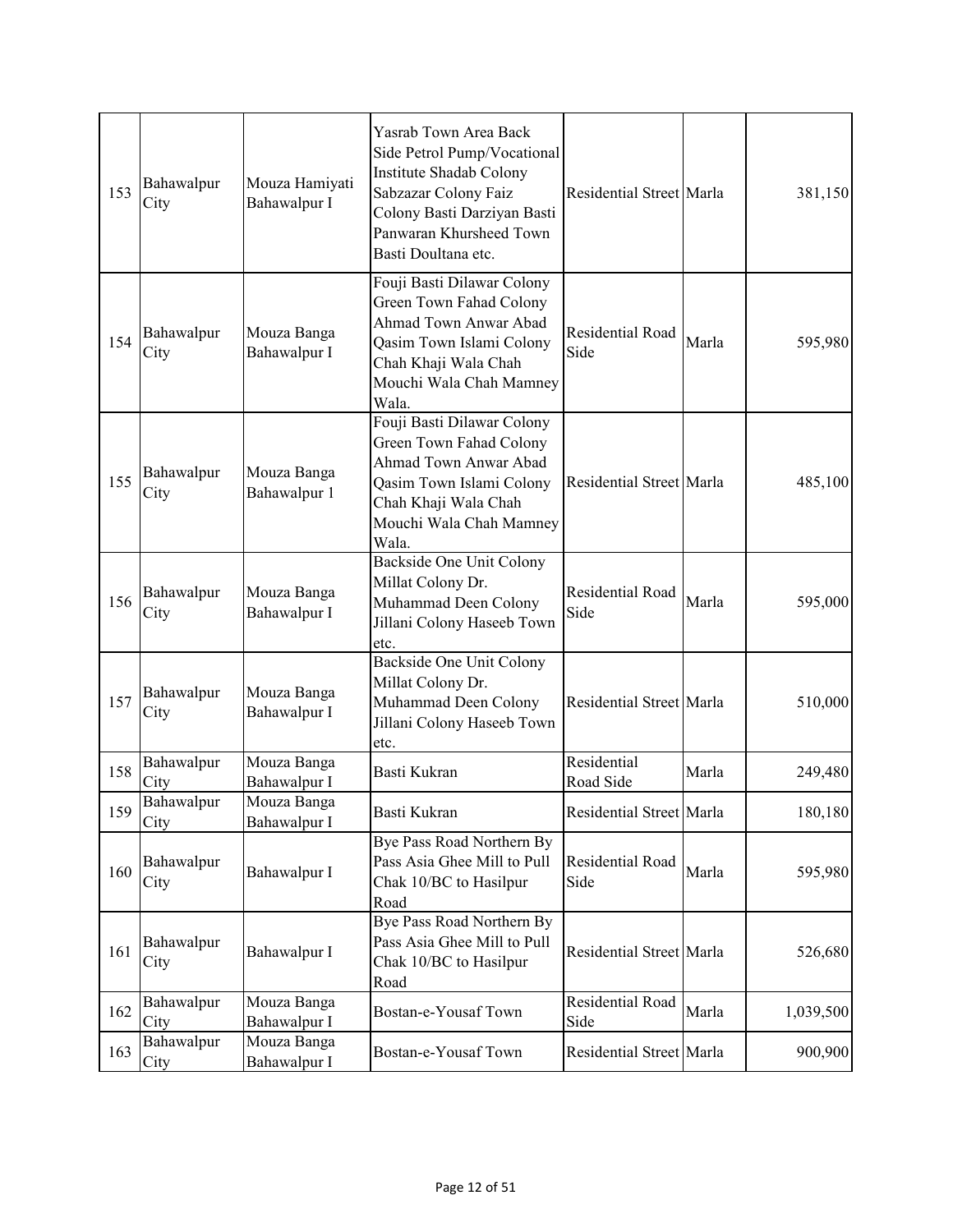| 164 | Bahawalpur<br>City | Mouza Hoot Wala<br>Bahawalpur I           | Khayaban Ali Housing<br>Scheme Rehman Garden<br>Canal Garden Al-Majeed                                                                                                                                                  | Residential Road<br>Side     | Marla | 415,800 |
|-----|--------------------|-------------------------------------------|-------------------------------------------------------------------------------------------------------------------------------------------------------------------------------------------------------------------------|------------------------------|-------|---------|
|     |                    |                                           | Paragon City Iqbal Villas                                                                                                                                                                                               |                              |       |         |
| 165 | Bahawalpur<br>City | Mouza Jhangi<br>Wala Jhangi Wali          | Mouza Jhangi Wala                                                                                                                                                                                                       | Residential Road<br>Side     | Marla | 388,080 |
| 166 | Bahawalpur<br>City | Mouza Jhangi<br>Wala Jhangi Wali          | Mouza Jhangi Wala                                                                                                                                                                                                       | Residential Street Marla     |       | 249,480 |
| 167 | Bahawalpur<br>City | Mouza Jhangi<br>Wala Jhangi Wali          | Adda Jhangi Wala                                                                                                                                                                                                        | Residential Road<br>Side     | Marla | 526,680 |
| 168 | Bahawalpur<br>City | Mouza Jhangi<br>Wala Jhangi Wali          | Adda Jhangi Wala                                                                                                                                                                                                        | Residential<br><b>Street</b> | Marla | 388,080 |
| 169 | Bahawalpur<br>City | Mouza Darwaish<br>Muhammad<br>Jhangi Wali | Mouza Darwaish<br>Muhammad                                                                                                                                                                                              | Residential Road<br>Side     | Marla | 280000  |
| 170 | Bahawalpur<br>City | Mouza Darwaish<br>Muhammad<br>Jhangi Wali | Mouza Darwaish<br>Muhammad                                                                                                                                                                                              | Residential Street Marla     |       | 185000  |
| 171 | Bahawalpur<br>City | Mouza Punooha<br>Jhangi Wali              | Judge Wali Pulli                                                                                                                                                                                                        | Residential Road<br>Side     | Marla | 235,620 |
| 172 | Bahawalpur<br>City | Mouza Punooha<br>Jhangi Wali              | Judge Wali Pulli                                                                                                                                                                                                        | Residential Street Marla     |       | 166,320 |
| 173 | Bahawalpur<br>City | Chak No. 9/BC<br>Bahawalpur I             | Mohajir Colony Maqbool<br>Colony Tiba Badar Sher<br>Khalid Town Umar Town<br>Rohi Town Madina Town<br>Mansoor Town Yasir Town<br>Gulberg Town Ghafoor<br>Town Rizwan Town Gulshan<br>e- Iqbal Phase I Khayaban<br>Saeed | Residential Road<br>Side     | Marla | 360,360 |
| 174 | Bahawalpur<br>City | Chak No. 9/BC<br>Bahawalpur I             | Mohajir ColonyMaqbool<br>Colony Tiba Badar Sher<br>Khalid Town Umar Town<br>Rohi Town Madina Town<br>Mansoor Town Yasir Town<br>Gulberg Town Ghafoor<br>Town Rizwan Town Gulshan<br>e- Iqbal Phase IKhayaban<br>Saeed   | Residential Street Marla     |       | 277,200 |
| 175 | Bahawalpur<br>City | Chak No.<br>9/BC<br>Bahawalpur I          | Royal City                                                                                                                                                                                                              | Residential Road<br>Side     | Marla | 589,050 |
| 176 | Bahawalpur<br>City | Chak No. 8/BC<br>Bahawalpur I             | Gulshan-e-Iqbal Phase II<br>Rizwan Town Govt.<br><b>Employees Housing Scheme</b>                                                                                                                                        | Residential Road<br>Side     | Marla | 388,080 |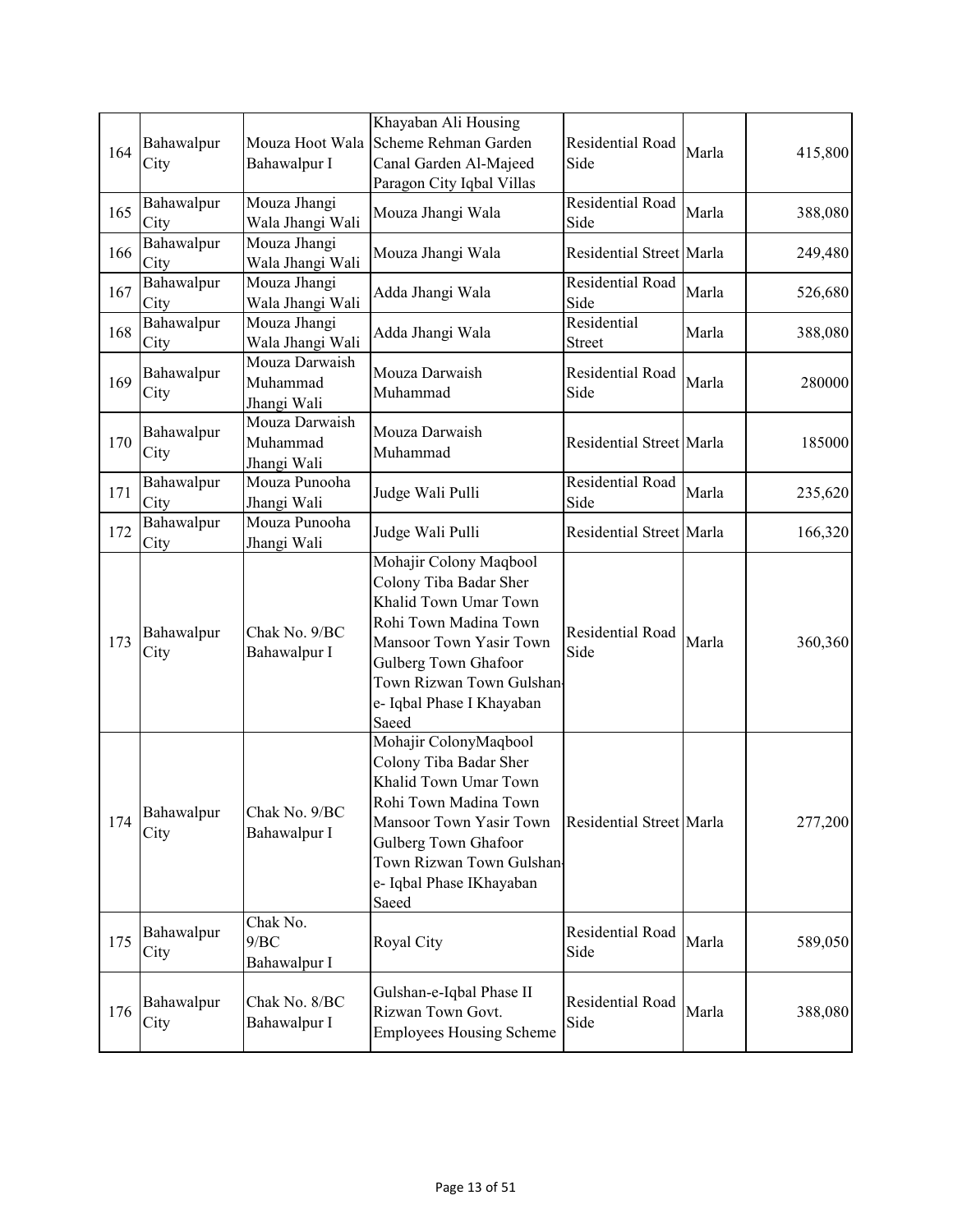|     | Bahawalpur         | Chak No.                             | Gulshan-e-Iqbal Phase II                                                                                                                              |                           |                |         |
|-----|--------------------|--------------------------------------|-------------------------------------------------------------------------------------------------------------------------------------------------------|---------------------------|----------------|---------|
| 177 | City               | 8/BC<br>Bahawalpur I                 | Rizwan Town Govt.<br><b>Employees Housing Scheme</b>                                                                                                  | Residential Street Marla  |                | 277,200 |
| 178 | Bahawalpur<br>City | Chak No. 12-<br>A/BC<br>Bahawalpur I | Islami Colony Yousaf<br>Garden Garden Town                                                                                                            | Residential Road<br>Side  | Marla          | 485,100 |
| 179 | Bahawalpur<br>City | Chak No. 12-<br>A/BC<br>Bahawalpur I | Islami Colony Yousaf<br>Garden Garden Town                                                                                                            | Residential Street Marla  |                | 388,080 |
| 180 | Bahawalpur<br>City | Chak No. 10/BC<br>Bahawalpur I       | NRSP Colony Baharia City<br><b>Bahawal Town Al-Momin</b><br>Garden                                                                                    | Residential Road<br>Side  | Marla          | 277,200 |
| 181 | Bahawalpur<br>City | Chak No. 10/BC<br>Bahawalpur I       | NRSP Colony Baharia City<br>Bahawal Town Al-Momin<br>Garden                                                                                           | Residential Street Marla  |                | 221,760 |
| 182 | Bahawalpur<br>City | Mouza Raman<br>Sama Satta            | Madni Avenue A-1 Garden<br>Syedna Usman-e-Ghani<br>Housing Scheme                                                                                     | Residential Road<br>Side  | Marla          | 346,500 |
| 183 | Bahawalpur<br>City | Mouza Raman<br>Sama Satta            | Madni Avenue A-1 Garden<br>Syedna Usman-e-Ghani<br>Housing Scheme                                                                                     | Residential Street Marla  |                | 256,410 |
| 184 | Bahawalpur<br>City | Mouza Raman<br>Sama Satta            | Fatima Estate                                                                                                                                         | Residential Road<br>Side  | Marla          | 665,280 |
| 185 | Bahawalpur<br>City | Mouza Raman<br>Sama Satta            | Fatima Estate                                                                                                                                         | Residential Street Marla  |                | 526,680 |
|     |                    |                                      | <b>COMMERCIAL</b>                                                                                                                                     |                           |                |         |
| 186 | Bahawalpur<br>City | Bahawalpur I                         | Shop in Machli Bazar<br>Chowk Bazar to Multani<br>Gate                                                                                                | Commercial<br>Constructed | Square<br>Feet | 34,120  |
| 187 | Bahawalpur<br>City | Bahawalpur I                         | Main Chowk Bazar Main<br>Chowk Bazar to Chowk<br>Shahzadi                                                                                             | Commercial<br>Constructed | Square<br>Feet | 46,000  |
| 188 | Bahawalpur<br>City | Bahawalpur I                         | Main Chowk Bazar Shahzad<br>Market                                                                                                                    | Commercial<br>Constructed | Square<br>Feet | 36,140  |
| 189 | Bahawalpur<br>City | Bahawalpur I                         | Rangeela Bazar & Rehmania<br>Market Rangeela Bazar<br>Rehmania Market<br>BakhshMarket                                                                 | Commercial<br>Constructed | Square<br>Feet | 28,870  |
| 190 | Bahawalpur<br>City | Bahawalpur I                         | Gali Mukhian Dalwali Gali<br>Phattaywali Gali<br>Dhobianwali Gali Gandi<br>Gali Sonaroon wali Gali Gali Constructed<br>Machihatta Daman Shah<br>Bazar | Commercial                | Square<br>Feet | 21,720  |
| 191 | Bahawalpur<br>City | Bahawalpur I                         | Gri Gunj Bazar Chowk<br>Shahzadi to Saraiki Chowk                                                                                                     | Commercial<br>Constructed | Square<br>Feet | 29,000  |
| 192 | Bahawalpur<br>City | Bahawalpur I                         | Shahi Bazar Chowk Bazar to<br>Fareed Gate                                                                                                             | Commercial<br>Constructed | Square<br>Feet | 38,450  |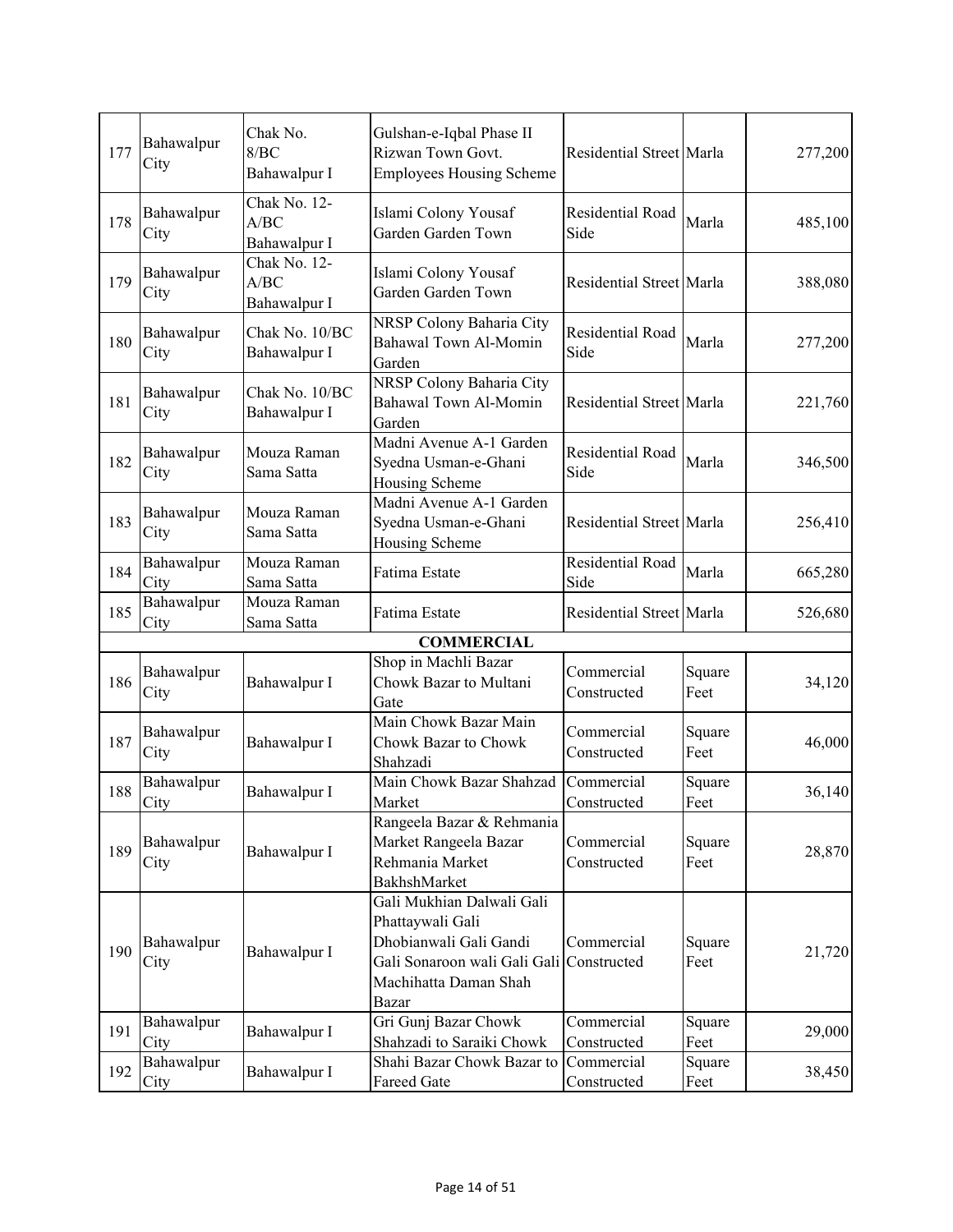| 193 | Bahawalpur<br>City | Bahawalpur I | Fateh Khan Bazar Chowk<br>Bazar to Derawari Gate                                                                                           | Commercial<br>Constructed | Square         | 26,334    |
|-----|--------------------|--------------|--------------------------------------------------------------------------------------------------------------------------------------------|---------------------------|----------------|-----------|
| 194 | Bahawalpur<br>City | Bahawalpur I | Fateh Khan Bazar Zanana<br>Hospital Road to Circular<br>Road                                                                               | Commercial<br>Constructed | Square<br>Feet | 20,000    |
| 195 | Bahawalpur<br>City | Bahawalpur I | Circular Road (Including<br>Construction Upto Depth of<br>120 Ft) Fareed Gate to<br>Khatam-e-Nabowat Chowk<br>(Ex-Chowk Fawara)            | Commercial<br>Constructed | Square<br>Feet | 48,900    |
| 196 | Bahawalpur<br>City | Bahawalpur I | Circular Road (Including<br>Construction Upto Depth of<br>120 Ft) Fareed Gate to<br>Khatam-e-Nabowat Chowk<br>(Ex-Chowk Fawara)            | Commercial Plot Marla     |                | 4,628,180 |
| 197 | Bahawalpur<br>City | Bahawalpur I | Plaza's Boby Plaza Aziz<br>Plaza Dubai Plaza Al-Karim<br>Plaza Fazil Center<br>Bahawalpur Trade Center<br>(Ex-Fanoos Cinema) City<br>Tower | <b>Shops Basement</b>     | Square<br>Feet | 28,413    |
| 198 | Bahawalpur<br>City | Bahawalpur I | Plaza's Boby Plaza Aziz<br>Plaza Dubai Plaza Al-Karim<br>Plaza Fazil Center<br>Bahawalpur Trade Center<br>(Ex-Fanoos Cinema) City<br>Tower | Shops Ground<br>Floor     | Square<br>Feet | 33000     |
| 199 | Bahawalpur<br>City | Bahawalpur I | Plaza's Boby Plaza Aziz<br>Plaza Dubai Plaza Al-Karim<br>Plaza Fazil Center<br>Bahawalpur Trade Center<br>(Ex-Fanoos Cinema) City<br>Tower | Shops 1st Floor           | Square<br>Feet | 22850     |
| 200 | Bahawalpur<br>City | Bahawalpur I | Plaza's Boby Plaza Aziz<br>Plaza Dubai Plaza Al-Karim<br>Plaza Fazil Center<br>Bahawalpur Trade Center<br>(Ex-Fanoos Cinema) City<br>Tower | Shops 2nd Floor           | Square<br>Feet | 18000     |
| 201 | Bahawalpur<br>City | Bahawalpur I | Backside Shops and Market<br>Circular Road (Sund Road)<br>Fareed Gate to Ahmad Puri<br>Gate Band Road                                      | Shop                      | Square<br>Feet | 15,246    |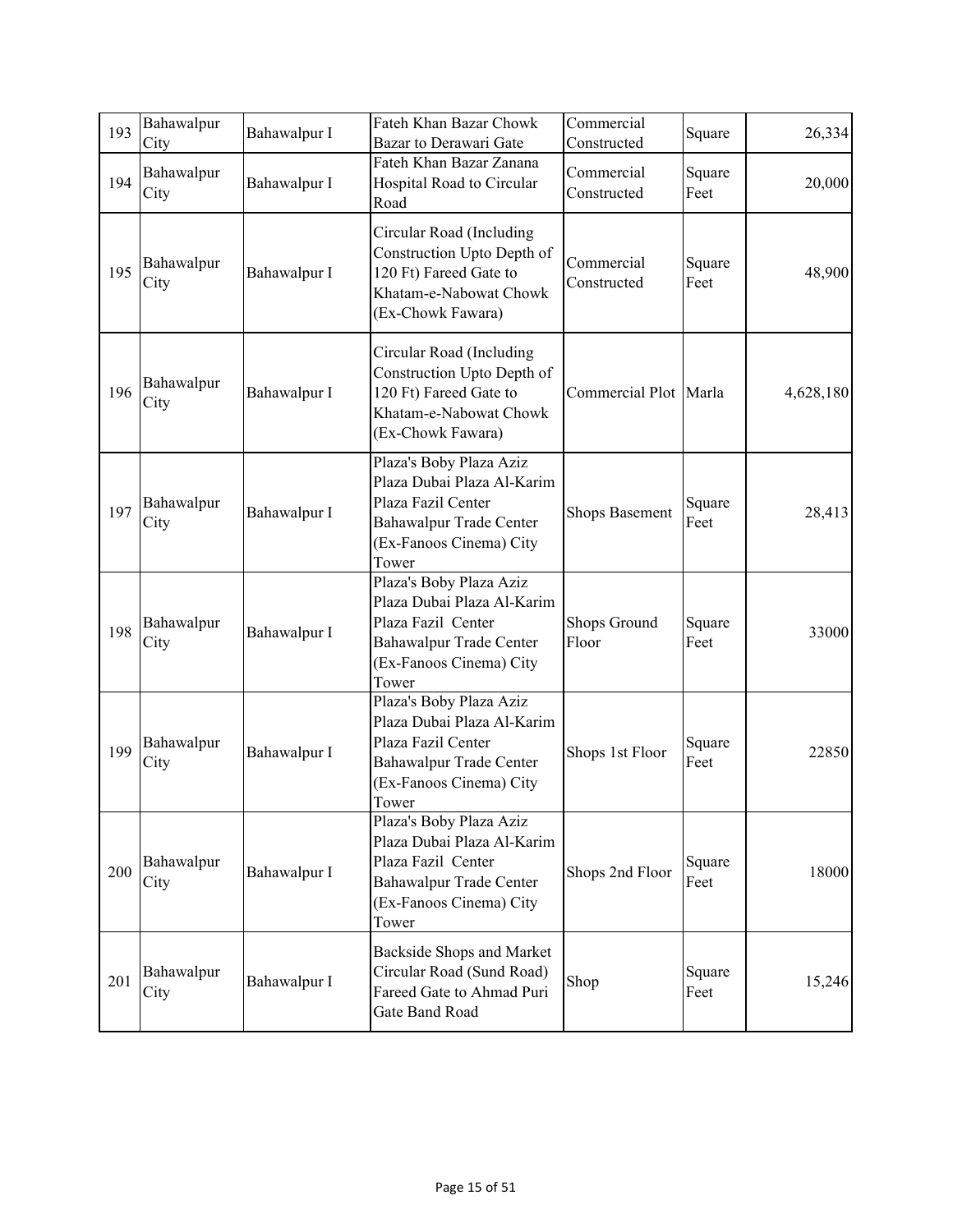| 202 | Bahawalpur<br>City | Bahawalpur I  | Backside Shops and Market<br>Circular Road (Bund Road)<br>Fareed Gate to Ahmad Puri<br>Gate Band Road                     | Commercial Plot Marla |                | 3,082,880 |
|-----|--------------------|---------------|---------------------------------------------------------------------------------------------------------------------------|-----------------------|----------------|-----------|
| 203 | Bahawalpur<br>City | Bahawalpur I  | Khatm-e-Nabowat Chowk<br>(Ex-Chowk Fawara) to<br>Millad Chowk (Upto Depth<br>of 100 Feet) Milad Chowk to<br>Sariaki Chowk | Shop                  | Square<br>Feet | 38,000    |
| 204 | Bahawalpur<br>City | Bahawalpur I  | Khatm-e-Nabowat Chowk<br>(Ex-Chowk Fawara) to<br>Millad Chowk (Upto Depth<br>of 100 Feet) Milad Chowk to<br>Sariaki Chowk | Commercial Plot Marla |                | 3,241,300 |
| 205 | Bahawalpur<br>City | Bahawalpur I  | Millad Chowk to General<br><b>Bus Stand Chowk</b>                                                                         | Shop                  | Square<br>Feet | 19,404    |
| 206 | Bahawalpur<br>City | Bahawalpur I  | Millad Chowk to General<br><b>Bus Stand Chowk</b>                                                                         | Commercial Plot Marla |                | 2,952,180 |
| 207 | Bahawalpur<br>City | Bahawalpur I  | Band Road Old UC Office to<br>Multani Gate TNT Colony<br>Feel Khana Backside Zoo<br>Talli Mohallah etc.                   | Shop                  | Square<br>Feet | 7,000     |
| 208 | Bahawalpur<br>City | Bahawalpur I  | Band Road Old UC Office to<br>Multani Gate TNT Colony<br>Feel Khana Backside Zoo<br>Talli Mohallah etc.                   | Commercial Plot Marla |                | 1,275,120 |
| 209 | Bahawalpur<br>City | Bahawalpur I  | Ahmedpuri Gate to<br>Shikarpuri Gate Bund Road                                                                            | Shop                  | Square<br>Feet | 13,450    |
| 210 | Bahawalpur<br>City | Bahawalpur I  | Ahmedpuri Gate to<br>Shikarpuri Gate Bund Road                                                                            | Commercial Plot Marla |                | 1,247,400 |
| 211 | Bahawalpur<br>City | Bahawalpur I  | Sabzi Mandi Khokha Market<br>Road to Bus Stand                                                                            | Shop                  | Square<br>Feet | 12,400    |
| 212 | Bahawalpur<br>City | Bahawalpur I  | Sabzi Mandi Khokha Market<br>Road to Bus Stand                                                                            | Commercial Plot Marla |                | 1,358,280 |
| 213 | Bahawalpur<br>City | Bahawalpur II | Bus Stand to Bindra Pulli<br>Multan Road                                                                                  | Shop                  | Square<br>Feet | 15,939    |
| 214 | Bahawalpur<br>City | Bahawalpur II | Bus Stand to Bindra Pulli<br>Multan Road                                                                                  | Commercial Plot Marla |                | 2,009,700 |
| 215 | Bahawalpur<br>City | Bahawalpur II | Bindra Pulli to Railway<br>Phattak                                                                                        | Shop                  | Square<br>Feet | 11,227    |
| 216 | Bahawalpur<br>City | Bahawalpur II | Bindra Pulli to Railway<br>Phattak                                                                                        | Commercial Plot       | Marla          | 1,358,280 |
| 217 | Bahawalpur<br>City | Bahawalpur II | Railway Phattak to Sutlaj<br><b>Bridge</b>                                                                                | Shop                  | Square<br>Feet | 9,000     |
| 218 | Bahawalpur<br>City | Bahawalpur II | Railway Phattak to Sutlaj<br><b>Bridge</b>                                                                                | Commercial Plot Marla |                | 1,011,780 |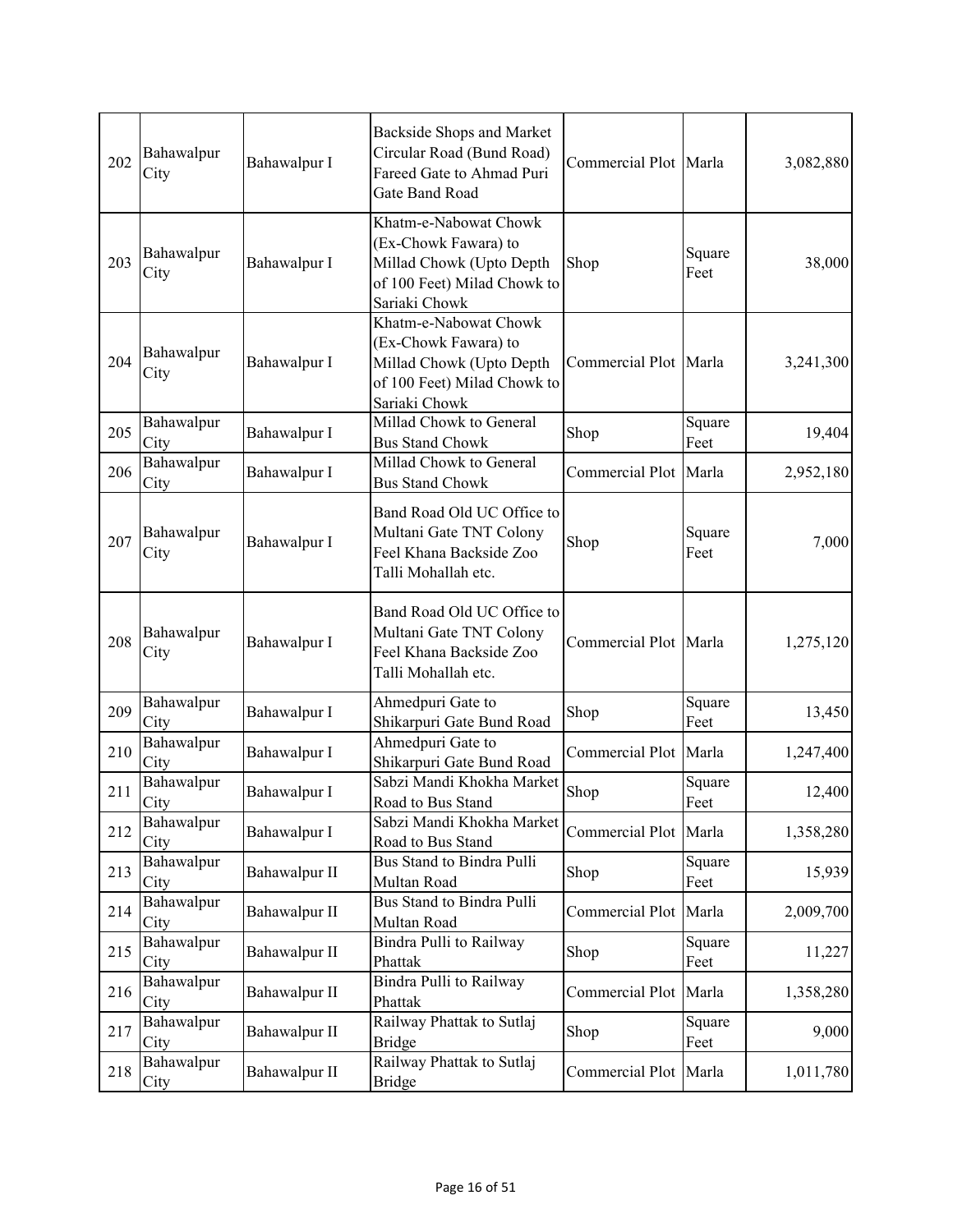| 219 | Bahawalpur<br>City | Bahawalpur II               | Bye Pass to Karachi More<br>Road By Pass Chowk Azam                                                 | Shop                  | Square<br>Feet | 8,843     |
|-----|--------------------|-----------------------------|-----------------------------------------------------------------------------------------------------|-----------------------|----------------|-----------|
| 220 | Bahawalpur<br>City | Bahawalpur II               | Bye Pass to Karachi More<br>Road By Pass Chowk Azam                                                 | Commercial Plot Marla |                | 554,400   |
| 221 | Bahawalpur<br>City | Bahawalpur I                | Bus Stand to Municipal<br>Corporation Office                                                        | Shop                  | Square<br>Feet | 14,553    |
| 222 | Bahawalpur<br>City | Bahawalpur I                | <b>Bus Stand to Municipal</b><br>Corporation Office                                                 | Commercial Plot Marla |                | 1,774,080 |
| 223 | Bahawalpur<br>City | Bahawalpur I                | Radio Station to Jaild Road<br>to Pulli Kot Noora Dewan<br>Wah                                      | Shop                  | Square<br>Feet | 12,751    |
| 224 | Bahawalpur<br>City | Bahawalpur I                | Radio Station to Jaild Road<br>to Pulli Kot Noora Dewan<br>Wah                                      | Commercial Plot Marla |                | 1,344,420 |
| 225 | Bahawalpur<br>City | Bahawalpur I                | Khatam-e-Nabowat Chowk<br>(Ex-Chowk Fawara) to Cloth Shop<br>Market                                 |                       | Square<br>Feet | 28,300    |
| 226 | Bahawalpur<br>City | Bahawalpur I                | Khatam-e-Nabowat Chowk<br>(Ex-Chowk Fawara) to Cloth Commercial Plot Marla<br>Market                |                       |                | 2,120,580 |
| 227 | Bahawalpur<br>City | Bahawalpur I                | Cloth Market to Noor Mahal Shop                                                                     |                       | Square<br>Feet | 15,246    |
| 228 | Bahawalpur<br>City | Bahawalpur I                | Cloth Market to Noor Mahal                                                                          | Commercial Plot Marla |                | 1,981,980 |
| 229 | Bahawalpur<br>City | Bahawalpur I                | Chowk Saraiki to Welcome<br>Chowk                                                                   | Shop                  | Square<br>Feet | 19,000    |
| 230 | Bahawalpur<br>City | Bahawalpur I                | Railway Road (Welcome<br>Chowk to Railway Station)                                                  | Shop                  | Square<br>Feet | 16,250    |
| 231 | Bahawalpur<br>City | Bahawalpur I                | Railway Road (Welcome<br>Chowk to Railway Station)                                                  | Commercial Plot Marla |                | 1,483,020 |
| 232 | Bahawalpur<br>City | Bahawalpur I                | Ahmad Pur Main Road<br>Khatam-e-Nabowat (Ex-<br>Fawara Chowk) Petrol Pump<br>to Sadiq Public School | Shop                  | Square<br>Feet | 14,553    |
| 233 | Bahawalpur<br>City | Bahawalpur I                | Ahmad Pur Main Road<br>Khatam-e-Nabowat (Ex-<br>Fawara Chowk) Petrol Pump<br>to Sadiq Public School | Commercial Plot Marla |                | 1,496,880 |
| 234 | Bahawalpur<br>City | Bahawalpur I                | Sadiq Public School to<br>Karachi More New Sabzi<br>Mandi                                           | Shop                  | Square<br>Feet | 11,265    |
| 235 | Bahawalpur<br>City | Bahawalpur I                | Sadiq Public School to<br>Karachi More New Sabzi<br>Mandi                                           | Commercial Plot Marla |                | 1,358,280 |
| 236 | Bahawalpur<br>City | Bahawalpur II<br>Sama Satta | Karachi More to Raman<br>Phattak                                                                    | Shop                  | Square<br>Feet | 7,110     |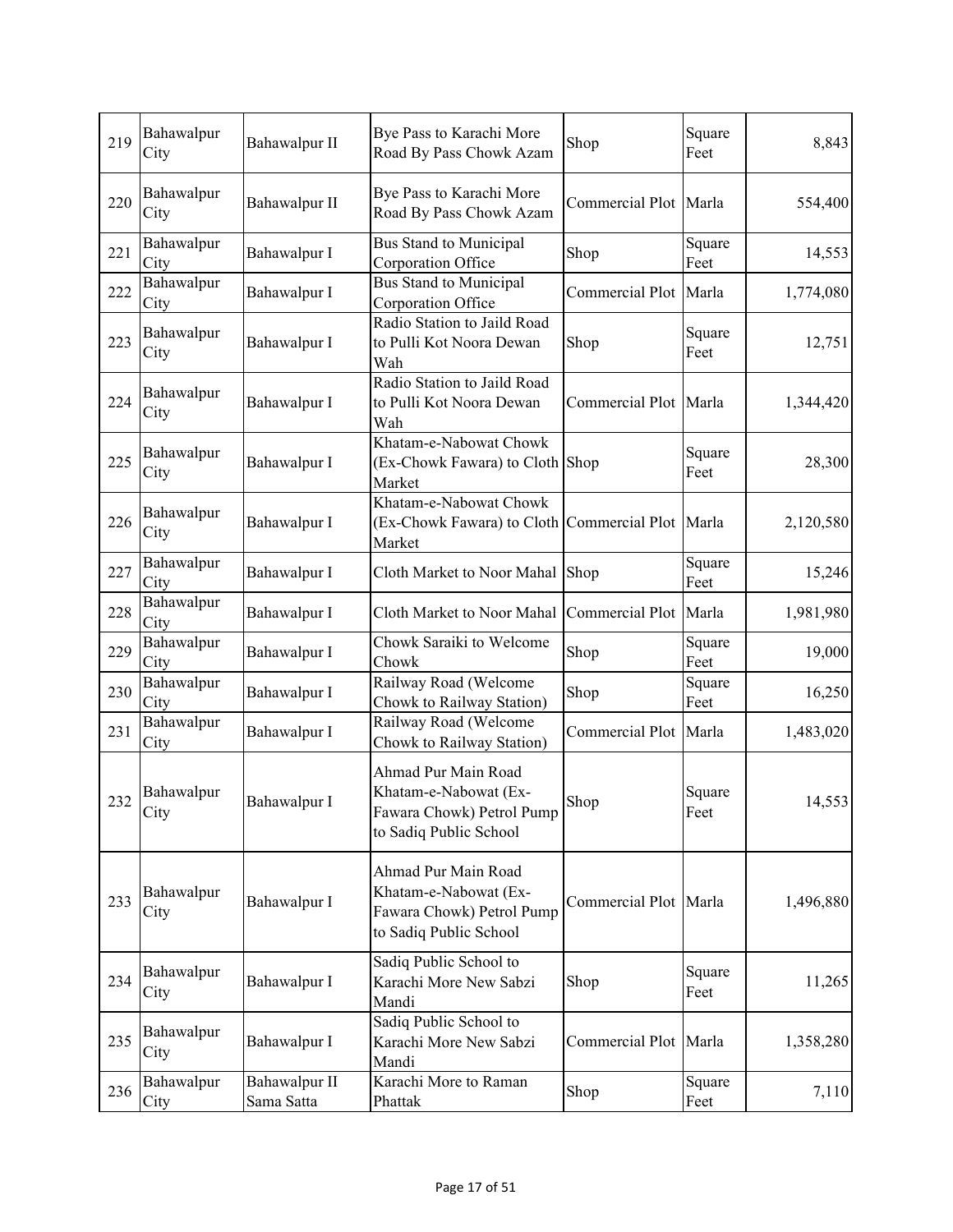| 237 | Bahawalpur<br>City | Bahawalpur II<br>Sama Satta | Karachi More to Raman<br>Phattak                                                                                  | Commercial Plot Marla |                | 664,125   |
|-----|--------------------|-----------------------------|-------------------------------------------------------------------------------------------------------------------|-----------------------|----------------|-----------|
| 238 | Bahawalpur<br>City | Bahawalpur I                | Inside Ahmad Puri Gate to<br>Chowk Shahzadi                                                                       | Shop                  | Square<br>Feet | 19,211    |
| 239 | Bahawalpur<br>City | Bahawalpur I                | Inside Ahmad Puri Gate to<br>Chowk Shahzadi                                                                       | Commercial Plot Marla |                | 1,704,780 |
| 240 | Bahawalpur<br>City | Bahawalpur I                | Awan Plaza & other Plazas<br>in Walled City: Inside<br>Ahmad Puri Gate                                            | Basement              | Square<br>Feet | 12,474    |
| 241 | Bahawalpur<br>City | Bahawalpur I                | Awan Plaza & other Plazas<br>in Walled City: Inside<br>Ahmad Puri Gate                                            | <b>Ground Floor</b>   | Square<br>Feet | 16,530    |
| 242 | Bahawalpur<br>City | Bahawalpur I                | Awan Plaza & other Plazas<br>in Walled City: Inside<br>Ahmad Puri Gate                                            | <b>First Floor</b>    | Square<br>Feet | 12,474    |
| 243 | Bahawalpur<br>City | Bahawalpur I                | Fareed Gate Shop (outside)<br>Fareed Gate to Muicipal                                                             | Shop                  | Square<br>Feet | 28,000    |
| 244 | Bahawalpur<br>City | Bahawalpur I                | Fareed Gate Shop (outside)<br>Fareed Gate to Muicipal<br>Corporation                                              | Commercial Plot Marla |                | 1,968,120 |
| 245 | Bahawalpur<br>City | Bahawalpur I                | Al-Shamas Plaza Ramay<br>Plaza Near Fateed Gate                                                                   | <b>Basement</b>       | Square<br>Feet | 13,925    |
| 246 | Bahawalpur<br>City | Bahawalpur I                | Al-Shamas Plaza Ramay<br>Plaza Near Fateed Gate                                                                   | Ground Floor          | Square<br>Feet | 19,000    |
| 247 | Bahawalpur<br>City | Bahawalpur I                | Al-Shamas Plaza Ramay<br>Plaza Near Fateed Gate                                                                   | <b>First Floor</b>    | Square<br>Feet | 13,454    |
| 248 | Bahawalpur<br>City | Bahawalpur I                | DIG Chowk to Outside S.E<br>College to Model Bazar<br>(Baghi Khana Balouch<br>Colony)                             | Shop                  | Square<br>Feet | 16,632    |
| 249 | Bahawalpur<br>City | Bahawalpur I                | DIG Chowk to Outside S.E<br>College to Model Bazar<br>(Baghi Khana Balouch<br>Colony)                             | Commercial Plot Marla |                | 1,358,280 |
| 250 | Bahawalpur<br>City | Bahawalpur I                | Uni Tower                                                                                                         | Basement              | Square<br>Feet | 13,167    |
| 251 | Bahawalpur<br>City | Bahawalpur I                | Uni Tower                                                                                                         | Ground Floor          | Square         | 13,167    |
| 252 | Bahawalpur<br>City | Bahawalpur I                | Uni Tower                                                                                                         | First Floor           | Square<br>Feet | 13,167    |
| 253 | Bahawalpur<br>City | Bahawalpur I                | University Chowk to Pull<br>Dewan Wah Sadiq Girls<br>HighSchool Darbar Mahal<br>Pulli University Chowk to<br>Pull | Shop                  | Square<br>Feet | 12,751    |
| 254 | Bahawalpur<br>City | Bahawalpur I                | University Chowk to Pull<br>Dewan Wah Sadiq Girls<br>HighSchool Darbar Mahal<br>Pulli University Chowk to<br>Pull | Commercial Plot Marla |                | 1,704,780 |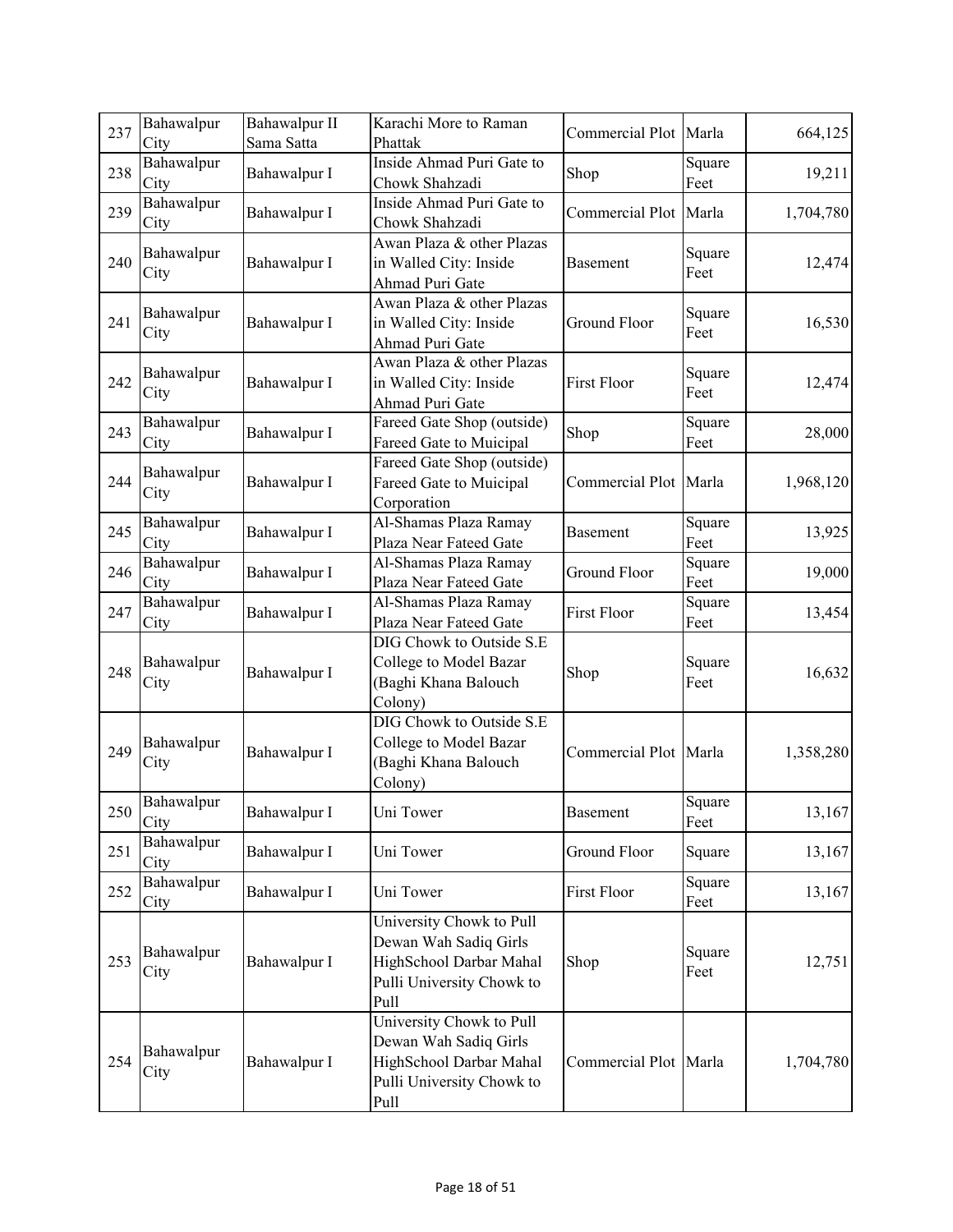| 255 | Bahawalpur<br>City | Bahawalpur I                | Plaza etc.                                              | Basement              | Square<br>Feet | 11243     |
|-----|--------------------|-----------------------------|---------------------------------------------------------|-----------------------|----------------|-----------|
| 256 | Bahawalpur<br>City | Bahawalpur I                | Plaza etc.                                              | Ground Floor          | Square<br>Feet | 13250     |
| 257 | Bahawalpur<br>City | Bahawalpur I                | Plaza etc.                                              | <b>First Floor</b>    | Square<br>Feet | 12000     |
| 258 | Bahawalpur<br>City | Bahawalpur I                | Fareed Gate to One Unit<br>Chowk                        | Shop                  | Square<br>Feet | 12,751    |
| 259 | Bahawalpur<br>City | Bahawalpur I                | Fareed Gate to One Unit<br>Chowk                        | Commercial Plot       | Marla          | 1,496,880 |
| 260 | Bahawalpur<br>City | Bahawalpur I                | One Unit Chowk to Baghdad<br>Station                    | Shop                  | Square<br>Feet | 12,197    |
| 261 | Bahawalpur<br>City | Bahawalpur I                | One Unit Chowk to Baghdad<br>Station                    | Commercial Plot       | Marla          | 1,801,800 |
| 262 | Bahawalpur<br>City | Bahawalpur I                | Baghdad Station to Islamia<br>University to Bye pass    | Shop                  | Square<br>Feet | 11,780    |
| 263 | Bahawalpur<br>City | Bahawalpur I                | Baghdad Station to Islamia<br>University to Bye pass    | Commercial Plot Marla |                | 1,275,120 |
| 264 | Bahawalpur<br>City | Bahawalpur I                | Kali Pulli to Islamia Colony<br>to Bahawal Canal Bridge | Shop                  | Square<br>Feet | 11,000    |
| 265 | Bahawalpur<br>City | Bahawalpur I                | Kali Pulli to Islamia Colony<br>to Bahawal Canal Bridge | Commercial            | Marla          | 1,150,380 |
| 266 | Bahawalpur<br>City | Bahawalpur I                | One Unit Chowk to Yazman<br>Road (Baghdad)              | Shop                  | Square<br>Feet | 9,286     |
| 267 | Bahawalpur<br>City | Bahawalpur I                | One Unit Chowk to Yazman<br>Road (Baghdad)              | Commercial Plot       | Marla          | 1,164,240 |
| 268 | Bahawalpur<br>City | Bahawalpur I                | Melay Wali Gali Police<br>Chowki Wali Gali              | Shop                  | Square<br>Feet | 9,286     |
| 269 | Bahawalpur<br>City | Bahawalpur I                | Melay Wali Gali Police<br>Chowki Wali Gali              | Commercial Plot Marla |                | 970,200   |
| 270 | Bahawalpur<br>City | Bahawalpur I                | Telephone Exchange to<br>Shahdrah Chowk                 | Shop                  | Square<br>Feet | 10,811    |
| 271 | Bahawalpur<br>City | Bahawalpur I                | Telephone Exchange to<br>Shahdrah Chowk                 | Commercial Plot       | Marla          | 1,330,560 |
| 272 | Bahawalpur<br>City | Bahawalpur II<br>Sama Satta | Railway Station Samasatta<br>Road to Bye Pass           | Shop                  | Square<br>Feet | 9,286     |
| 273 | Bahawalpur<br>City | Bahawalpur II<br>Sama Satta | Railway Station Samasatta<br>Road to Bye Pass           | Commercial Plot       | Marla          | 1,011,780 |
| 274 | Bahawalpur<br>City | Bahawalpur II<br>Sama Satta | Bye Pass to Fattowali                                   | Shop                  | Square<br>Feet | 7,800     |
| 275 | Bahawalpur<br>City | Bahawalpur II<br>Sama Satta | Bye Pass to Fattowali                                   | Commercial Plot       | Marla          | 595,980   |
| 276 | Bahawalpur<br>City | Bahawalpur I                | All Mohallah in the Waled<br>City                       | Shop                  | Square<br>Feet | 9,702     |
| 277 | Bahawalpur<br>City | Bahawalpur I                | All Mohallah in the Waled<br>City                       | Commercial Plot Marla |                | 1,455,300 |
| 278 | Bahawalpur<br>City | Bahawalpur I                | Model Town A                                            | Shop                  | Square<br>Feet | 15,939    |
| 279 | Bahawalpur<br>City | Bahawalpur I                | Model Town A                                            | Commercial Plot       | Marla          | 2,467,080 |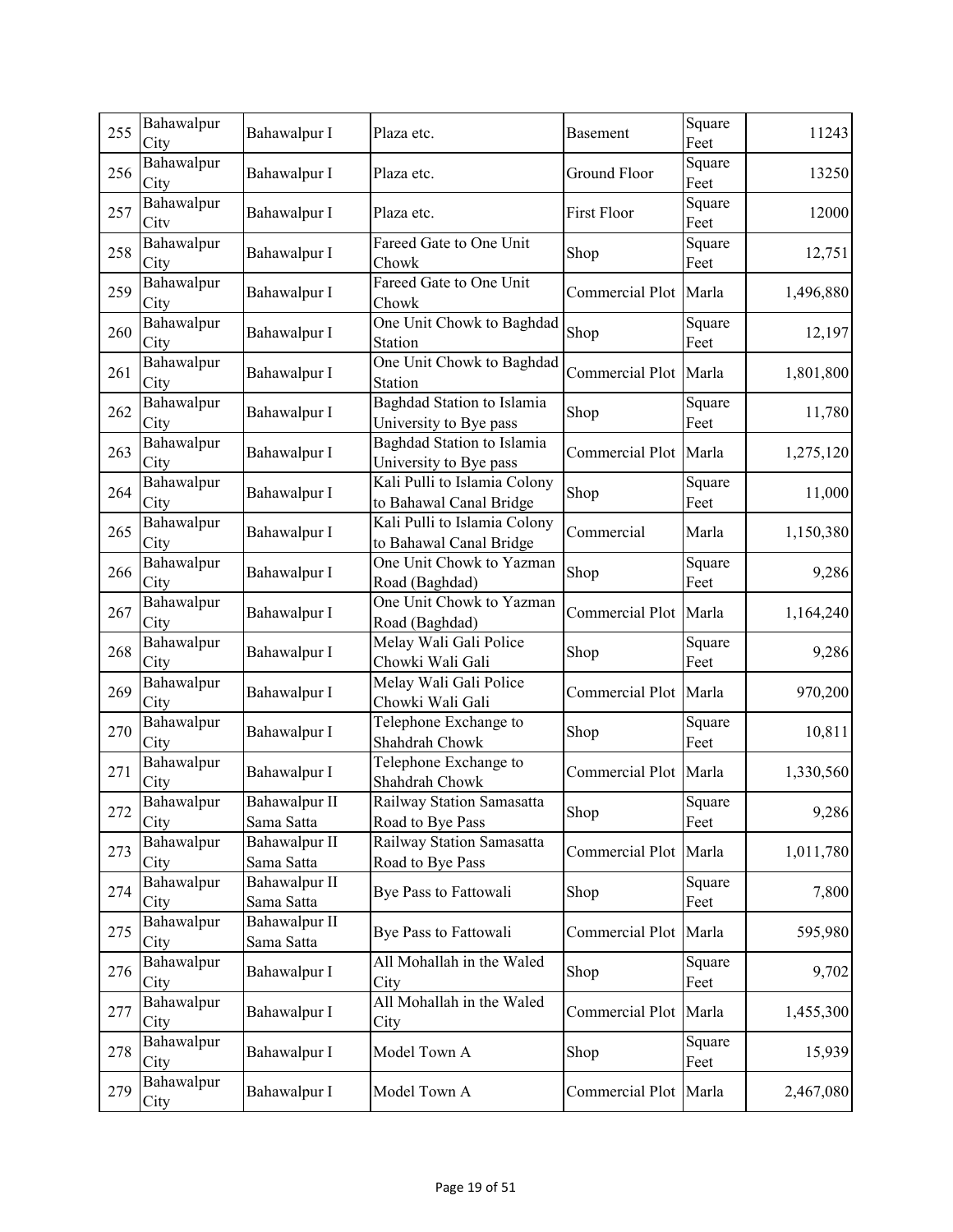| 280 | Bahawalpur<br>City | Bahawalpur I     | <b>Bahawalpur Peace Center</b>                                                 | <b>Basement</b>       | Square<br>Feet | 16,632    |
|-----|--------------------|------------------|--------------------------------------------------------------------------------|-----------------------|----------------|-----------|
| 281 | Bahawalpur<br>City | Bahawalpur I     | <b>Bahawalpur Peace Center</b>                                                 | Ground Floor          | Square<br>Feet | 19,200    |
| 282 | Bahawalpur<br>City | Bahawalpur I     | <b>Bahawalpur Peace Center</b>                                                 | <b>First Floor</b>    | Square<br>Feet | 16,632    |
| 283 | Bahawalpur<br>City | Bahawalpur I     | Model Town B Chowk<br>Saraiki to Model Town C<br>General Official Colony       | Shop                  | Square<br>Feet | 15,939    |
| 284 | Bahawalpur<br>City | Bahawalpur I     | Model Town B Chowk<br>Saraiki to Model Town C<br>General Official Colony       | Commercial Plot       | Marla          | 2,467,080 |
| 285 | Bahawalpur<br>City | Bahawalpur I     | Laber Colony Welcome<br>Colony Timber Dippo<br>Chapras Colony                  | Shop                  | Square<br>Feet | 13,032    |
| 286 | Bahawalpur<br>City | Bahawalpur I     | Laber Colony Welcome<br>Colony Timber Dippo<br>Chapras Colony                  | Commercial Plot Marla |                | 1,635,480 |
| 287 | Bahawalpur<br>City | Bahawalpur I     | Model Town C                                                                   | Shop                  | Square<br>Feet | 12,751    |
| 288 | Bahawalpur<br>City | Bahawalpur I     | Model Town C                                                                   | Commercial Plot       | Marla          | 1,704,780 |
| 289 | Bahawalpur<br>City | Bahawalpur I     | Kousar Colony Heavy<br>Industrial Area Near Railway Shop<br>Station            |                       | Square<br>Feet | 11,240    |
| 290 | Bahawalpur<br>City | Bahawalpur I     | Kousar Colony Heavy<br>Industrial Area Near Railway Commercial Plot<br>Station |                       | Marla          | 1,316,700 |
| 291 | Bahawalpur<br>City | Bahawalpur I &II | Shahdra Basti Mohajir<br>Colony (Shahdrah)                                     | Shop                  | Square<br>Feet | 10,800    |
| 292 | Bahawalpur<br>City | Bahawalpur I &II | Shahdra Basti Mohajir<br>Colony (Shahdrah)                                     | Commercial Plot Marla |                | 1,100,000 |
| 293 | Bahawalpur<br>City | Bahawalpur II    | Haider Colony Zia-ud-Din<br>Colony                                             | Shop                  | Square<br>Feet | 11,227    |
| 294 | Bahawalpur<br>City | Bahawalpur II    | Haider Colony Zia-ud-Din<br>Colony                                             | Commercial Plot Marla |                | 1,496,880 |
| 295 | Bahawalpur<br>City | Bahawalpur II    | Shams Colony Khan Colony<br>Rehman Colony                                      | Shop                  | Square<br>Feet | 8,800     |
| 296 | Bahawalpur<br>City | Bahawalpur II    | Shams Colony Khan Colony<br>Rehman Colony                                      | Commercial Plot Marla |                | 1,219,680 |
| 297 | Bahawalpur<br>City | Bahawalpur I     | GhallaMandi                                                                    | Shop                  | Square<br>Feet | 16,000    |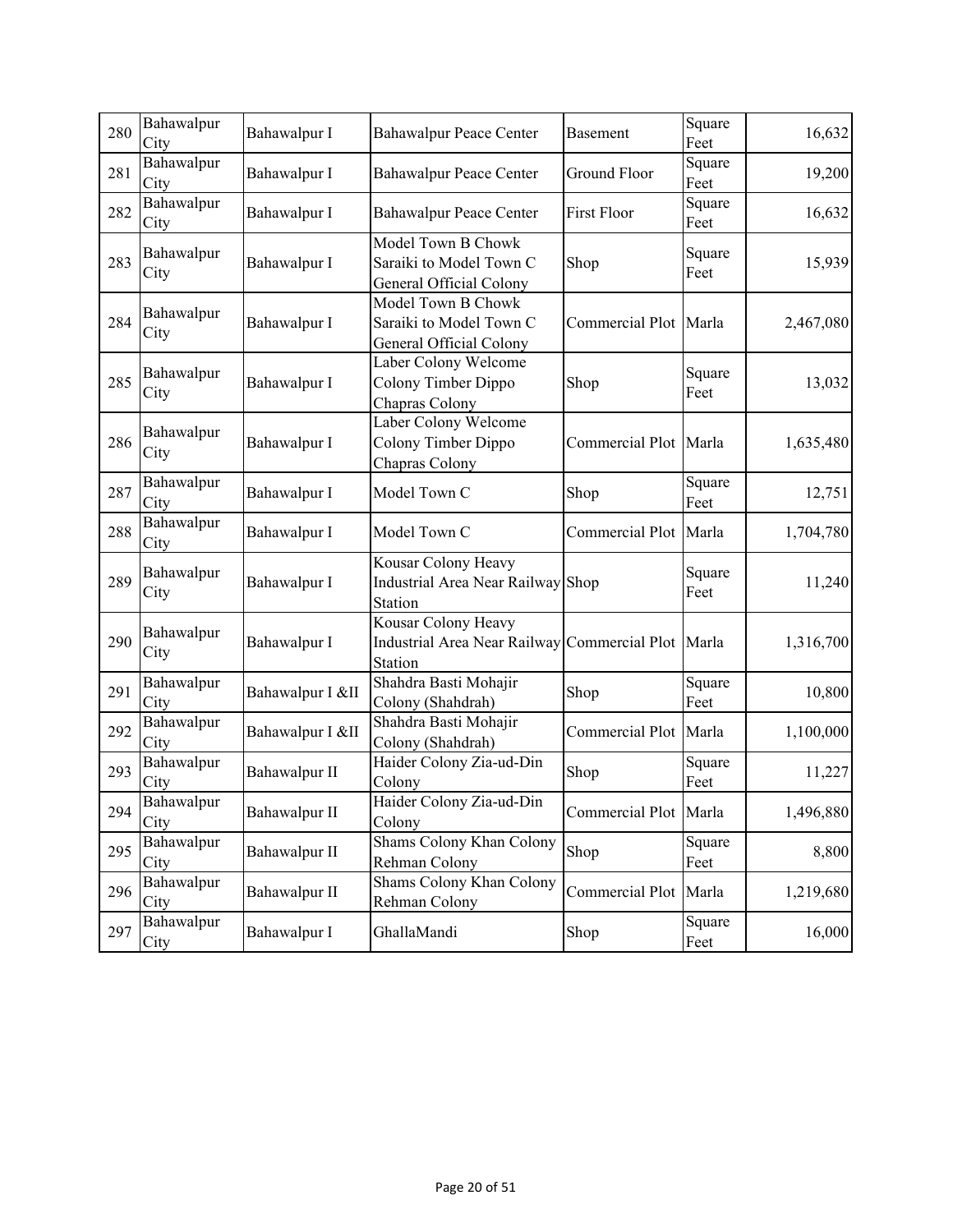|     |                    |                               | Pak Watan Colony Farukh                      |                          |                       |         |         |
|-----|--------------------|-------------------------------|----------------------------------------------|--------------------------|-----------------------|---------|---------|
|     |                    |                               | Colony Abbasia Colony Al-                    |                          |                       |         |         |
|     |                    |                               | Qasim Colony Muhajir                         |                          |                       |         |         |
|     |                    |                               | Colony Ansar Colony                          |                          |                       |         |         |
|     |                    |                               | Nadeem Abad Nawaz                            |                          |                       |         |         |
| 298 | Bahawalpur         | Mouza Bindra                  | Colony Satluj Colony                         | Shop                     | Square                | 9,286   |         |
|     | City               | Bahawalpur II                 | Madina Colony Allah Abad                     |                          | Feet                  |         |         |
|     |                    |                               | Colony Asghar Colony                         |                          |                       |         |         |
|     |                    |                               | Usman Bin Affan Colony                       |                          |                       |         |         |
|     |                    |                               | Gullistan Johar Housing                      |                          |                       |         |         |
|     |                    |                               | Scheme                                       |                          |                       |         |         |
|     |                    |                               | Pak Watan Colony Farukh                      |                          |                       |         |         |
|     |                    |                               | Colony Abbasia Colony Al-                    |                          |                       |         |         |
|     |                    |                               | Qasim Colony Muhajir                         |                          |                       |         |         |
|     |                    |                               | <b>Colony Ansar Colony</b>                   |                          |                       |         |         |
|     |                    |                               | Nadeem Abad Nawaz                            |                          |                       |         |         |
| 299 | Bahawalpur         | Mouza Bindra                  |                                              | Commercial Plot Marla    |                       |         |         |
|     | City               | Bahawalpur II                 | Colony Satluj Colony                         |                          |                       | 970,200 |         |
|     |                    |                               | Madina Colony Allah Abad                     |                          |                       |         |         |
|     |                    |                               | Colony Asghar Colony                         |                          |                       |         |         |
|     |                    |                               | Usman Bin Affan Colony                       |                          |                       |         |         |
|     |                    |                               | Gullistan Johar Housing                      |                          |                       |         |         |
|     |                    |                               | Scheme                                       |                          |                       |         |         |
| 300 | Bahawalpur         | Mouza Bindra                  | Bindra Basti Majeed Abad                     | Shop                     | Square                | 9,286   |         |
|     | City               | Bahawalpur II                 | Colony Gulshan Hashmi                        |                          | Feet                  |         |         |
| 301 | Bahawalpur<br>City | Mouza Bindra<br>Bahawalpur II | Bindra Basti Majeed Abad                     | Commercial Plot Marla    |                       |         |         |
|     |                    |                               | Colony Gulshan Hashmi                        |                          |                       | 831,600 |         |
|     |                    | Mouza Bindra                  | Firdous Abad<br>Small Industries Estate Area | Cost of                  | Square                |         |         |
| 302 | Bahawalpur         | Bahawalpur II                 | River Side                                   | Construction             | Feet                  | 1,525   |         |
|     | City               |                               | Basti Karna Radio Station                    |                          |                       |         |         |
|     |                    |                               | Ismail Town Bus Stop                         |                          |                       |         |         |
|     |                    | MouzaKarna                    | Backside Nazeer Abad                         |                          |                       |         |         |
| 303 | Bahawalpur         |                               |                                              | Shop                     | Square                | 7,838   |         |
|     | City               | Bahawalpur I                  | Colony Bismillah Colony                      |                          | Feet                  |         |         |
|     |                    |                               | Nishat Colony Iqbal Colony                   |                          |                       |         |         |
|     |                    |                               | Al-Haram Garden<br>Basti Karna Radio Station |                          |                       |         |         |
|     |                    |                               |                                              |                          |                       |         |         |
|     |                    |                               | <b>Ismail Town Bus Stop</b>                  |                          |                       |         |         |
| 304 | Bahawalpur         | Mouza Karna                   | <b>Backside Nazeer Abad</b>                  | Commercial Plot Marla    |                       | 900,900 |         |
|     | City               | Bahawalpur I                  | Colony Bismillah Colony                      |                          |                       |         |         |
|     |                    |                               | Nishat Colony Iqbal Colony                   |                          |                       |         |         |
|     |                    |                               | Al-Haram Garden                              |                          |                       |         |         |
| 305 | Bahawalpur         | Mouza Karna                   | Aziz Abad Colony Ehsan                       | Shop                     | Square                | 7,900   |         |
|     | City               | Bahawalpur I                  | Colony Hafiz Colony Aziz                     |                          | Feet                  |         |         |
|     | Bahawalpur         | Mouza Karna                   | Aziz Abad Colony Ehsan                       |                          |                       |         |         |
| 306 | City               |                               | Bahawalpur I                                 | Colony Hafiz Colony Aziz | Commercial Plot Marla |         | 970,200 |
|     |                    |                               | Garden                                       |                          |                       |         |         |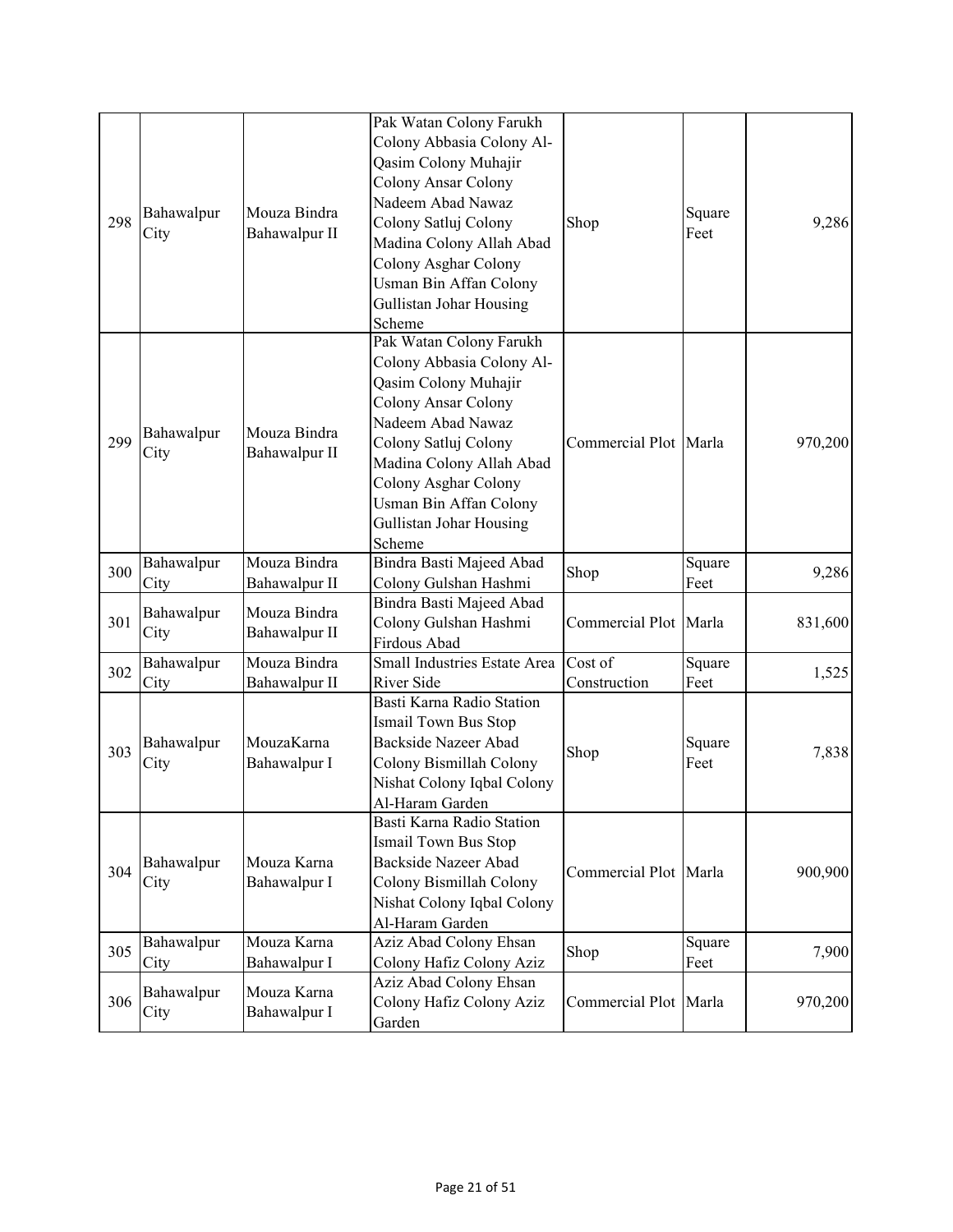| 307 | Bahawalpur<br>City  | Mouza Karna<br>Bahawalpur I   | Jafri Town Gulshan Hussain<br>Town Aslam Lodhi Town<br>Sadat Colony Basti Ghous<br><b>Buksh Javed Colony Back</b><br>Side Distributory Canal Ali<br>Hassan Town | Shop                  | Square<br>Feet | 7,484     |
|-----|---------------------|-------------------------------|-----------------------------------------------------------------------------------------------------------------------------------------------------------------|-----------------------|----------------|-----------|
| 308 | Bahawalpur<br>City  | Mouza Karna<br>Bahawalpur I   | Jafri Town Gulshan Hussain<br>Town Aslam Lodhi Town<br>Sadat Colony Basti Ghous<br><b>Buksh Javed Colony Back</b><br>Side Distributory Canal Ali<br>Hassan Town | Commercial Plot Marla |                | 762,300   |
| 309 | Bahawalpur<br>City  | MouzaKarna<br>Bahawalpur I    | Hamad Colony Faisal<br>Colony Jalwana Town Arif<br>Town Azam Town (Jail<br>Road) Shadman Colony<br>Major Colony Nouman<br>Colony                                | Shop                  | Square<br>Feet | 9,286     |
| 310 | Bahawalpur<br>City  | Mouza Karna<br>Bahawalpur I   | Hamad Colony Faisal<br>Colony Jalwana Town Arif<br>Town Azam Town (Jail<br>Road) Shadman Colony<br>Major Colony Nouman<br>Colony                                | Commercial Plot Marla |                | 1,178,100 |
| 311 | Bahawalpur<br>City  | MouzaKarna<br>Bahawalpur I    | Riaz Colony Bankers Colony<br>Gulistan Colony Noor-ul-<br>Haq Colony QasimTown                                                                                  | Shop                  | Square<br>Feet | 9,425     |
| 312 | Bahawalpur<br>City  | Mouza Karna<br>Bahawalpur I   | Riaz Colony Bankers Colony<br>Gulistan Colony Noor-ul-<br>Haq Colony QasimTown                                                                                  | Commercial Plot Marla |                | 1,247,400 |
| 313 | Bahawalpur<br>City  | Mouza Karna<br>Bahawalpur I   | Basti Ganwan Bahawal<br>Colony Miani Mandar etc.                                                                                                                | Shop                  | Square<br>Feet | 9,009     |
| 314 | Bahawalpur<br>City  | Mouza Karna<br>Bahawalpur I   | Basti Ganwan Bahawal<br>Colony Miani Mandar etc.                                                                                                                | Commercial Plot Marla |                | 1,108,800 |
| 315 | Bahawalpur<br>City  | Mouza Baqir Pur<br>Jhangiwali | Allaichi Marri                                                                                                                                                  | Shop                  | Square<br>Feet | 6,098     |
| 316 | Bahawalpur<br>City  | Mouza Baqir Pur<br>Jhangiwali | Allaichi Marri                                                                                                                                                  | Commercial Plot       | Marla          | 900,900   |
| 317 | Bahawalpur<br>City  | Mouza Baqir Pur<br>Jhangiwali | Faisal Bagh                                                                                                                                                     | Commercial Plot Marla |                | 1,732,500 |
| 318 | Bahawalpur<br>City. | MouzaBaqir Pur<br>Jhangiwali  | Balu Wala Chowk Bund<br>Islam Pura Basti Haji Jhok<br>Gammo                                                                                                     | Commercial Plot       | Marla          | 526,680   |
| 319 | Bahawalpur          | Mouza Baqir Pur               | Mouza Baqir Pur                                                                                                                                                 | Shop                  | Square         | 5,821     |
|     | City                | Jhangiwali<br>Mouza Baqir Pur |                                                                                                                                                                 |                       | Feet           |           |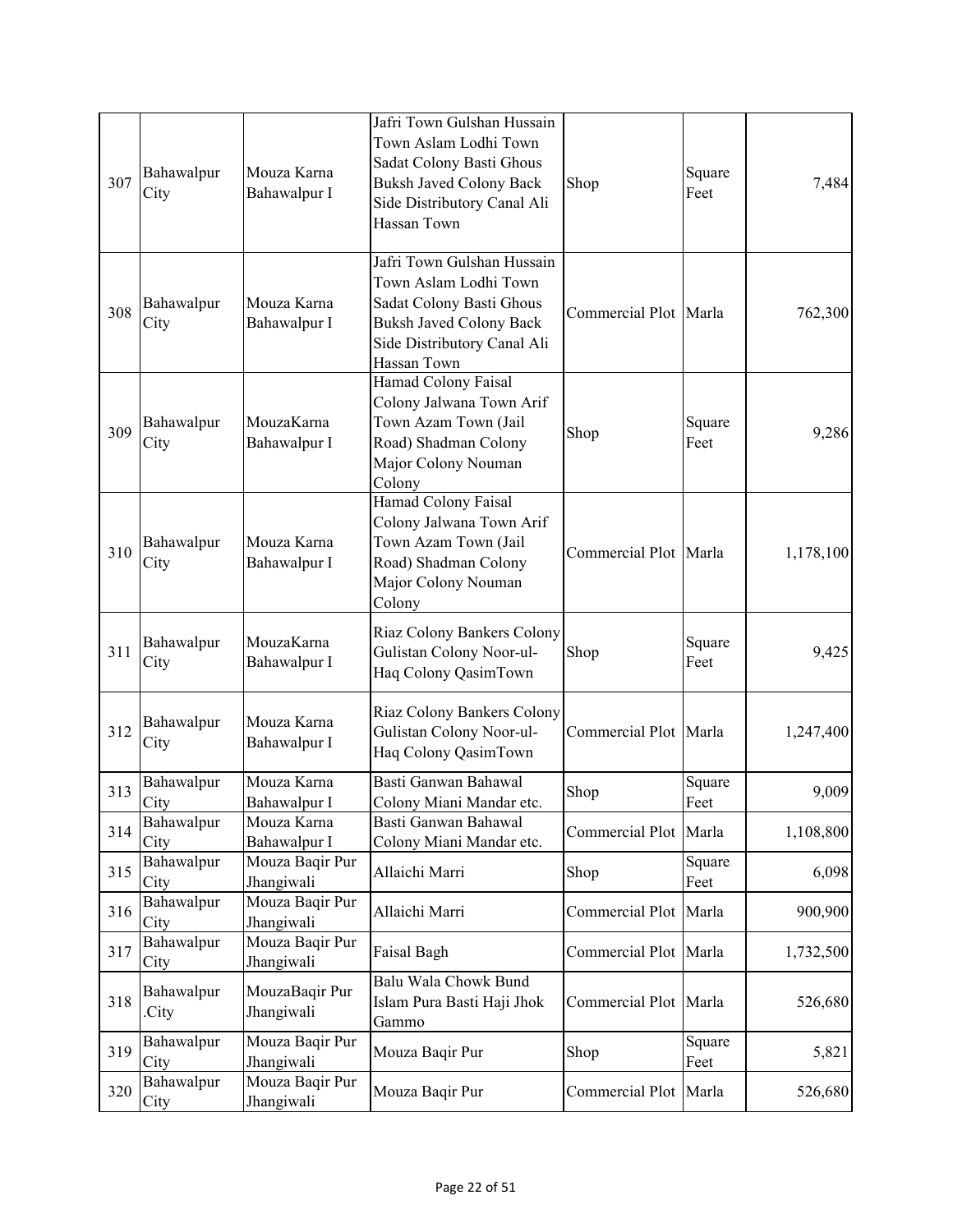| 321 | Bahawalpur<br>City | MouzaBaqir Pur<br>Jhangiwali                | Kot Noora Basti Bhattiyan                                                                                                                               | Shop                  | Square<br>Feet | 6,098     |
|-----|--------------------|---------------------------------------------|---------------------------------------------------------------------------------------------------------------------------------------------------------|-----------------------|----------------|-----------|
| 322 | Bahawalpur<br>City | Mouza Baqir Pur<br>Jhangiwali               | Kot Noora Basti Bhattiyan                                                                                                                               | Commercial Plot Marla |                | 900,900   |
| 323 | Bahawalpur<br>City | Mouza Sahlan<br>Jhangi Wali                 | Basti Sahlan Chowk Thgga<br>Jaffar Colony Aziz Colony<br>Basti Hajiyan Basti Awan                                                                       | Shop                  | Square<br>Feet | 5,821     |
| 324 | Bahawalpur<br>City | Mouza Sahlan<br>Jhangi Wali                 | Basti Sahlan Chowk Thgga<br>Jaffar Colony Aziz Colony<br>Basti Hajiyan Basti Awan<br>Goth Lal                                                           | Commercial Plot Marla |                | 665,280   |
| 325 | Bahawalpur<br>City | Mouza Sahlan<br>Jhangi Wali                 | Allama Iqbal Town Garden<br>Town Zaman Villas                                                                                                           | Shop                  | Square         | 12,751    |
| 326 | Bahawalpur<br>City | Mouza Sahlan<br>Jhangi Wali                 | Allama Iqbal Town Garden<br>Town Zaman Villas                                                                                                           | Commercial Plot Marla |                | 1,732,500 |
| 327 | Bahawalpur<br>City | Mouza Sahlan<br>Jhangi Wali                 | Al-Jannat Housing Scheme                                                                                                                                | Shop                  | Square<br>Feet | 9,009     |
| 328 | Bahawalpur<br>City | Mouza Sahlan<br>Jhangi Wali                 | Al-Jannat Housing Scheme                                                                                                                                | Commercial Plot Marla |                | 1,178,100 |
| 329 | Bahawalpur<br>City | Mouza Qadir, Bux<br>Channar, Jhangi<br>Wali | Shadman City Housing,<br>Scheme Phase I II III Fine<br>City, Aman Society Sttar<br>Villas, Ajwa Town Pelican<br>Home, Canal View Zakria<br>Town         | Shop                  | Square<br>Feet | 7,484     |
| 330 | Bahawalpur<br>City | Mouza Qadir Bux<br>Channar Jhangi<br>Wali   | Shadman City Housing<br>Scheme Phase I II III Fine<br>City Aman Society Sttar<br>Villas Ajwa Town Pelican<br>Home Canal View Zakria<br>Town             | Commercial Plot Marla |                | 831,600   |
| 331 | Bahawalpur<br>City | MouzaQadir Bux<br>Channar Jhangi<br>Wali    | (Basti Akhtar Abad Side)<br>Akhtar Abad Goth Lashkar<br>Sohrab Wala Basti Panwaran Shop<br>Chah Bari Wala Basti<br>Samlan etc.                          |                       | Square<br>Feet | 7,100     |
| 332 | Bahawalpur<br>City | Mouza Qadir Bux<br>Channar Jhangi<br>Wali   | (Basti Akhtar Abad Side)<br>Akhtar Abad Goth Lashkar<br>Sohrab Wala Basti Panwaran<br>Chah Bari Wala Basti<br>Samlan etc.Chah Bari Wala<br>Basti Samlan | Commercial Plot Marla |                | 693,000   |
| 333 | Bahawalpur<br>City | MouzaQadir Bux<br>Channar Jhangi<br>Wali    | Satellite Town Side Khalid<br>Town Basti Samlan etcChah<br>Dhillo Wala                                                                                  | Shop                  | Square<br>Feet | 9,286     |
| 334 | Bahawalpur<br>City | Mouza Qadir Bux<br>Channar Jhangi<br>Wali   | Satellite Town Side Khalid<br>Town Basti Samlan etcChah<br>Dhillo Wala                                                                                  | Commercial Plot Marla |                | 727,650   |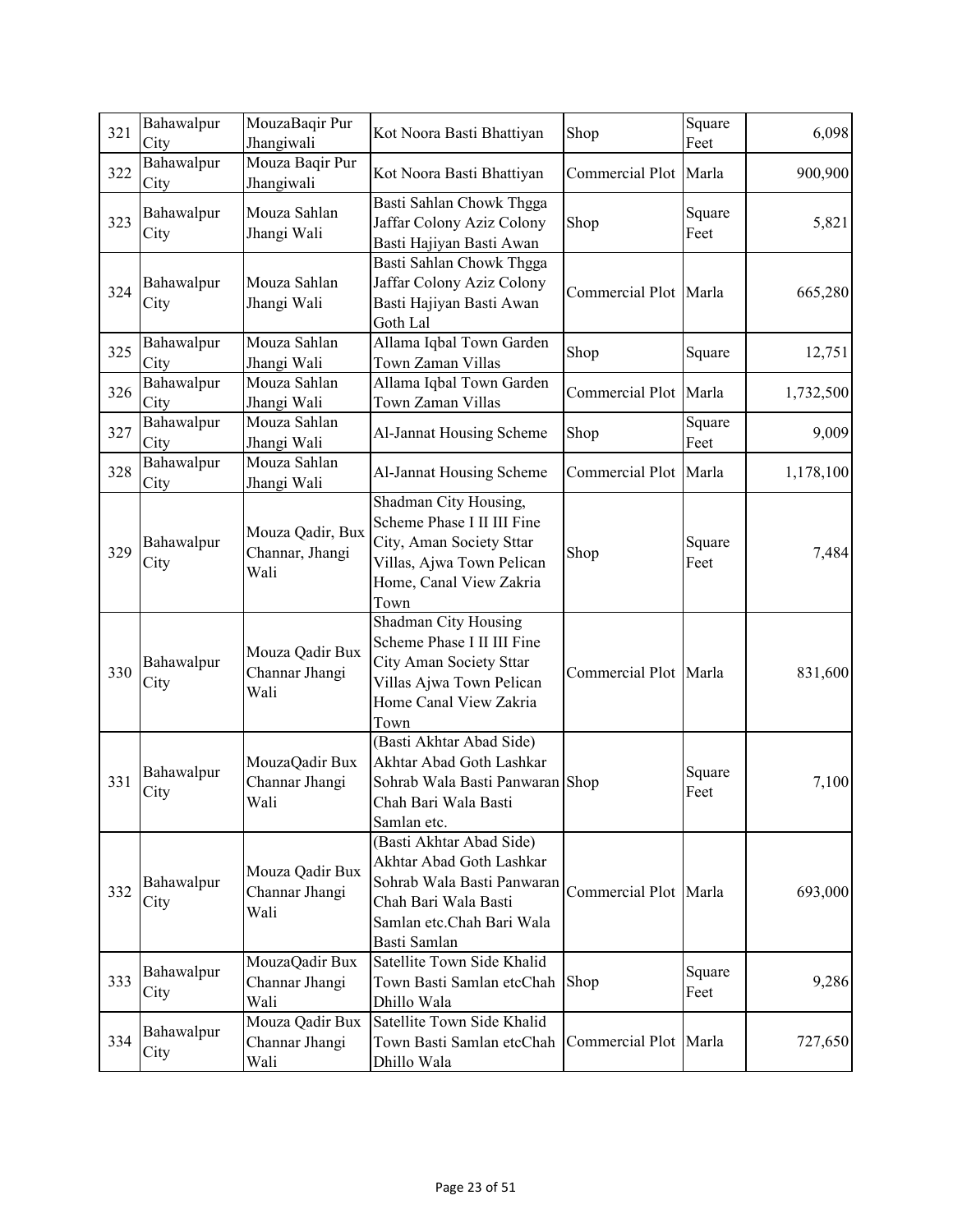| 335 | Bahawalpur<br>City | MouzaQadir Bux<br>Channar Jhangi<br>Wali  | Goth Qaisar Chah Zaman<br>Wala                                                 | Shop                  | Square<br>Feet | 5,267     |
|-----|--------------------|-------------------------------------------|--------------------------------------------------------------------------------|-----------------------|----------------|-----------|
| 336 | Bahawalpur<br>City | Mouza Qadir Bux<br>Channar Jhangi<br>Wali | Goth Qaisar Chah Zaman<br>Wala                                                 | Commercial Plot Marla |                | 665,280   |
| 337 | Bahawalpur<br>City | MouzaQadir Bux<br>Channar Jhangi<br>Wali  | Bye Pass to Adda<br>Jhangiwala Bye Pass to New<br>Sutluj Flyover Bridge        | Shop                  | Square<br>Feet | 5,267     |
| 338 | Bahawalpur<br>City | MouzaQadir Bux<br>Channar Jhangi<br>Wali  | Bye Pass to Adda<br>Jhangiwala Bye Pass to New<br>Sutluj Flyover Bridge        | Commercial Plot Marla |                | 900,900   |
| 339 | Bahawalpur<br>City | Bahawalpur I                              | Mushtaq Colony Anwar<br>Abad                                                   | Shop                  | Square<br>Feet | 9,425     |
| 340 | BahawalpurCit      | Bahawalpur I                              | Mushtaq Colony Anwar<br>Abad                                                   | Commercial Plot Marla |                | 900,900   |
| 341 | Bahawalpur<br>City | Bahawalpur I                              | Gulzar Basti (Towards<br>Bhangi Wali Pulli)                                    | Shop                  | Square<br>Feet | 8,900     |
| 342 | Bahawalpur<br>City | Bahawalpur I                              | Gulzar Basti (Towards<br>Bhangi Wali Pulli)                                    | Commercial Plot Marla |                | 928,620   |
| 343 | Bahawalpur<br>City | Bahawalpur I                              | Rafi Qammar Road Both<br>Side                                                  | Shop                  | Square<br>Feet | 11,504    |
| 344 | Bahawalpur<br>City | Bahawalpur I                              | Rafi Qammar Road Both<br>Side                                                  | Commercial Plot       | Marla          | 1,697,856 |
| 345 | Bahawalpur<br>City | Bahawalpur I                              | Satellite Town Commercial<br>Area                                              | Shop                  | Square<br>Feet | 12,197    |
| 346 | Bahawalpur<br>City | Bahawalpur I                              | <b>Satellite Town Commercial</b><br>Area                                       | Commercial Plot       | Marla          | 1,663,200 |
| 347 | Bahawalpur<br>City | Bahawalpur I                              | <b>Satellite Town All Blocks</b>                                               | Shop                  | Square<br>Feet | 11000     |
| 348 | Bahawalpur<br>City | Bahawalpur I                              | Satellite Town All Blocks                                                      | Commercial Plot Marla |                | 1110000   |
| 349 | Bahawalpur<br>City | Mouza Hamiyati<br>Bahawalpur I            | New Satellite Town Al-<br>Majeed Paradise Asif Town<br>Basti Kanioo            | Shop                  | Square<br>Feet | 9,009     |
| 350 | Bahawalpur<br>City | Mouza Hamiyati<br>Bahawalpur I            | New Satellite Town Al-<br>Majeed Paradise Asif Town<br>Basti Kanioo            | Commercial Plot Marla |                | 900,900   |
| 351 | Bahawalpur<br>City | Mouza Hamiyati<br>Bahawalour I            | Bihari Colony Near Satellite<br>Town Satellite Town<br><b>Extension Scheme</b> | Shop                  | Square<br>Feet | 9,702     |
| 352 | Bahawalpur<br>City | Mouza Hamiyati<br>Bahawalpur I            | Bihari Colony Near Satellite<br>Town Satellite Town<br><b>Extension Scheme</b> | Commercial Plot Marla |                | 1,108,800 |
| 353 | Bahawalpur<br>City | Mouza Hamiyati<br>Bahawalour I            | Hussani Chowk to Disposal<br>(100 Feet Road) Johar Town                        | Shop                  | Square<br>Feet | 11,365    |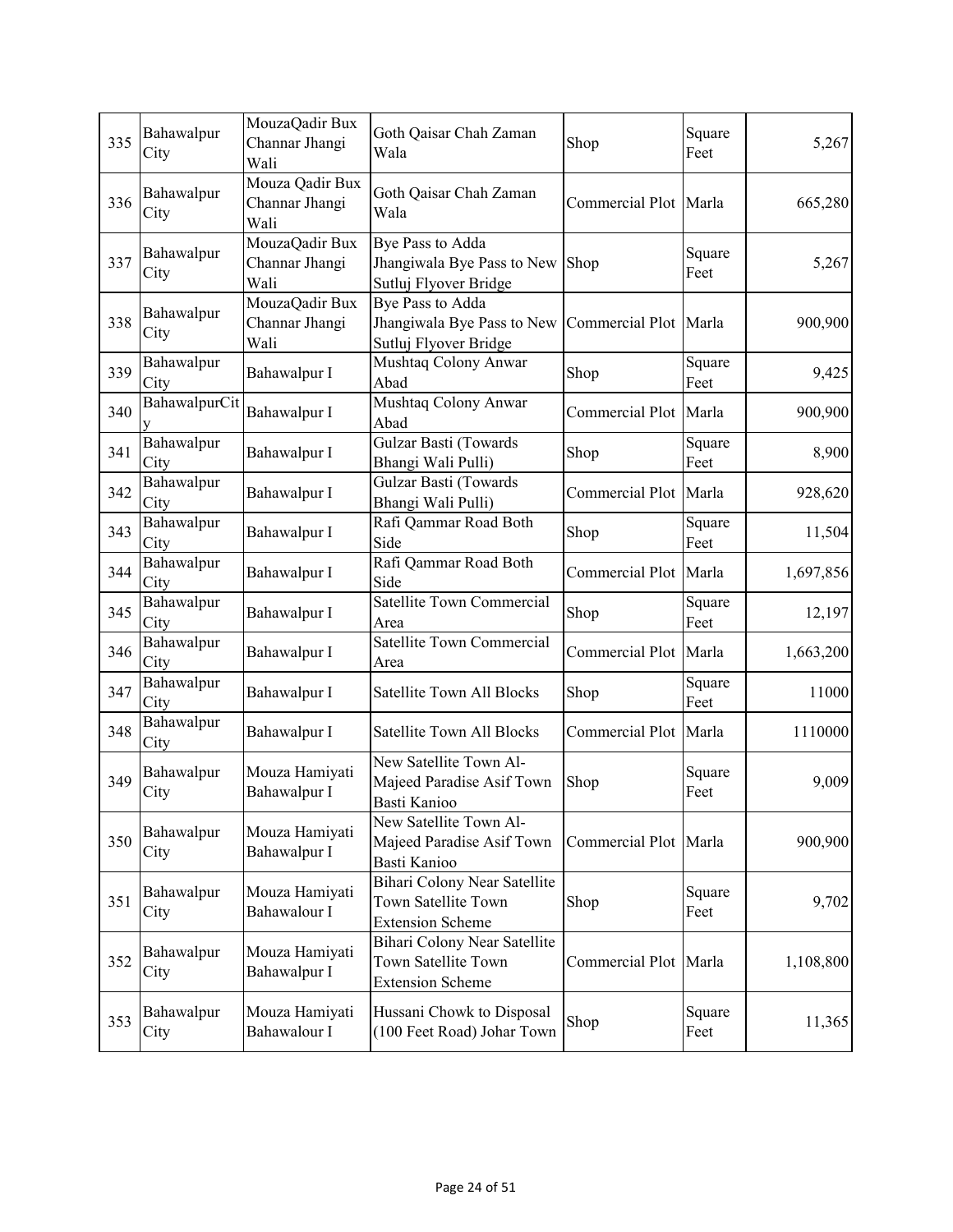| 354 | Bahawalpur<br>City | Mouza Hamiyati<br>Bahawalpur I   | Hussani Chowk to Disposal<br>(100 Feet Road) Johar Town Commercial Plot Marla<br>(Satellite Town Both Side)                       |                       |                | 1,386,000 |
|-----|--------------------|----------------------------------|-----------------------------------------------------------------------------------------------------------------------------------|-----------------------|----------------|-----------|
| 355 | Bahawalpur<br>City | Mouza Hamiyati<br>Bahawalour I   | Hafiz Colony Akbar Colony                                                                                                         | Shop                  | Square<br>Feet | 10,395    |
| 356 | Bahawalpur<br>City | Mouza Hamiyati<br>Bahawalpur I   | Hafiz Colony Akbar Colony                                                                                                         | Commercial Plot       | Marla          | 1,108,800 |
| 357 | Bahawalpur<br>City | Mouza Hamiyati<br>Bahawalpur I   | <b>Trust Colony</b>                                                                                                               | Shop                  | Square<br>Feet | 11,365    |
| 358 | Bahawalpur<br>City | Mouza Hamiyati<br>Bahawalpur I   | <b>Trust Colony</b>                                                                                                               | Commercial Plot Marla |                | 1,801,800 |
| 359 | Bahawalpur<br>City | Mouza Hansra<br>Bahawalpur I     | Muhammadia Colony                                                                                                                 | Shop                  | Square<br>Feet | 12,474    |
| 360 | Bahawalpur<br>City | Mouza Hansra<br>Bahawalpur I     | Muhammadia Colony                                                                                                                 | Commercial Plot Marla |                | 1,663,200 |
| 361 | Bahawalpur<br>City | Mouza Hansra<br>Bahawalpur I     | Yazman Road Fouji Basti<br>Side                                                                                                   | Shop                  | Square<br>Feet | 11,227    |
| 362 | Bahawalpur<br>City | Mouza Hansra<br>Bahawalpur I     | Yazman Road Fouji Basti<br>Side                                                                                                   | Commercial Plot       | Marla          | 1,339,500 |
| 363 | Bahawalpur<br>City | MouzaDera Izzat<br>Bahawalpur I  | Basti Riddan Chanaran<br>Masitan Basti Dera Izzat<br>Basti                                                                        | Shop                  | Square<br>Feet | 9,286     |
| 364 | Bahawalpur<br>City | Mouza Dera Izzat                 | Basti Riddan Chanaran<br>Masitan Basti Dera Izzat<br>Basti                                                                        | Commercial Plot Marla |                | 554,400   |
| 365 | Bahawalpur<br>City | MouzaDera Izzat<br>Bahawalpur I  | Bhatta #1,2 & 3 Sadiq<br>Colony Faiz Colony Purani<br>Chungi to Sadiq Public<br>School Haroon Town/Adil<br>Town Extension         | Shop                  | Square<br>Feet | 9,286     |
| 366 | Bahawalpur<br>City | Mouza Dera Izzat<br>Bahawalpur I | Bhatta #1, 2 & 3 Sadiq<br>Colony Faiz Colony Purani<br>Chungi to Sadiq Public<br>School Haroon Town/Adil<br><b>Town Extension</b> | Commercial Plot Marla |                | 1,247,400 |
| 367 | Bahawalpur<br>City | Mouza Dera Izzat<br>Bahawalpur I | Qasim Bagh                                                                                                                        | Shop                  | Square<br>Feet | 13,306    |
| 368 | Bahawalpur<br>City | MouzaDera Izzat<br>Bahawalpur I  | Qasim Bagh                                                                                                                        | Commercial Plot Marla |                | 1,801,800 |
| 369 | Bahawalpur<br>City | MouzaDera Izzat<br>Bahawalpur I  | Adil Town Al-Noor Garden<br>Shahbaz Town ImranTown                                                                                | Shop                  | Square<br>Feet | 7,900     |
| 370 | Bahawalpur<br>City | MouzaDera Izzat<br>Bahawalour I  | Adil Town Al-Noor Garden<br>Shahbaz Town ImranTown                                                                                | Commercial Plot       | Marla          | 1,219,680 |
| 371 | Bahawalpur<br>City | MouzaDera Izzat<br>Bahawalpur I  | Hashmi Garden                                                                                                                     | Shop                  | Square<br>Feet | 13,860    |
| 372 | Bahawalpur<br>City | Mouza Dera Izzat<br>Bahawalpur I | Hashmi Garden                                                                                                                     | Commercial Plot Marla |                | 2,425,500 |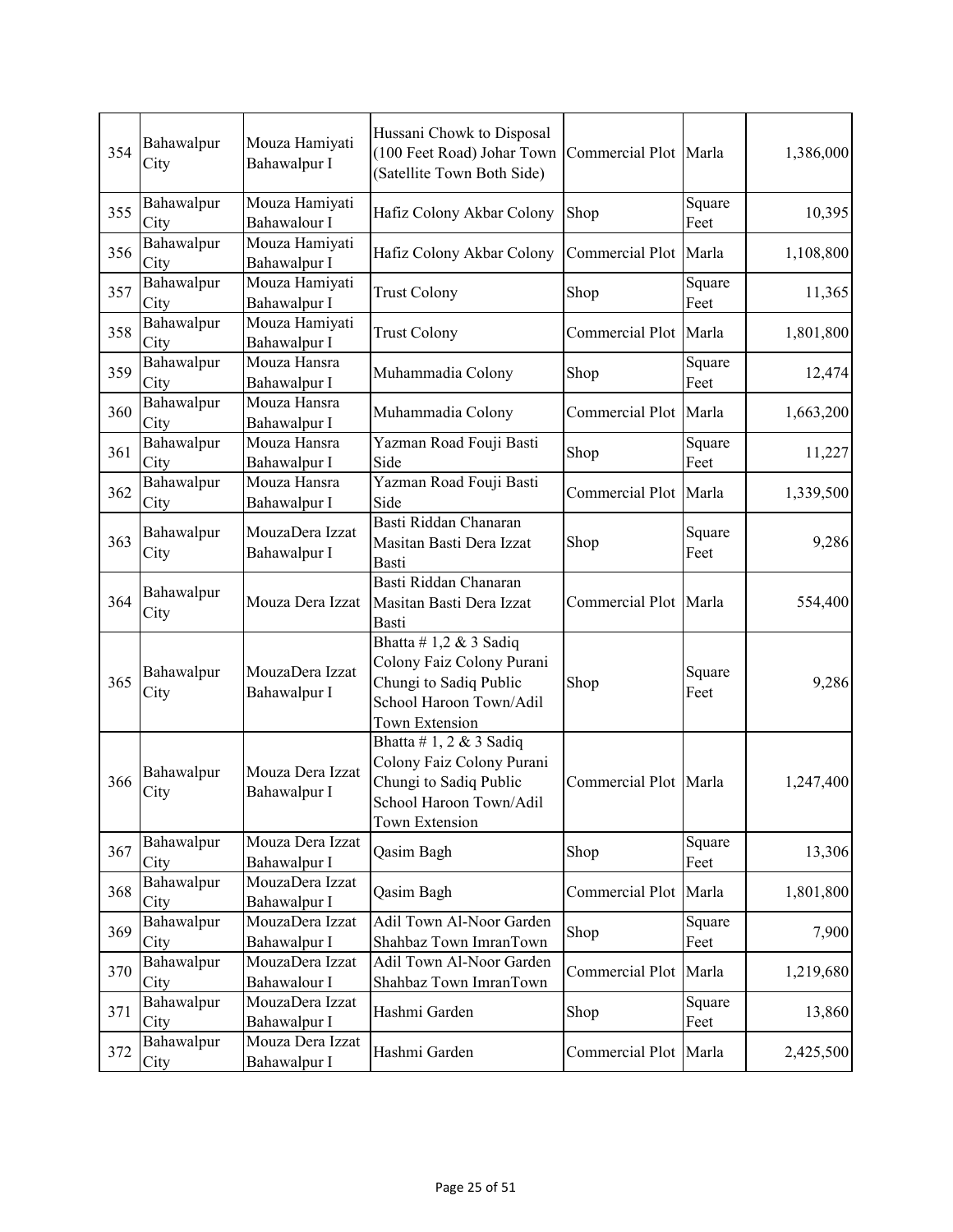| 373 | Bahawalpur<br>City | Mouza Zakhira<br>Sama Satta<br>Bahawalpur II   | Cheema Town Phase I II<br>Choudhary Town Habib<br>Colony Gulshan-e-Habib etc                                                                                                                                        | Shop                  | Square<br>Feet | 9,702     |
|-----|--------------------|------------------------------------------------|---------------------------------------------------------------------------------------------------------------------------------------------------------------------------------------------------------------------|-----------------------|----------------|-----------|
| 374 | Bahawalpur<br>City | Mouza Zakhira<br>Sama Satta<br>Bahawalpur II   | Cheema Town Phase I II<br>Choudhary Town Habib<br>Colony Gulshan-e-Habib etc                                                                                                                                        | Commercial Plot Marla |                | 1,108,800 |
| 375 | Bahawalpur<br>City | Mouza Zakhira<br>Sama Satta<br>Bahawalpur II   | Anwar Colony Rao Colony<br>Basti Choty Shah Bashir<br>Shah Colony Khatikan Basti<br>Arshad Town Sheikh Saeed<br>Colony Rehmat Colony Faiz<br>Colony Al-Hamd Colony<br>Peer Bux Colony Paragon<br><b>Ideal Homes</b> | Shop                  | Square<br>Feet | 7,900     |
| 376 | Bahawalpur<br>City | Mouza Zakhira<br>Sama Satta<br>Bahawalpur II   | Anwar Colony Rao Colony<br>Basti Choty Shah Bashir<br>Shah Colony Khatikan Basti<br>Arshad Town Sheikh Saeed<br>Colony Rehmat Colony Faiz<br>Colony Al-Hamd Colony<br>Peer Bux Colony Paragon<br><b>Ideal Homes</b> | Commercial Plot Marla |                | 970,200   |
| 377 | Bahawalpur<br>City | Mouza Khanuwali<br>Bahawalpur II               | Basti Khanuwali Basti<br>Chandi Peer Basti Mian<br>Sahab                                                                                                                                                            | Shop                  | Square<br>Feet | 5,128     |
| 378 | Bahawalpur<br>City | Mouza Khanuwali<br>Bahawalpur II               | Basti Khanuwali Basti<br>Chandi Peer Basti Mian<br>Sahab                                                                                                                                                            | Commercial Plot Marla |                | 762,300   |
| 379 | Bahawalpur<br>City | Mouza Goth Bajan<br>Bahawalpur II              | Quaid-e-Azam Colony<br>Yousaf Town Muslim Town<br>Basti Balouchan                                                                                                                                                   | Shop                  | Square<br>Feet | 6,098     |
| 380 | Bahawalpur<br>City | Mouza Goth Bajan<br>Bahawalour II              | Quaid-e-Azam Colony<br>Yousaf Town Muslim Town<br>Basti Balouchan                                                                                                                                                   | Commercial Plot Marla |                | 693,000   |
| 381 | Bahawalpur<br>City | MouzaGhani Pur<br>Bahawalpur II                | Basti Goth Bajan Basti<br>Ghanipur Basti Islam Nagar<br>Al-Hafiz Colony Mashooq<br>Abad                                                                                                                             | Shop                  | Square<br>Feet | 6,930     |
| 382 | Bahawalpur<br>City | Mouza Ghani Pur<br>Bahawalpur II               | Basti Goth Bajan Basti<br>Ghanipur Basti Islam Nagar<br>Al-Hafiz Colony Mashooq<br>Abad                                                                                                                             | Commercial Plot Marla |                | 693,000   |
| 383 | Bahawalpur<br>City | Mouza Bhinda<br>Dakhli Bindra<br>Bahawalpur II | Jhok Janwar Naseer Abad<br>Sutluj Valley                                                                                                                                                                            | Shop                  | Square<br>Feet | 4,435     |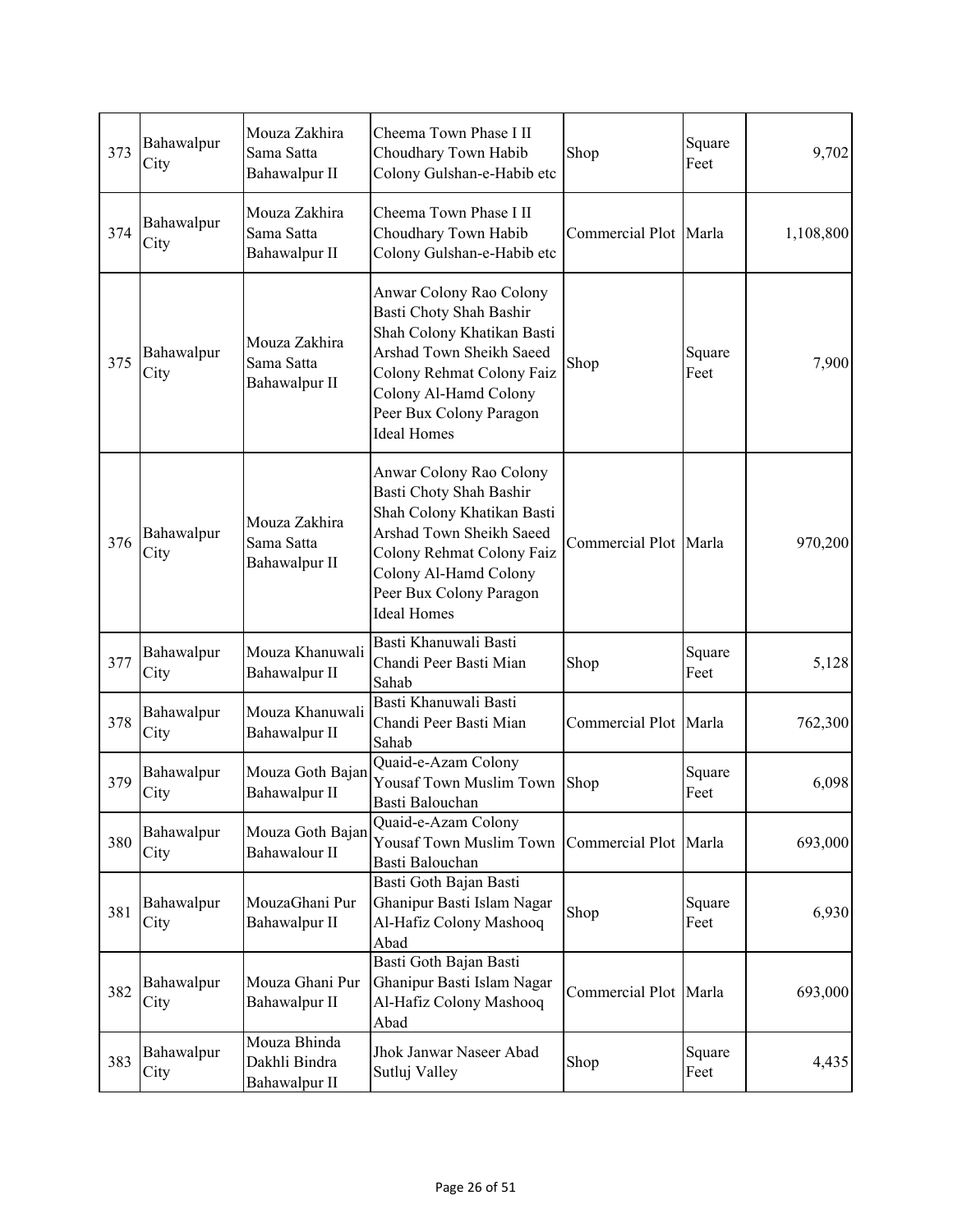| 384 | Bahawalpur<br>City | Mouza Bhinda<br>Dakhli Bindra<br>Bahawalpur II | Jhok Janwar Naseer Abad<br>Sutluj Valley                                                                                                                                                                                                                                                                                              | Commercial Plot Marla |                | 277,200   |
|-----|--------------------|------------------------------------------------|---------------------------------------------------------------------------------------------------------------------------------------------------------------------------------------------------------------------------------------------------------------------------------------------------------------------------------------|-----------------------|----------------|-----------|
| 385 | Bahawalpur<br>City | Mouza Vislan<br>Bahawalpur II                  | Vislan Basti Horyan Basti<br>Aalam Colony Basti Jan<br>Muhammad Abbasia Colony<br>Amin Abad Colony Basti<br>Mahmood Abad Mehmood<br>Town                                                                                                                                                                                              | Shop                  | Square<br>Feet | 5,500     |
| 386 | Bahawalpur<br>City | Mouza Vislan<br>Bahawalpur II                  | Vislan Basti Horyan Basti<br>Aalam Colony Basti Jan<br>Muhammad Abbasia Colony<br>Amin Abad Colony Basti<br>Mahmood Abad Mehmood<br>Town                                                                                                                                                                                              | Commercial Plot Marla |                | 249,480   |
| 387 | Bahawalpur<br>City | Mouza Hamiyati<br>Bahawalpur I                 | Awan Town Muslim Town<br>Abbasi Town Anwer Colony<br>Goth Gadra Faisal Awan<br>Town Sajid Awan Town<br>Ahsan Awan Town Darbar<br>Mahal Town AI-Khair Town<br>Hamza Town Al-Noor Town<br>Bashir Colony to Pull Dewan<br>Distributory Majeed Colony<br>Basti Matman Faisal Colony<br>Sharqi Middle City Johar<br>Town Darbar Mahal Road | Shop                  | Square<br>Feet | 11,365    |
| 388 | Bahawalpur<br>City | Mouza Hamiyati<br>Bahawalpur I                 | Awan Town Muslim Town<br>Abbasi Town Anwer Colony<br>Goth Gadra Faisal Awan<br>Town Sajid Awan Town<br>Ahsan Awan Town Darbar<br>Mahal Town AI-Khair Town<br>Hamza Town Al-Noor Town<br>Bashir Colony to Pull Dewan<br>Distributory Majeed Colony<br>Basti Matman Faisal Colony<br>Sharqi Middle City Johar<br>Town Darbar Mahal Road | Commercial Plot Marla |                | 1,316,700 |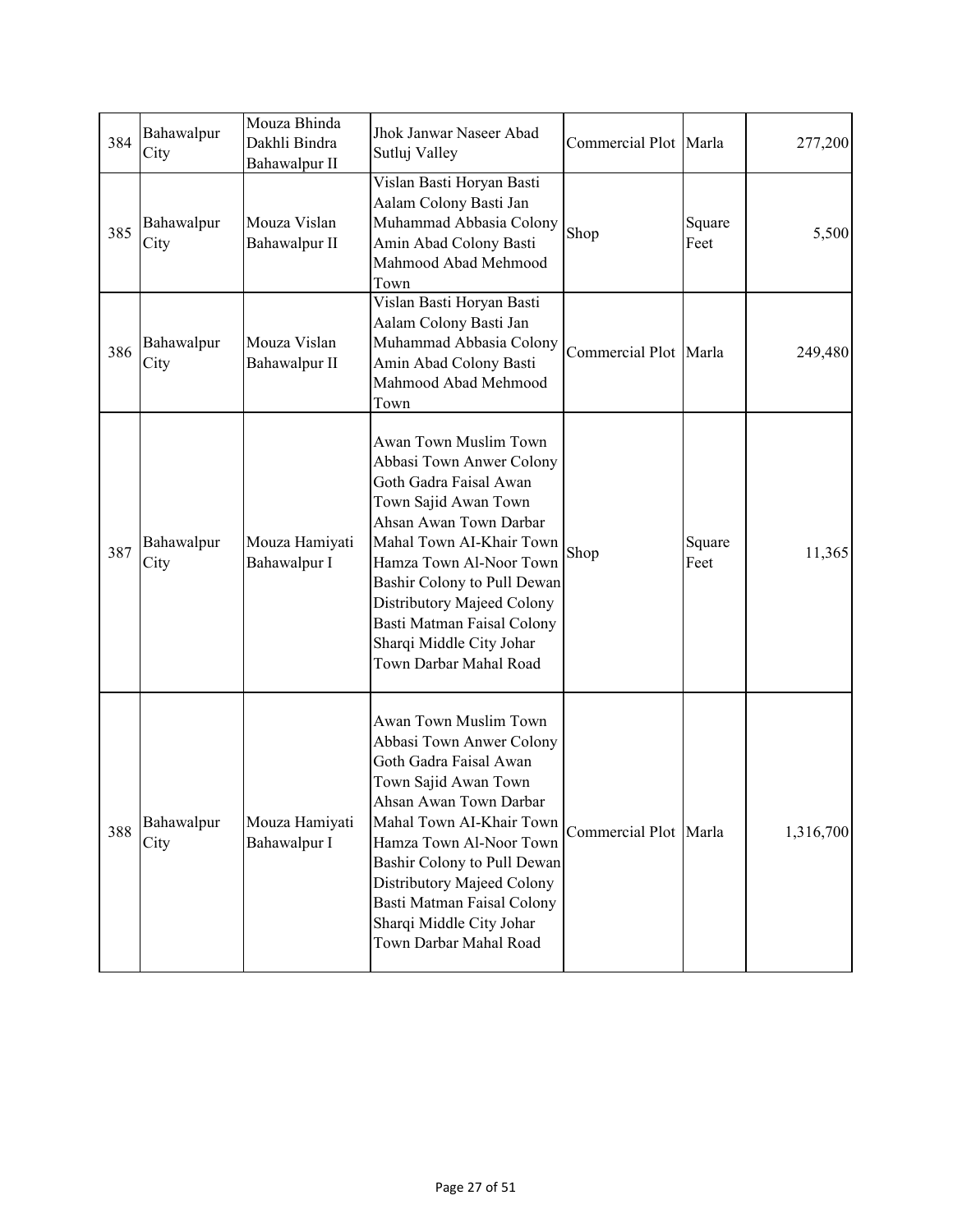| 389 | Bahawalpur<br>City | Mouza Harniyati<br>Bahawalpur I | Yasrab Town Area Back<br>Side Petrol Pump/Vocational<br>Institute Shadab Colony<br>Sabzazar Colony Faiz<br>Colony Basti Darziyan Basti<br>Panwaran Khursheed Town<br>Basti Doultana etc. | Shop                  | Square<br>Feet | 9,009     |
|-----|--------------------|---------------------------------|------------------------------------------------------------------------------------------------------------------------------------------------------------------------------------------|-----------------------|----------------|-----------|
| 390 | Bahawalpur<br>City | Mouza Hamiyati<br>Bahawalpur I  | Yasrab Town Area Back<br>Side Petrol Pump/Vocational<br>Institute Shadab Colony<br>Sabzazar Colony Faiz<br>Colony Basti Darziyan Basti<br>Panwaran Khursheed Town<br>Basti Doultana etc. | Commercial Plot Marla |                | 900,900   |
| 391 | Bahawalpur<br>City | MouzaBanga<br>Bahawalpur I      | Fouji Basti Dilawar Colony<br>Green Town Fahad Colony<br>Ahmad Town Anwar Abad<br>Qasim Town Islami Colony<br>Chah Khaji Wala Chah<br>Mouchi Wala Chah Marnney<br>Wala.                  | Shop                  | Square<br>Feet | 11,227    |
| 392 | Bahawalpur<br>City | Mouza Banga<br>Bahawalpur I     | Fouji Basti Dilawar Colony<br>Green Town Fahad Colony<br>Ahmad Town Anwar Abad<br>Qasim Town Islami Colony<br>Chah Khaji Wala Chah<br>Mouchi Wala Chah Mamney<br>Wala.                   | Commercial Plot Marla |                | 1,039,500 |
| 393 | Bahawalpur<br>City | MouzaBanga<br>Bahawalpur I      | Backside One Unit Colony<br>Millat Colony Dr.<br>Muhammad Deen Colony<br>Jillani Colony Haseeb Town<br>etc.                                                                              | Shop                  | Square<br>Feet | 6,237     |
| 394 | Bahawalpur<br>City | MouzaBanga<br>Bahawalpur I      | Backside One Unit Colony<br>Millat Colony Dr.<br>Muhammad Deen Colony<br>Jillani Colony Haseeb Town<br>etc.                                                                              | Commercial Plot Marla |                | 1,108,800 |
| 395 | Bahawalpur<br>City | Mouza Banga<br>Bahawalpur I     | Basti Kukran                                                                                                                                                                             | Shop                  | Square<br>Feet | 3,604     |
| 396 | Bahawalpur<br>City | Mouza Banga<br>Bahawalpur I     | Basti Kukran                                                                                                                                                                             | Commercial Plot       | Marla          | 623,700   |
| 397 | Bahawalpur<br>City | Bahawalpur I                    | Bye Pass Road Northern By<br>Pass Asia Ghee Mill to Pull<br>Chak 10/BC to Hasilpur<br>Road                                                                                               | Shop                  | Square<br>Feet | 10,500    |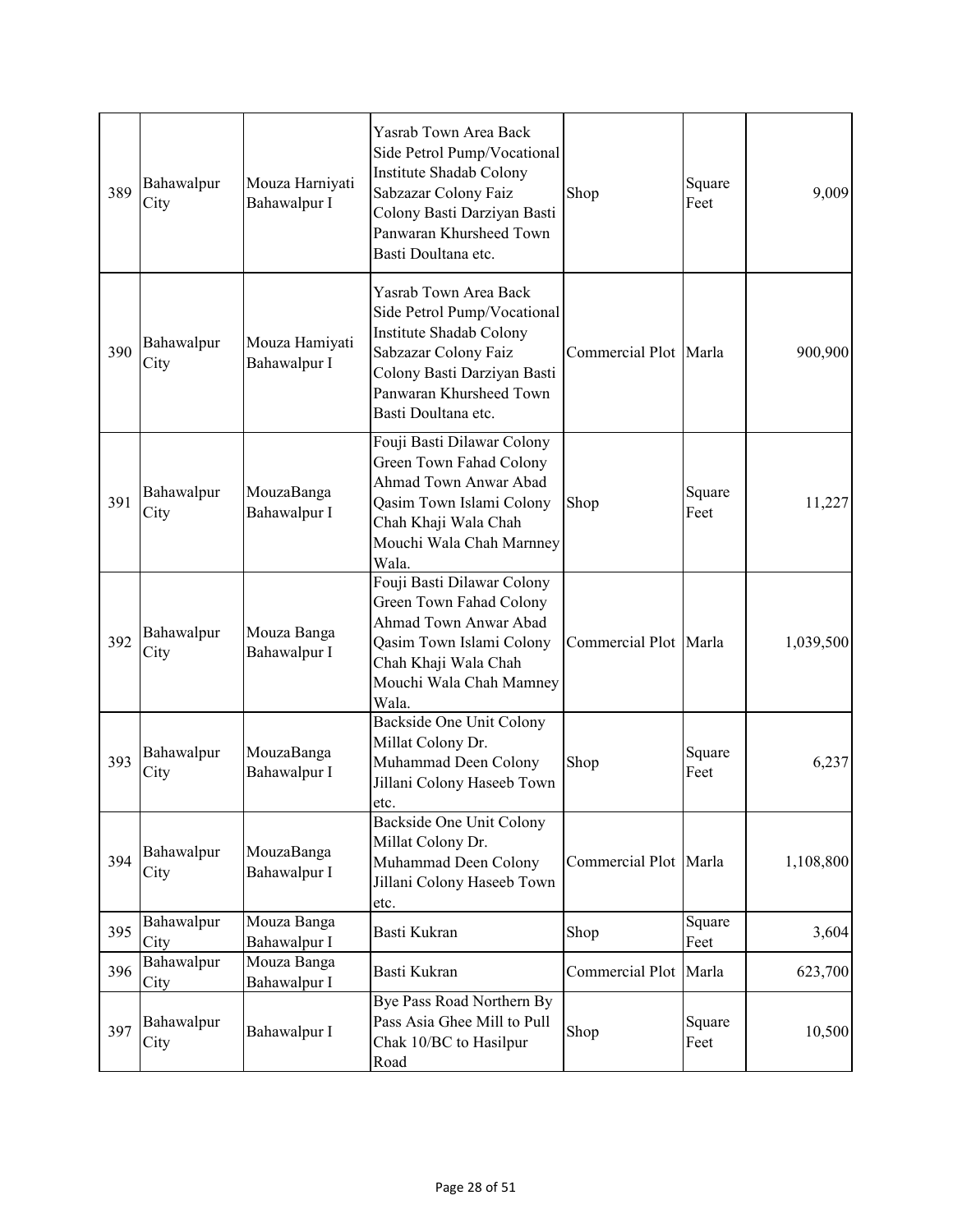| 398 | Bahawalpur<br>City | Bahawalpur I                              | Bye Pass Road Northern By<br>Pass Asia Ghee Mill to Pull<br>Chak 10/BC to Hasilpur<br>Road                                                                                                                             | Commercial Plot Marla |                | 1,316,700 |
|-----|--------------------|-------------------------------------------|------------------------------------------------------------------------------------------------------------------------------------------------------------------------------------------------------------------------|-----------------------|----------------|-----------|
| 399 | Bahawalpur<br>City | MouzaBanga<br>Bahawalpur I                | Bostan-e-Yousaf Town                                                                                                                                                                                                   | Shop                  | Square<br>Feet | 15,939    |
| 400 | Bahawalpur<br>City | MouzaBanga<br>Bahawalpur I                | Bostan-e-Yousaf Town                                                                                                                                                                                                   | Commercial Plot Marla |                | 1,663,200 |
| 401 | Bahawalpur<br>City | Mouza Hoot Wala<br>Bahawalpur I           | Khayaban Ali Housing<br>Scheme Rehman Garden<br>Canal Garden Al-Majeed<br>Paragon City Iqbal Villas                                                                                                                    | Shop                  | Square<br>Feet | 7,900     |
| 402 | Bahawalpur<br>City | Mouza Hoot Wala<br>Bahawalpur I           | Khayaban Ali Housing<br>Scheme Rehman Garden<br>Canal Garden Al-Majeed<br>Paragon                                                                                                                                      | Commercial Plot Marla |                | 970,200   |
| 403 | Bahawalpur<br>City | Mouza Jhangi<br>Wala Jhangi Wali          | Mouza Jhangi Wala                                                                                                                                                                                                      | Shop                  | Square<br>Feet | 6,098     |
| 404 | Bahawalpur<br>City | Mouza Jhangi<br>Wala Jhangi Wali          | Mouza Jhangi Wala                                                                                                                                                                                                      | Commercial Plot       | Marla          | 693,000   |
| 405 | Bahawalpur<br>City | Mouza Jhangi<br>Wala Jhangi Wali          | Adda Jhangi Wala                                                                                                                                                                                                       | Shop                  | Square<br>Feet | 7,207     |
| 406 | Bahawalpur<br>City | Mouza Jhangi<br>Wala Jhangi Wali          | Adda Jhangi Wala                                                                                                                                                                                                       | Commercial Plot Marla |                | 900,900   |
| 407 | Bahawalpur<br>City | Mouza Darwaish<br>Muhammad<br>Jhangi Wali | Mouza Darwaish<br>Muhammad                                                                                                                                                                                             | Shop                  | Square<br>Feet | 6,800     |
| 408 | Bahawalpur<br>City | Mouza Darwaish<br>Muhammad<br>Jhangi Wali | Mouza Darwaish<br>Muhammad                                                                                                                                                                                             | Commercial Plot Marla |                | 693,000   |
| 409 | Bahawalpur<br>City | Mouza Punooha<br>Jhangi Wali              | Judge Wali Pulli                                                                                                                                                                                                       | Shop                  | Square<br>Feet | 6,200     |
| 410 | Bahawalpur<br>City | Mouza Punooha<br>Jhangi Wali              | Judge Wali Pulli                                                                                                                                                                                                       | Commercial Plot       | Marla          | 277,200   |
| 411 | Bahawalpur<br>City | Chak No. 9/BC<br>Bahawalpur I             | Mohajir Colony Maqbool<br>Colony Tiba Badar Sher<br>Khalid Town Umar Town<br>Rohi Town Madina Town<br>Mansoor Town Yasir Town<br>Gulberg Town Ghafoor<br>Town Rizwan Town Gulshan<br>e-Iqbal Phase I Khayaban<br>Saeed | Shop                  | Square<br>Feet | 6800      |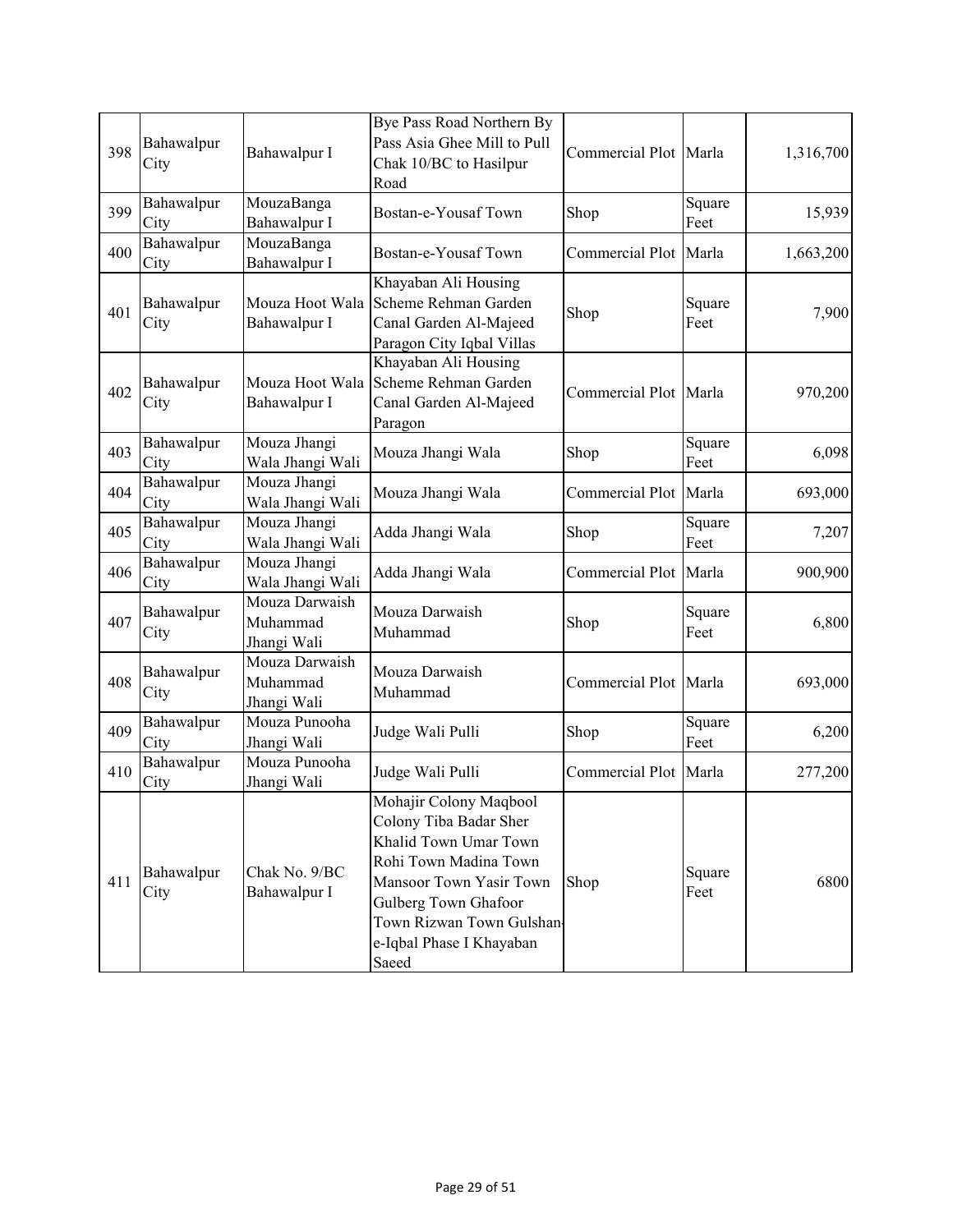| 412 | Bahawalpur<br>City | Chak No. 9/BC<br>Bahawalpur I                 | Mohajir Colony Maqbool<br>Colony Tiba Badar Sher<br>Khalid Town Umar Town<br>Rohi Town Madina Town<br>Mansoor Town Yasir Town<br>Gulberg Town Ghafoor<br>Town Rizwan Town Gulshan<br>e-Iqbal Phase I Khayaban<br>Saeed | Commercial Plot Marla  |                | 800,000   |
|-----|--------------------|-----------------------------------------------|------------------------------------------------------------------------------------------------------------------------------------------------------------------------------------------------------------------------|------------------------|----------------|-----------|
| 413 | Bahawalpur<br>City | ChakNo. 9/BC<br>Bahawalpur I                  | Royal City                                                                                                                                                                                                             | Shop                   | Square<br>Feet | 7,207     |
| 414 | Bahawalpur<br>City | ChakNo. 9/BC<br>Bahawalpur I                  | Royal City                                                                                                                                                                                                             | Commercial.<br>Plot    | Marla          | 1,108,800 |
| 415 | Bahawalpur<br>City | Chak No. 9/BC<br>Bahawalpur I<br>Bahawalpur I | Gulshan-e-Iqbal Phase II<br>Rizwan Town Govt.<br><b>Employees Housing Scheme</b>                                                                                                                                       | Shop                   | Square<br>Feet | 4,435     |
| 416 | Bahawalpur<br>City | ChakNo. 8/BC<br>Bahawalpur I                  | Gulshan-e-Iqbal Phase II<br>Rizwan Town Govt.<br><b>Employees Housing Scheme</b>                                                                                                                                       | Commercial Plot Marla  |                | 970,200   |
| 417 | Bahawalpur<br>City | Chak No. 12-<br>A/BC Bahawalpur               | Islami Colony Yousaf<br>Garden Garden Town                                                                                                                                                                             | Shop                   | Square<br>Feet | 6,098     |
| 418 | Bahawalpur<br>City | Chak No. 12-<br>A/BC Bahawalpur               | Islami Colony Yousaf<br>Garden Garden Town                                                                                                                                                                             | Commercial Plot Marla  |                | 831,600   |
| 419 | Bahawalpur<br>City | ChakNo. 10/BC<br>Bahawalpur I                 | NRSP Colony Baharia City                                                                                                                                                                                               | Shop                   | Square<br>Feet | 6,098     |
| 420 | Bahawalpur<br>City | ChakNo. 10/BC<br>Bahawalpur I                 | NRSP Colony Baharia City<br>Bahawal Town Al-Momin<br>Garden                                                                                                                                                            | Commercial Plot Marla  |                | 554,400   |
| 421 | Bahawalpur<br>City | MouzaRaman<br>Sama Satta                      | Madni Avenue A-1 Garden<br>Syedna Usman-e-Ghani<br>Housing Scheme                                                                                                                                                      | Shop                   | Square<br>Feet | 6,098     |
| 422 | Bahawalpur<br>City | MouzaRaman<br>Sama Satta                      | Madni Avenue A-1 Garden<br>Syedna Usman-e-Ghani<br>Housing Scheme                                                                                                                                                      | Commercial Plot        | Marla          | 665,280   |
| 423 | Bahawalpur<br>City | MouzaRaman<br>Sama Satta                      | Fatima Estate                                                                                                                                                                                                          | Shop                   | Square<br>Feet | 7,900     |
| 424 | Bahawalpur<br>City | MouzaRaman<br>Sama Satta                      | Fatima Estate                                                                                                                                                                                                          | <b>Commercial Plot</b> | Marla          | 900,900   |
|     |                    |                                               | <b>BAHAWALPUR RESIDENTIAL</b>                                                                                                                                                                                          |                        |                |           |
| 425 | Bahawalpur         | Binda Dakhli<br>Bindra, BWPII                 | Goheer Town, Gulshan<br><b>Balouch Colony Opsit</b><br>Hamera Hotal                                                                                                                                                    | Main Road              | Marla          | 600000    |
| 426 | Bahawalpur         | Chak No. 8/BC,<br>Bahawalpur I                | <b>GECHS Bhawalpur, Block</b><br>A, Residential Main Road                                                                                                                                                              | Main Road              | Marla          | 330,000   |
| 427 | Bahawalpur         | Chak No. 8/BC,<br>Bahawalpur I                | GECHS Bhawalpur, Block<br>A, Residential Street Side                                                                                                                                                                   | Street Side            | Marla          | 198,000   |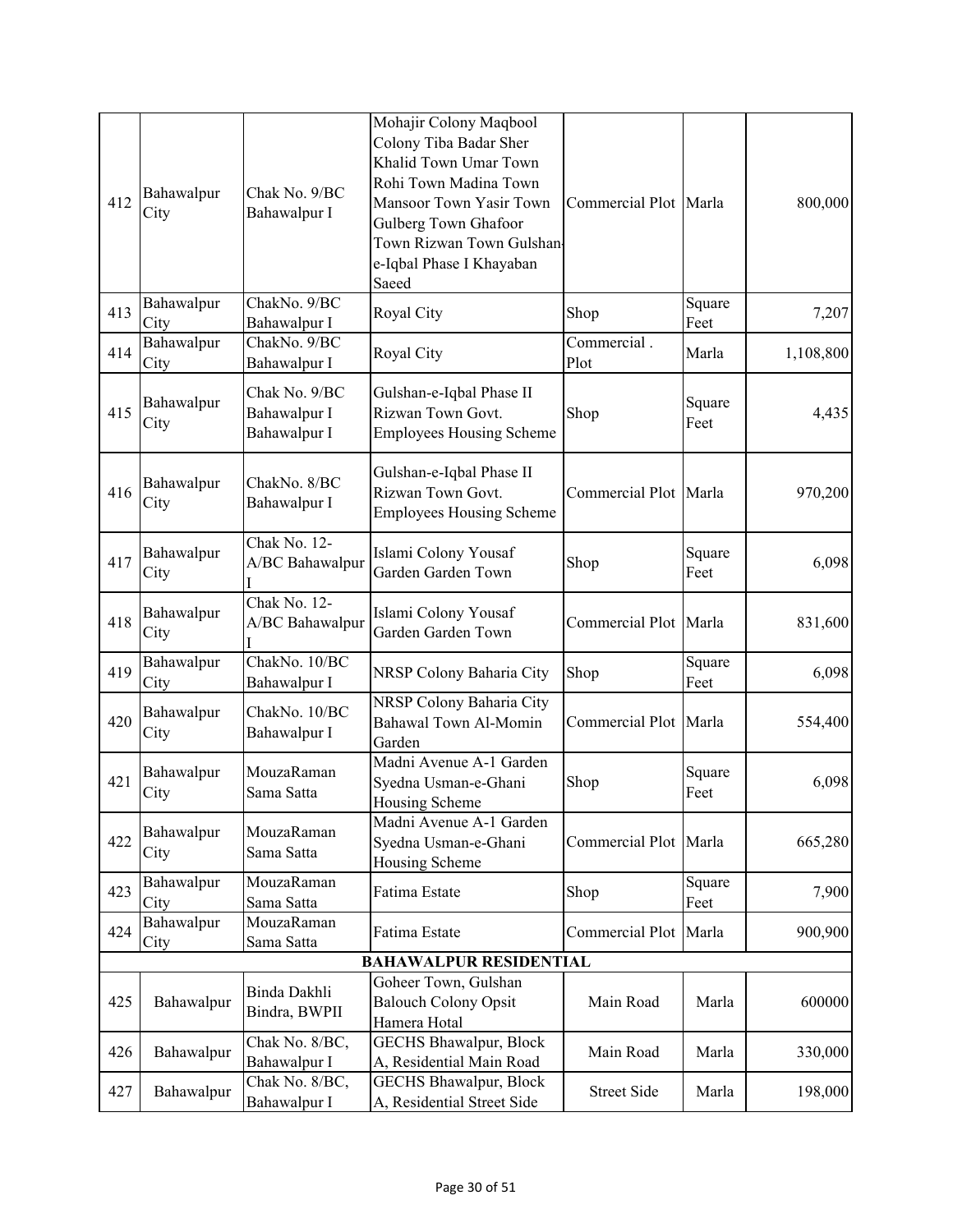| 428 | Bahawalpur | Chak No. 9/BC,<br>Bahawalpur I         | GECHS Bhawalpur, Block<br>G,H, & N, Residential Main<br>Road          | Main Road          | Marla | 290,400 |
|-----|------------|----------------------------------------|-----------------------------------------------------------------------|--------------------|-------|---------|
| 429 | Bahawalpur | Chak No. 9/BC,<br>Bahawalpur I         | <b>GECHS Bhawalpur, Block</b><br>G,H, & N, Residential Street<br>Side | <b>Street Side</b> | Marla | 171,600 |
| 430 | Bahawalpur | Zakhira Sama<br>Sattah, Bwp II         | Jina Abadi Scheme Near<br>Fishry office                               | Main Road          | Marla | 105,600 |
| 431 | Bahawalpur | Bahawalpur-<br>I, Chak No. 12-<br>A/Be | Chak No. 12-A/BC (Off<br>Road)                                        | Commercial         | Marla | 67,082  |
| 432 | Bahawalpur | Bahawalpur-<br>I, Chak No. 8/Bc        | Chak No. 8/BC (Main Road)                                             | Commercial         | Marla | 100,624 |
| 433 | Bahawalpur | Bahawalpur-I, Hot<br>Wala              | Hot Wala (Link Road)                                                  | Commercial         | Marla | 100,624 |
| 434 | Bahawalpur | Bahawalpur-I, Hot<br>Wala              | Hot Wala (Main Road)                                                  | Commercial         | Marla | 150,936 |
| 435 | Bahawalpur | Bahawalpur-I, Hot<br>Wala              | Hot Wala (Off Road)                                                   | Off Road           | Marla | 71,275  |
| 436 | Bahawalpur | Chak No. 9/BC,<br>Bahawalpur I         | Afzal Town Road Side                                                  | Off Road           | Marla | 360,360 |
| 437 | Bahawalpur | Chak No. 9/BC,<br>Bahawalpur I         | <b>Afzal Town Street Side</b>                                         | Off Road           | Marla | 277,200 |
| 438 | Bahawalpur | Chak No. 9/BC,<br>Bahawalpur I         | Ghafoor Town Road Side                                                | Off Road           | Marla | 360,360 |
| 439 | Bahawalpur | Chak No. 9/BC,<br>Bahawalpur I         | <b>Ghafoor Town Street Side</b>                                       | Off Road           | Marla | 277,200 |
| 440 | Bahawalpur | Chak No. 9/BC,<br>Bahawalpur I         | Gulberg Town Road Side                                                | Off Road           | Marla | 526,680 |
| 441 | Bahawalpur | Chak No. 9/BC,<br>Bahawalpur I         | Gulberg Town Street Side                                              | Off Road           | Marla | 381,150 |
| 442 | Bahawalpur | Chak No. 9/BC,<br>Bahawalpur I         | Gulshan-e-Iqbal Phase I<br>Road Side                                  | Off Road           | Marla | 360,360 |
| 443 | Bahawalpur | Chak No. 9/BC,<br>Bahawalpur I         | Gulshan-e-Iqbal Phase I<br><b>Street Side</b>                         | Off Road           | Marla | 277,200 |
| 444 | Bahawalpur | Chak No. 9/BC,<br>Bahawalpur I         | Khayaban Saeed Road Side                                              | Off Road           | Marla | 360,360 |
| 445 | Bahawalpur | Chak No. 9/BC,<br>Bahawalpur I         | Khayaban Saeed Street Side                                            | Off Road           | Marla | 277,200 |
| 446 | Bahawalpur | Chak No. 9/BC,<br>Bahawalpur I         | Madina Town Road Side                                                 | Off Road           | Marla | 485,100 |
| 447 | Bahawalpur | Chak No. 9/BC,<br>Bahawalpur I         | Madina Town Street Side                                               | Off Road           | Marla | 346,500 |
| 448 | Bahawalpur | Chak No. 9/BC,<br>Bahawalpur I         | Mansoor Town Road Side                                                | Off Road           | Marla | 485,100 |
| 449 | Bahawalpur | Chak No. 9/BC,<br>Bahawalpur I         | Mansoor Town Street Side                                              | Off Road           | Marla | 346,500 |
| 450 | Bahawalpur | Chak No. 9/BC,<br>Bahawalpur I         | Maqbool Colony Road Side                                              | Off Road           | Marla | 360,360 |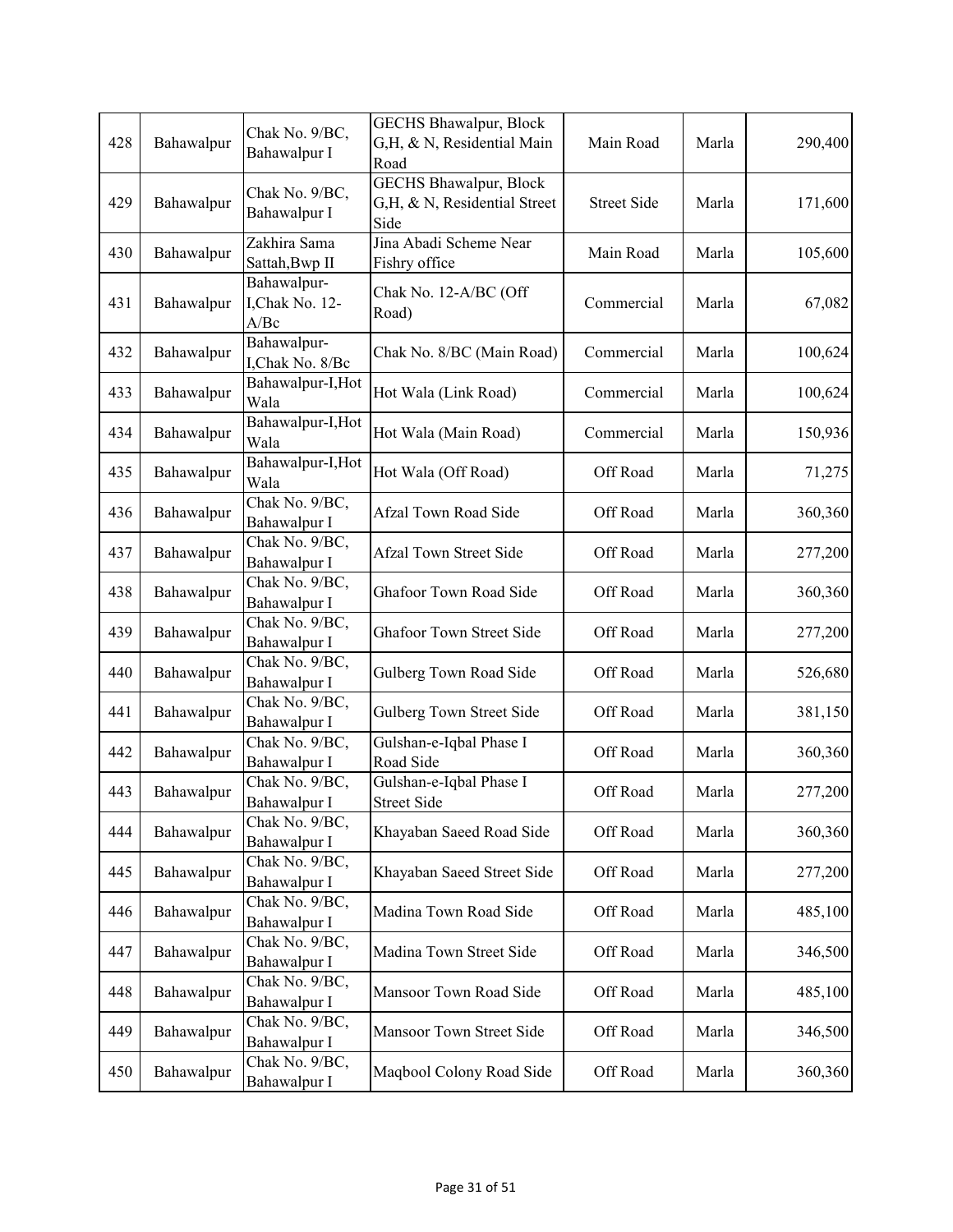| 451 | Bahawalpur | Chak No. 9/BC,<br>Bahawalpur I            | Maqbool Colony Street Side                                                               | Off Road   | Marla | 277,200 |
|-----|------------|-------------------------------------------|------------------------------------------------------------------------------------------|------------|-------|---------|
| 452 | Bahawalpur | Chak No. 9/BC,<br>Bahawalpur I            | Rizwan Town Road Side                                                                    | Off Road   | Marla | 360,360 |
| 453 | Bahawalpur | Chak No. 9/BC,<br>Bahawalpur I            | Rizwan Town Street Side                                                                  | Off Road   | Marla | 277,200 |
| 454 | Bahawalpur | Chak No. 9/BC,                            | Rohi Town Road Side                                                                      | Off Road   | Marla | 360,360 |
| 455 | Bahawalpur | Bahawalpur I<br>Chak No. 9/BC,            | Rohi Town Street Side                                                                    | Off Road   | Marla | 277,200 |
| 456 | Bahawalpur | Bahawalpur I<br>Chak No. 9/BC,            | Umar Town Road Side                                                                      | Off Road   | Marla | 360,360 |
| 457 | Bahawalpur | Bahawalpur I<br>Chak No. 9/BC,            | <b>Umar Town Street Side</b>                                                             | Off Road   | Marla | 277,200 |
|     |            | Bahawalpur I<br>Chak No. 9/BC,            |                                                                                          |            |       |         |
| 458 | Bahawalpur | Bahawalpur I<br>Chak No. 9/BC,            | Yasir Town Road Side                                                                     | Off Road   | Marla | 443,520 |
| 459 | Bahawalpur | Bahawalpur I                              | Yasir Town Street Side                                                                   | Off Road   | Marla | 304,920 |
| 460 | Bahawalpur | Jhangiwali, Baqirp<br>ur                  | Baqirpur (Link Road)                                                                     | Link Road  | Marla | 17,771  |
| 461 | Bahawalpur | Jhangiwali, Baqirp<br>ur                  | Baqirpur (Off Road)                                                                      | Off Road   | Marla | 17,190  |
| 462 | Bahawalpur | Jhangiwali, Jhangi<br>wali                | Jhangiwali (Off Road)                                                                    | Off Road   | Marla | 39,830  |
| 463 | Bahawalpur | Jhangiwali,Jhangi<br>wali                 | Jhangiwali (Under River<br>Side)                                                         | Link Road  | Marla | 33,540  |
| 464 | Bahawalpur | Jhangiwali, Panooh                        | Panooh (Link Road)                                                                       | Link Road  | Marla | 88,000  |
| 465 | Bahawalpur | Jhangiwali, Panooh                        | Panooh (Main Road)                                                                       | Main Road  | Marla | 100,000 |
| 466 | Bahawalpur | Jhangiwali, Panooh                        | Panooh (Off Road)                                                                        | Off Road   | Marla | 71,000  |
| 467 | Bahawalpur | Jhangiwali, Sahlan                        | Sahlan (Link Road)                                                                       | Off Road   | Marla | 250,000 |
| 468 | Bahawalpur | Jhangiwali, Sahlan                        | Sahlan (Off Road)                                                                        | Off Road   | Marla | 200,000 |
| 469 | Bahawalpur | Jhangiwali, Shoq-<br>Ur-Rabi              | Shoq-ur-Rabi (Off Road)                                                                  | Link Road  | Marla | 150,000 |
| 470 | Bahawalpur | Jhangiwali, Shoq-<br>Ur-Rabi              | Shoq-ur-Rabi (Off Road)                                                                  | Off Road   | Marla | 150,000 |
| 471 | Bahawalpur | Jhangiwali, Shoq-<br>Ur-Rabi              | Shoq-ur-Rabi (Under River<br>Side)                                                       | River Side | Marla | 100,000 |
| 472 | Bahawalpur | Mouza Banga,<br>Hansran, Bahawalp<br>ur I | Yazman Road Bank of<br>Punjab to Islami Colony<br>Side Residential Road Side             | Main Road  | Marla | 498,960 |
| 473 | Bahawalpur | Mouza Banga,<br>Hansran, Bahawalp<br>ur I | Yazman Road Bank of<br>Punjab to Islami Colony<br>Side Road Side                         | Main Road  | Marla | 498,960 |
| 474 | Bahawalpur | Mouza                                     | Chah Khaji Wala, Chah<br>Banga, Bahawalpur Mouchi Wala, Chah<br>Mamney Wala. Road Side   | Main Road  | Marla | 346,500 |
| 475 | Bahawalpur | Mouza                                     | Chah Khaji Wala, Chah<br>Banga, Bahawalpur Mouchi Wala, Chah<br>Mamney Wala. Street Side | Main Road  | Marla | 207,900 |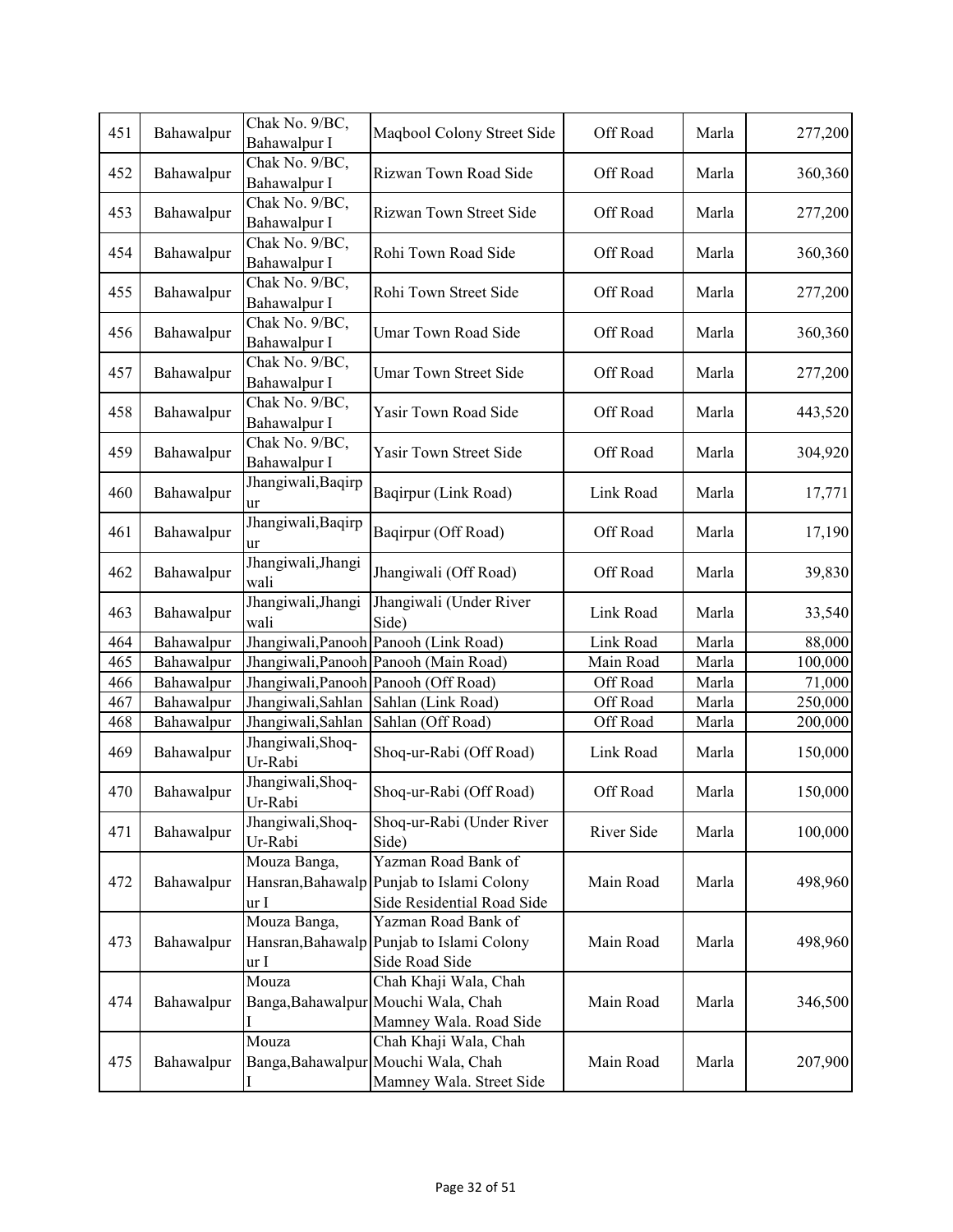| 476 | Bahawalpur    | Mouza Bindra,<br>Bahawalpur II    | Khan Colony, Rehman<br>Colony Road Side           | Main Road | Marla | 672,210 |
|-----|---------------|-----------------------------------|---------------------------------------------------|-----------|-------|---------|
|     |               | Mouza Bindra,                     | Khan Colony, Rehman                               |           |       |         |
| 477 | Bahawalpur    | Bahawalpur II                     | Colony Street                                     | Main Road | Marla | 589,050 |
|     |               | Mouza Chak No.                    | Yazman Road Islami Colony                         |           |       |         |
| 478 | Bahawalpur    | $12-A/BC$                         | to Canal Bridge Side                              | Main Road | Marla | 318,780 |
|     |               | Bahawalpur I                      | Residential Road Side                             |           |       |         |
|     |               |                                   | Basti Larra, Basti Aghrra,                        |           |       |         |
| 479 | Bahawalpur    | Mouza Dera Izzat,                 | Rahim Abad, Karim Abad,                           | Main Road | Marla | 110,880 |
|     |               | Bahawalpur I                      | Basti Nala Khanwa,                                |           |       |         |
|     |               |                                   | <b>Residential Street</b>                         |           |       |         |
|     |               |                                   | Basti Larra, Basti Aghrra,                        |           |       |         |
|     |               | Mouza Dera Izzat,                 | Rahim Abad, Karim Abad,                           |           |       |         |
| 480 | Bahawalpur    | Bahawalpur I                      | Basti Nala                                        | Main Road | Marla | 235,620 |
|     |               |                                   | Khanwa, Residential Road                          |           |       |         |
|     |               |                                   | Side                                              |           |       |         |
|     |               | Mouza Dera                        | Dubai Chowk to Sadiq                              |           |       |         |
| 481 | Bahawalpur    | Izzat, Bahawalpur                 | Public School Residential                         | Main Road | Marla | 762,300 |
|     |               |                                   | Plot Road Side                                    |           |       |         |
|     |               | Mouza Dera                        | Dubai Chowk to Sadiq                              |           |       |         |
| 482 | Bahawalpur    | Izzat, Bahawalpur I               | Public School Residential                         | Main Road | Marla | 519,750 |
|     |               |                                   | Plot Street                                       |           |       |         |
| 483 | Bahawalpur    | Mouza Ghani Pur,                  | Bahawal Avnew, Waseeb                             | Main Road | Marla | 346,500 |
|     |               | Bahawalpur II                     | Avnew Road Side                                   |           |       |         |
| 484 | Bahawalpur    | Mouza Ghani Pur,<br>Bahawalpur II | Bahawal Avnew, Waseeb<br><b>Avnew Street Side</b> | Main Road | Marla | 207,900 |
|     |               |                                   | Basti Ghanipur, Basti Islam                       |           |       |         |
|     |               | Mouza Ghani Pur,                  | Nagar, Al-Hafiz Colony,                           |           |       |         |
| 485 | Bahawalpur    |                                   | Gulstan Colony Gulshan                            | Main Road | Marla | 277,200 |
|     | Bahawalpur II | Saeed, Mashooq Abad Road          |                                                   |           |       |         |
|     |               |                                   | Side                                              |           |       |         |
|     |               |                                   | Basti Ghanipur, Basti Islam                       |           |       |         |
|     |               |                                   | Nagar, Al-Hafiz Colony,                           |           |       |         |
| 486 | Bahawalpur    | Mouza Ghani Pur,                  | Gulstan Colony Gulshan                            | Main Road | Marla | 207,900 |
|     |               | Bahawalpur II                     | Saeed, Mashooq Abad Street                        |           |       |         |
|     |               |                                   | Side                                              |           |       |         |
| 487 | Bahawalpur    | Mouza Ghani Pur,                  | Basti Goth Bajan, Al Hadi                         | Main Road | Marla | 277,200 |
|     |               | Bahawalpur II                     | Grden Road Side                                   |           |       |         |
| 488 | Bahawalpur    | Mouza Ghani Pur,                  | Basti Goth Bajan, Al Hadi                         | Main Road | Marla | 207,900 |
|     |               | Bahawalpur II                     | Grden Street Side                                 |           |       |         |
| 489 | Bahawalpur    | Mouza Hamiyati,                   | Al-Rian Block, Road Side                          | Main Road | Marla | 554,400 |
|     |               | Bahawalpur I                      |                                                   |           |       |         |
| 490 | Bahawalpur    | Mouza Hamiyati,                   | Al-Rian Block, Street Side                        | Main Road | Marla | 415,800 |
|     |               | Bahawalpur I                      |                                                   |           |       |         |
| 491 | Bahawalpur    | Mouza Hamiyati,                   | Asif Town, Basti Kanjoo,                          | Main Road | Marla | 485,100 |
|     |               | Bahawalpur I                      | Road Side                                         |           |       |         |
| 492 | Bahawalpur    | Mouza Hamiyati,<br>Bahawalpur I   | Asif Town, Basti Kanjoo,<br><b>Street Side</b>    | Main Road | Marla | 381,150 |
|     |               | Mouza Hamiyati,                   | Azeem Squir Town, Road                            |           |       |         |
| 493 | Bahawalpur    | Bahawalpur I                      | Side                                              | Main Road | Marla | 623,700 |
|     |               |                                   |                                                   |           |       |         |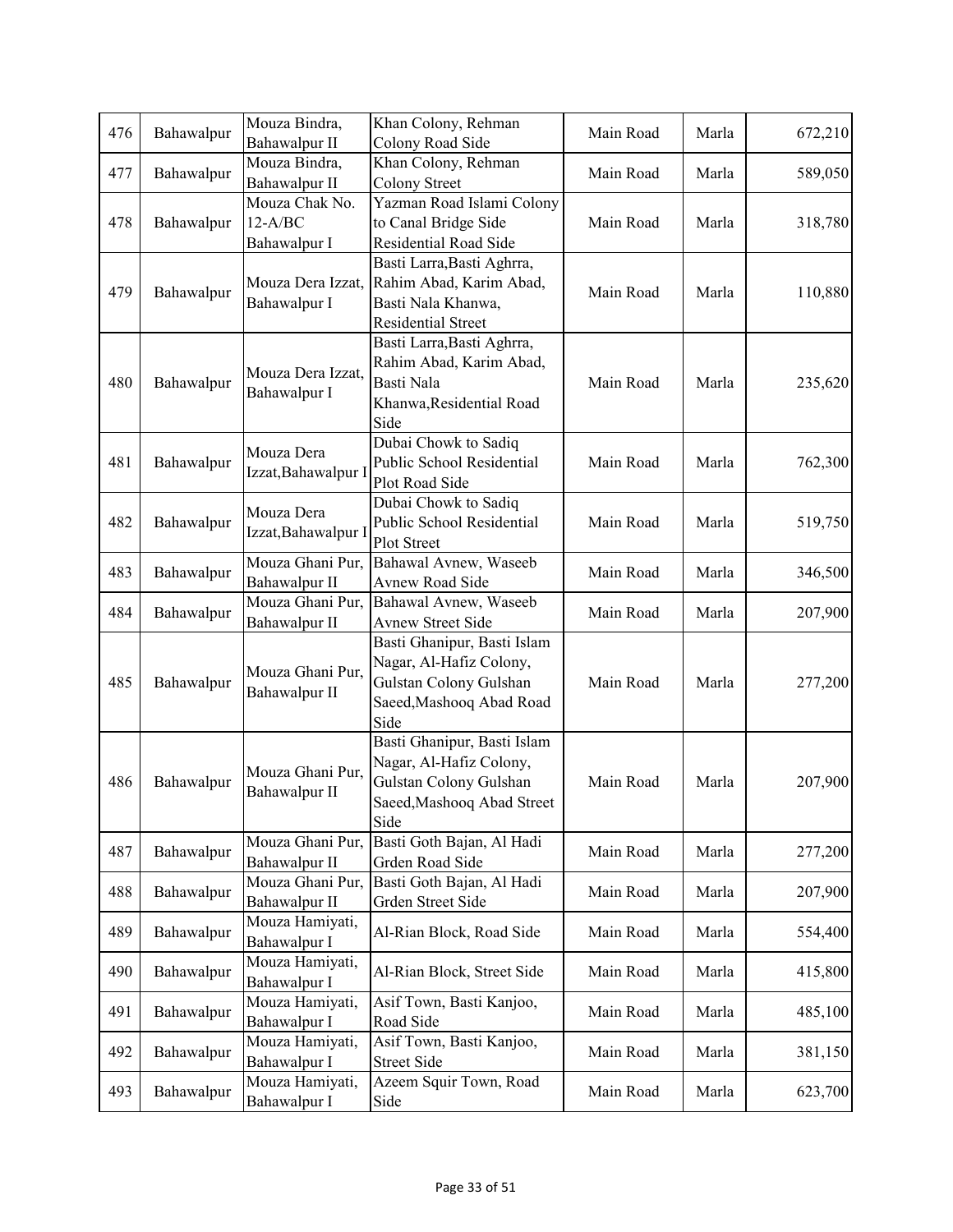| 494 | Bahawalpur | Mouza Hamiyati,<br>Bahawalpur I | Azeem Squir Town, Street<br>Side                           | Main Road | Marla | 485,100 |
|-----|------------|---------------------------------|------------------------------------------------------------|-----------|-------|---------|
| 495 | Bahawalpur | Mouza Hamiyati,<br>Bahawalpur I | Basti Matman, Road Side                                    | Main Road | Marla | 415,800 |
| 496 | Bahawalpur | Mouza Hamiyati,<br>Bahawalpur I | Basti Matman, Street Side                                  | Main Road | Marla | 311,850 |
| 497 | Bahawalpur | Mouza Hamiyati,<br>Bahawalpur I | Basti Panwaran, Road Side                                  | Main Road | Marla | 277,200 |
| 498 | Bahawalpur | Mouza Hamiyati,<br>Bahawalpur I | Basti Panwaran, Street Side                                | Main Road | Marla | 166,320 |
| 499 | Bahawalpur | Mouza Hamiyati,<br>Bahawalpur I | Darbar Mahal City, Road<br>Side                            | Main Road | Marla | 623,700 |
| 500 | Bahawalpur | Mouza Hamiyati,<br>Bahawalpur I | Darbar Mahal City, Street<br>Side                          | Main Road | Marla | 485,100 |
| 501 | Bahawalpur | Mouza Hamiyati,<br>Bahawalpur I | Faisal Colony Sharqi, Road<br>Side                         | Main Road | Marla | 623,700 |
| 502 | Bahawalpur | Mouza Hamiyati,<br>Bahawalpur I | Faisal Colony Sharqi, Street<br>Side                       | Main Road | Marla | 450,450 |
| 503 | Bahawalpur | Mouza Hamiyati,<br>Bahawalpur I | Fine City, Road Side                                       | Main Road | Marla | 519,750 |
| 504 | Bahawalpur | Mouza Hamiyati,<br>Bahawalpur I | Fine City, Street Side                                     | Main Road | Marla | 415,800 |
| 505 | Bahawalpur | Mouza Hamiyati,<br>Bahawalpur I | Goth Gadra, Road Side                                      | Main Road | Marla | 693,000 |
| 506 | Bahawalpur | Mouza Hamiyati,<br>Bahawalpur I | Goth Gadra, Street Side                                    | Main Road | Marla | 443,520 |
| 507 | Bahawalpur | Mouza Hamiyati,<br>Bahawalpur I | Gulzar Basti, Road Side                                    | Main Road | Marla | 623,700 |
| 508 | Bahawalpur | Mouza Hamiyati,<br>Bahawalpur I | Gulzar Basti, Street Side                                  | Main Road | Marla | 415,800 |
| 509 | Bahawalpur | Mouza Hamiyati,<br>Bahawalpur I | Hamza Town Near Pull<br>Dewan Distributory, Road<br>Side   | Main Road | Marla | 346,500 |
| 510 | Bahawalpur | Mouza Hamiyati,<br>Bahawalpur I | Hamza Town Near Pull<br>Dewan Distributory, Street<br>Side | Main Road | Marla | 277,200 |
| 511 | Bahawalpur | Mouza Hamiyati,<br>Bahawalpur I | Haram Villas, Road Side                                    | Main Road | Marla | 554,400 |
| 512 | Bahawalpur | Mouza Hamiyati,<br>Bahawalpur I | Haram Villas, Street Side                                  | Main Road | Marla | 415,800 |
| 513 | Bahawalpur | Mouza Hamiyati,<br>Bahawalpur I | Johar Town, Road Side                                      | Main Road | Marla | 623,700 |
| 514 | Bahawalpur | Mouza Hamiyati,<br>Bahawalpur I | Johar Town, Street Side                                    | Main Road | Marla | 450,450 |
| 515 | Bahawalpur | Mouza Hamiyati,<br>Bahawalpur I | Khaqwani Colony, Road<br>Side                              | Main Road | Marla | 554,400 |
| 516 | Bahawalpur | Mouza Hamiyati,<br>Bahawalpur I | Khaqwani Colony, Street<br>Side                            | Main Road | Marla | 415,800 |
| 517 | Bahawalpur | Mouza Hamiyati,<br>Bahawalpur I | Raiz Ul Jana, Road Side                                    | Main Road | Marla | 554,400 |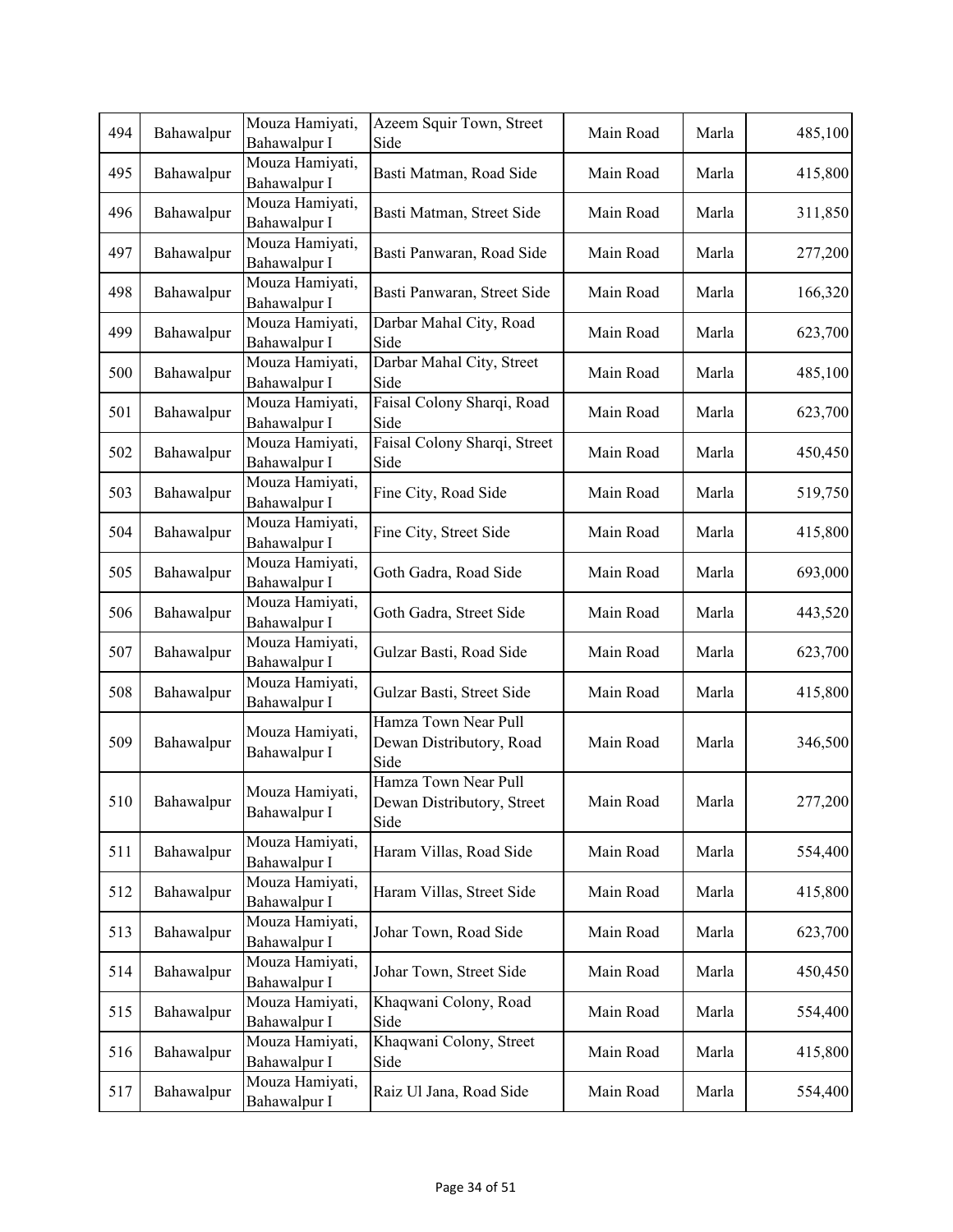| 518 | Bahawalpur | Mouza Hamiyati,<br>Bahawalpur I  | Raiz Ul Jana, Street Side                                                                                         | Main Road | Marla | 415,800 |
|-----|------------|----------------------------------|-------------------------------------------------------------------------------------------------------------------|-----------|-------|---------|
| 519 | Bahawalpur | Mouza Hamiyati,<br>Bahawalpur I  | State Gardan, Midle City,<br>Road Side                                                                            | Main Road | Marla | 582,120 |
| 520 | Bahawalpur | Mouza Hamiyati,<br>Bahawalpur I  | State Gardan, Midle City,<br><b>Street Side</b>                                                                   | Main Road | Marla | 443,520 |
| 521 | Bahawalpur | Mouza Hansra,<br>Bahawalpur I    | Yazman Road Kalli Pulli to<br>Bank of Punjab Side<br>Residential Road Side                                        | Main Road | Marla | 762,300 |
| 522 | Bahawalpur | Bahawalpur I                     | Rehman Garden, Canal<br>Mouza Hoot Wala, Garden, Al-Majeed Paragon<br>City, Iqbal Villas Residential<br>Road Side | Main Road | Marla | 415,800 |
| 523 | Bahawalpur | Mouza Hoot Wala,<br>Bahawalpur I | Rehman Garden, Canal<br>Garden, Al-Majeed Paragon<br>City, Iqbal Villas Street Side                               | Main Road | Marla | 277,200 |
| 524 | Bahawalpur | Mouza Karna,<br>Bahawalpur I     | Al-Harm Town, Road Side                                                                                           | Main Road | Marla | 519,750 |
| 525 | Bahawalpur | Mouza Karna,<br>Bahawalpur I     | Al-Harm Town, Street Site                                                                                         | Main Road | Marla | 381,150 |
| 526 | Bahawalpur | Mouza Karna,<br>Bahawalpur I     | Aslam Lodhi Town Back<br>Side Distributory<br>Canal, Road Side                                                    | Main Road | Marla | 346,500 |
| 527 | Bahawalpur | Mouza Karna,<br>Bahawalpur I     | Aslam Lodhi Town Back<br>Side Distributory<br>Canal, Street Site                                                  | Main Road | Marla | 277,200 |
| 528 | Bahawalpur | Mouza Karna,<br>Bahawalpur I     | Aziz Garden, Road Side                                                                                            | Main Road | Marla | 519,750 |
| 529 | Bahawalpur | Mouza Karna,<br>Bahawalpur I     | Aziz Garden, Street Site                                                                                          | Main Road | Marla | 381,150 |
| 530 | Bahawalpur | Mouza Karna,<br>Bahawalpur I     | Ehsan Colony, Hafeez<br>Colony, Miani Mandar,<br>Road Side                                                        | Main Road | Marla | 519,750 |
| 531 | Bahawalpur | Mouza Karna,<br>Bahawalpur I     | Ehsan Colony, Hafeez<br>Colony, Miani Mandar,<br><b>Street Site</b>                                               | Main Road | Marla | 450,450 |
| 532 | Bahawalpur | Mouza Karna,<br>Bahawalpur I     | Faisal Colony, , Road Side                                                                                        | Main Road | Marla | 658,350 |
| 533 | Bahawalpur | Mouza Karna,<br>Bahawalpur I     | Faisal Colony, , Street Site                                                                                      | Main Road | Marla | 519,750 |
| 534 | Bahawalpur | Mouza Karna,<br>Bahawalpur I     | Javed Nazir Colony, Usman<br>Colony,, Road Side                                                                   | Main Road | Marla | 346,500 |
| 535 | Bahawalpur | Mouza Karna,<br>Bahawalpur I     | Javed Nazir Colony, Usman<br>Colony,, Street Site                                                                 | Main Road | Marla | 277,200 |
| 536 | Bahawalpur | Mouza Karna,<br>Bahawalpur I     | Nazeer Abad Colony,<br>Bismillah Colony, Inam<br>Colony, Muslim Colony<br>Near Bus Stand,, Road Side              | Main Road | Marla | 554,400 |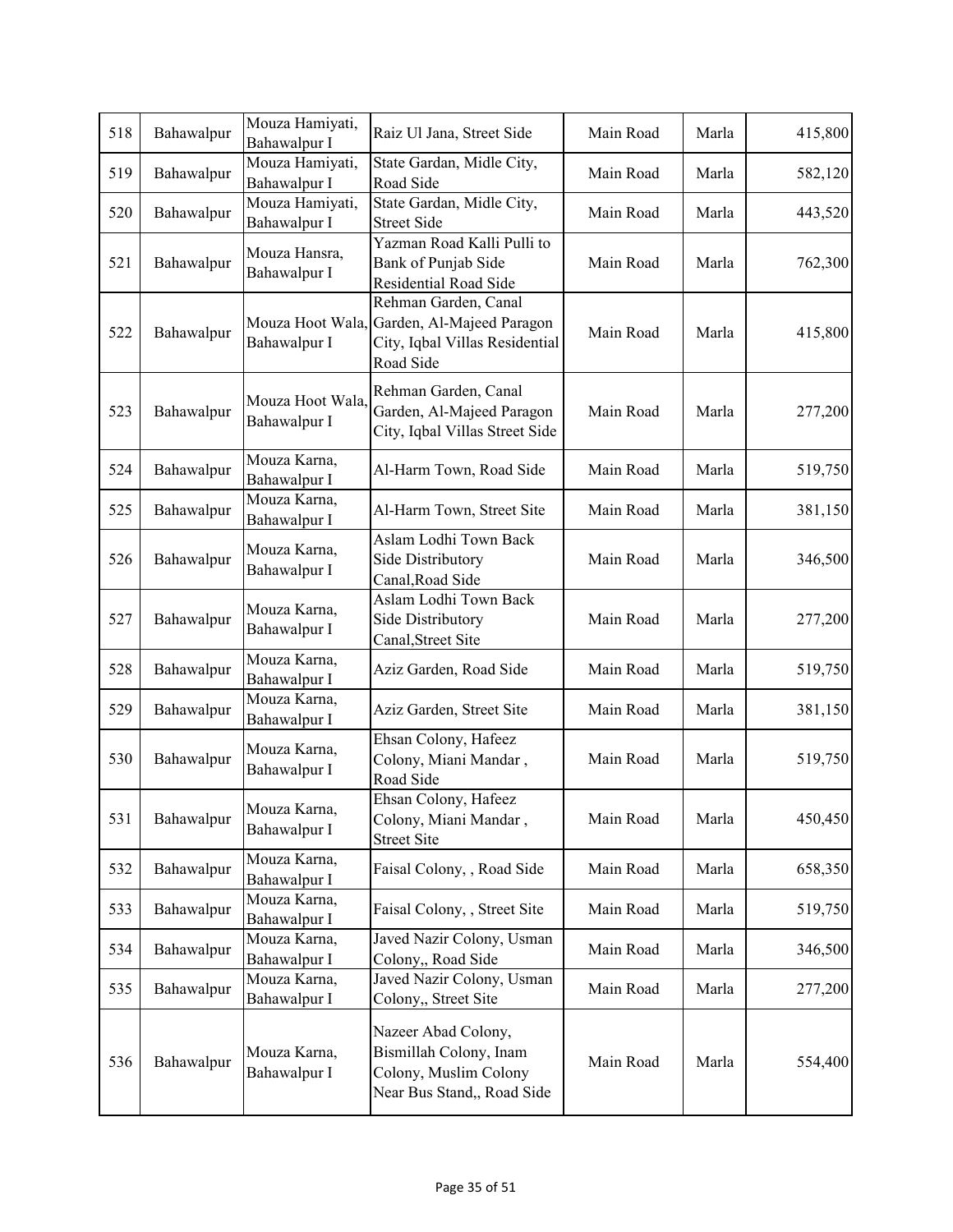| 537 | Bahawalpur | Mouza Karna,<br>Bahawalpur I                               | Nazeer Abad Colony,<br>Bismillah Colony, Inam<br>Colony, Muslim Colony<br>Near Bus Stand,, Street Site | Main Road | Marla | 485,100 |
|-----|------------|------------------------------------------------------------|--------------------------------------------------------------------------------------------------------|-----------|-------|---------|
| 538 | Bahawalpur | Mouza Karna,<br>Bahawalpur I                               | Sadat Colony, Basti Ghous<br>Buksh, Road Side                                                          | Main Road | Marla | 346,500 |
| 539 | Bahawalpur | Mouza Karna,<br>Bahawalpur I                               | Sadat Colony, Basti Ghous<br>Buksh, Street Site                                                        | Main Road | Marla | 207,900 |
| 540 | Bahawalpur | Mouza Karna,<br>Bahawalpur I                               | Shareef Mohalah, Road Side                                                                             | Main Road | Marla | 485,100 |
| 541 | Bahawalpur | Mouza Karna,<br>Bahawalpur I                               | Shareef Mohalah, Street Site                                                                           | Main Road | Marla | 415,800 |
| 542 | Bahawalpur | Mouza<br>Khanowali,<br>Fatoowali, Bakhri,<br>Bahawalpur II | Samasatta Road By-Pass<br>Road to Mahar Wali Pulli<br>Road Side                                        | Main Road | Marla | 360,360 |
| 543 | Bahawalpur | Mouza<br>Khanowali,<br>Fatoowali, Bakhri,<br>Bahawalpur II | Samasatta Road By-Pass<br>Road to Mahar Wali Pulli<br><b>Street Side</b>                               | Main Road | Marla | 277,200 |
| 544 | Bahawalpur | Mouza<br>Khanuwali,<br>Bahawalpur II                       | Paragon City Phase-II                                                                                  | Main Road | Marla | 360,000 |
| 545 | Bahawalpur | Mouza Model<br>Town, Bahawalpur                            | Commercial Colony, Road<br>Side                                                                        | Main Road | Marla | 554,400 |
| 546 | Bahawalpur | Mouza Model<br>Town, Bahawalpur                            | Commercial Colony, Street                                                                              | Main Road | Marla | 415,800 |
| 547 | Bahawalpur | Mouza Model<br>Town, Bahawalpur                            | Heavy Industrial Area Near<br>Railway Station Residential<br>Road Side                                 | Main Road | Marla | 665,280 |
| 548 | Bahawalpur | Mouza Model<br>Town, Bahawalpur                            | Heavy Industrial Area Near<br>Railway Station Residential<br><b>Street</b>                             | Main Road | Marla | 498,960 |
| 549 | Bahawalpur | Mouza Raman,<br>Sama Satta                                 | Basti Nawan Khoo, Basti<br>Bari Wala Khoo, Road Side                                                   | Main Road | Marla | 415,800 |
| 550 | Bahawalpur | Mouza Raman,<br>Sama Satta                                 | Basti Nawan Khoo, Basti<br>Bari Wala Khoo, Street Side                                                 | Main Road | Marla | 207,900 |
| 551 | Bahawalpur | Mouza Raman,<br>Sama Satta                                 | Chah Ghazi Wala, Chah<br>Shareen Wala, Munshi Wala,<br>Chah Paar Wala Khoo, Road<br>Side               | Main Road | Marla | 346,500 |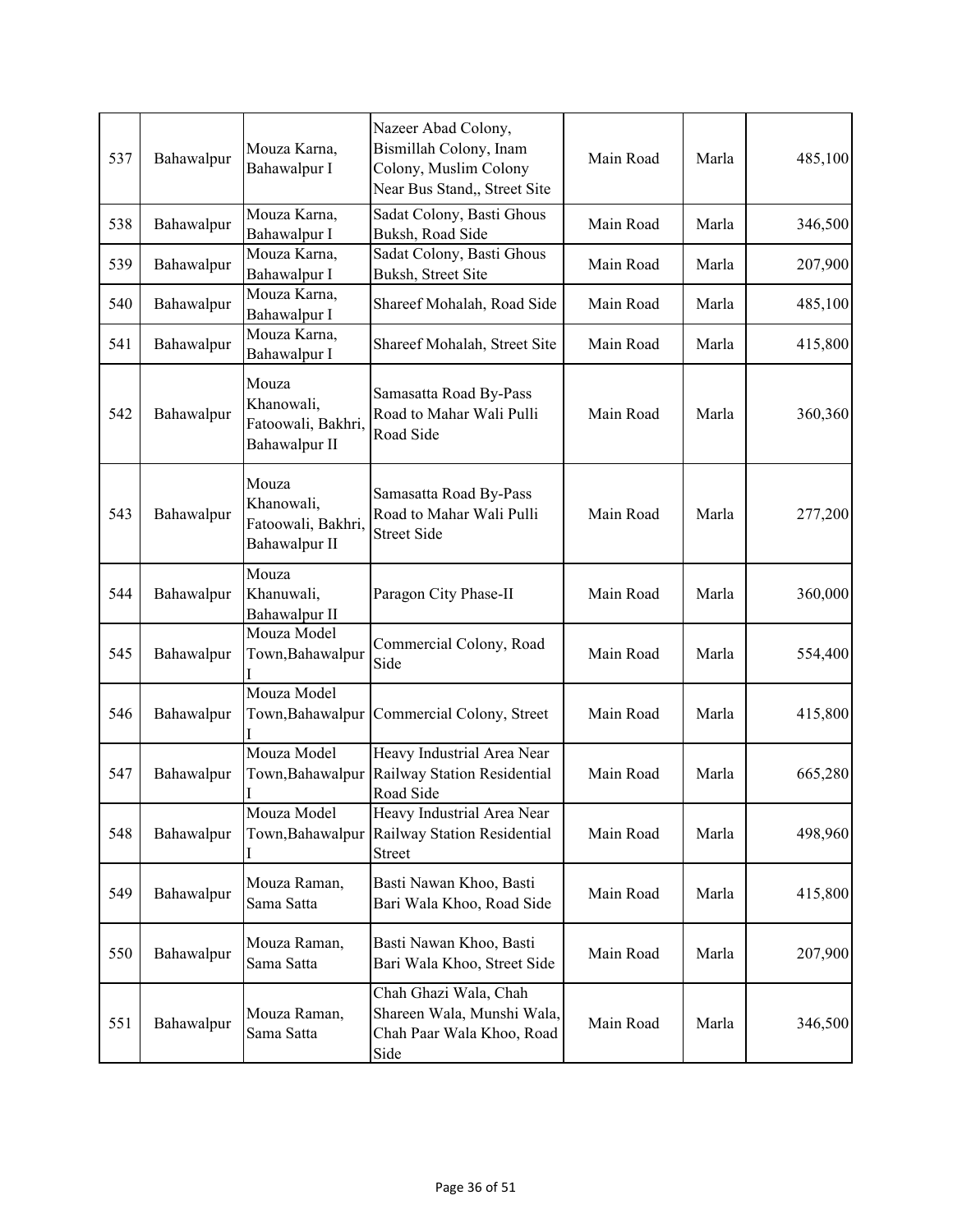|     |            |                                               | Chah Ghazi Wala, Chah                                                                                                                                                 |           |       |         |
|-----|------------|-----------------------------------------------|-----------------------------------------------------------------------------------------------------------------------------------------------------------------------|-----------|-------|---------|
| 552 | Bahawalpur | Mouza Raman,<br>Sama Satta                    | Shareen Wala, Munshi Wala,<br>Chah Paar Wala Khoo, Street<br>Side                                                                                                     | Main Road | Marla | 166,320 |
| 553 | Bahawalpur | Mouza Sahlan,<br>Jhangi Wali                  | Al-Noor Execivite Villas, Al<br>Noor Gardan Phace (VVIP),<br>Al-Haram Execitive Villas,<br>Al Noor Homes, Al-Noor<br>Gardan Housing Scheme<br>Phave-V, Cristal Homes, | Main Road | Marla | 408,000 |
| 554 | Bahawalpur | Mouza Zakhira<br>Sama Satta,<br>Bahawalpur II | Bashir Shah Colony, Rehmat<br>Colony, Shafeeq Gardan,<br>Khatikan Basti, Road Side                                                                                    | Main Road | Marla | 346,500 |
| 555 | Bahawalpur | Mouza Zakhira<br>Sama Satta,<br>Bahawalpur II | Bashir Shah Colony, Rehmat<br>Colony, Shafeeq Gardan,<br>Khatikan Basti, Street Site                                                                                  | Main Road | Marla | 277,200 |
| 556 | Bahawalpur | Mouza Zakhira<br>Sama Satta,<br>Bahawalpur II | Basti Choty Shah, Arshad<br>Town, Al-Hamd<br>Colony, Road Side                                                                                                        | Main Road | Marla | 277,200 |
| 557 | Bahawalpur | Mouza Zakhira<br>Sama Satta,<br>Bahawalpur II | Basti Choty Shah, Arshad<br>Town, Al-Hamd<br>Colony, Street Site                                                                                                      | Main Road | Marla | 207,900 |
| 558 | Bahawalpur | Mouza Zakhira<br>Sama Satta,<br>Bahawalpur II | Taha Town, Paragon Ideal<br>Homes, Road Side                                                                                                                          | Main Road | Marla | 485,100 |
| 559 | Bahawalpur | Mouza Zakhira<br>Sama Satta,<br>Bahawalpur II | Taha Town, Paragon Ideal<br>Homes, Street Site                                                                                                                        | Main Road | Marla | 346,500 |
| 560 | Bahawalpur | Mouza Zakhira<br>Sama Satta,<br>Bahawalpur II | Taha Town Phase II, Road<br>Side                                                                                                                                      | Main Road | Marla | 346,500 |
| 561 | Bahawalpur | Mouza Zakhira<br>Sama Satta,<br>Bahawalpur II | Taha Town Phase II, Street<br>Site                                                                                                                                    | Main Road | Marla | 207,900 |
| 562 | Bahawalpur | Samma Satta                                   | Samma Satta (Off Road)                                                                                                                                                | Off Road  | Marla | 150,000 |
| 563 | Bahawalpur | Samma Satta                                   | Samma Satta (Under River<br>Side)                                                                                                                                     | Off Road  | Marla | 100,000 |
| 564 | Bahawalpur | Samma<br>Satta, Aghapur                       | Aghapur (Link Road)                                                                                                                                                   | Link Road | Marla | 41,927  |
| 565 | Bahawalpur | Samma<br>Satta, Aghapur                       | Aghapur (Main Road)                                                                                                                                                   | Main Road | Marla | 97,269  |
| 566 | Bahawalpur | Samma<br>Satta, Aghapur                       | Aghapur (Model Avenue<br>Housing)                                                                                                                                     | Main Road | Marla | 368,953 |
| 567 | Bahawalpur | Samma<br>Satta, Aghapur                       | Aghapur (Off Road)                                                                                                                                                    | Off Road  | Marla | 27,252  |
| 568 | Bahawalpur | Samma Satta, Dera<br>Masti                    | Dera Masti (Link Road)                                                                                                                                                | Link Road | Marla | 31,445  |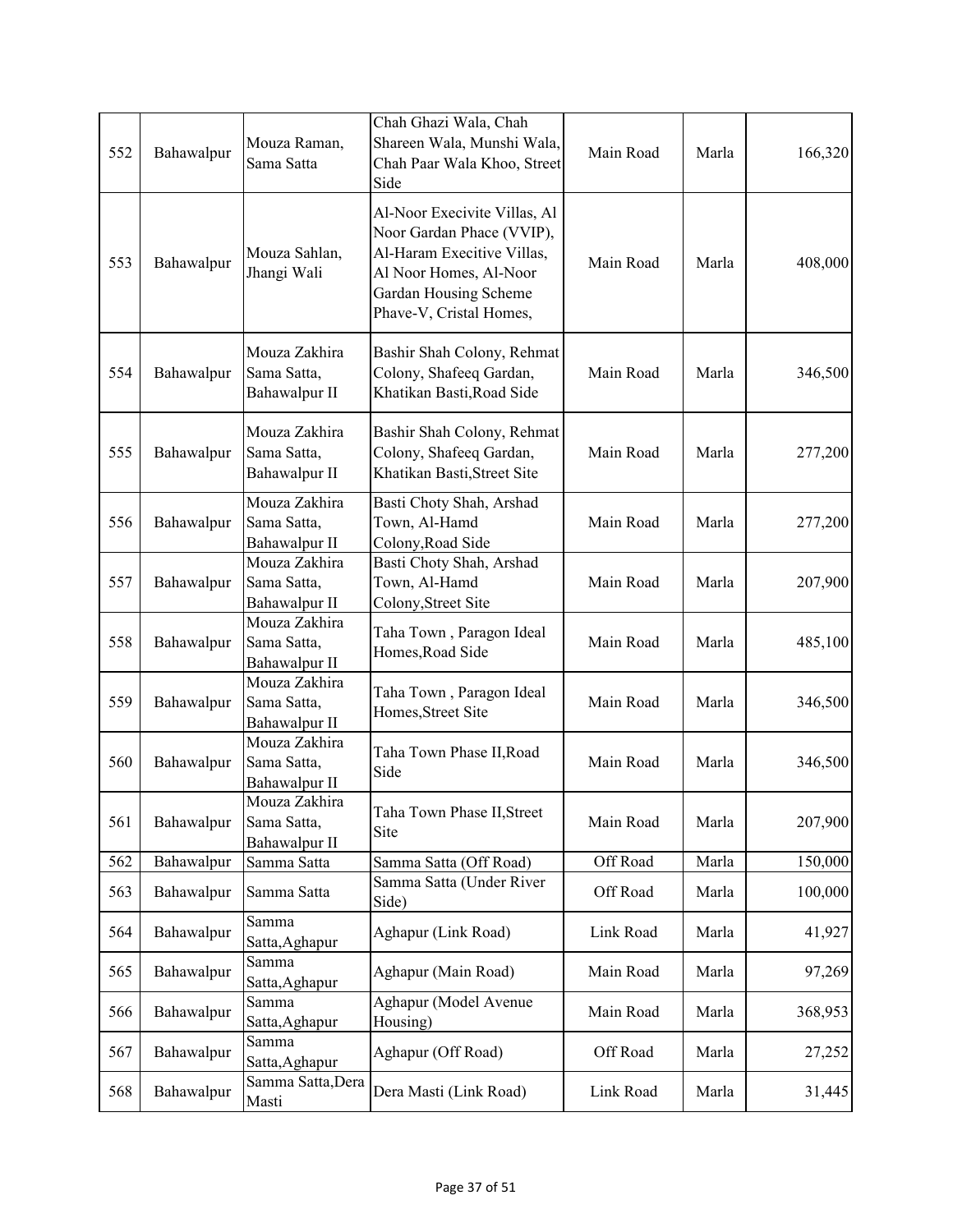| 569 | Bahawalpur | Samma Satta, Dera          | Dera Masti (Main Road)                                                         | Main Road | Marla | 38,572  |
|-----|------------|----------------------------|--------------------------------------------------------------------------------|-----------|-------|---------|
|     |            | Masti                      |                                                                                |           |       |         |
| 570 | Bahawalpur | Samma Satta, Dera<br>Masti | Dera Masti (Off Road)                                                          | Off Road  | Marla | 21,802  |
| 571 | Bahawalpur | Samma<br>Satta, Noshehra   | Noshehra (Link Road)                                                           | Link Road | Marla | 41,927  |
| 572 | Bahawalpur | Samma<br>Satta, Noshehra   | Noshehra (Main Road)                                                           | Main Road | Marla | 62,890  |
| 573 | Bahawalpur | Samma<br>Satta, Noshehra   | Noshehra (Model Avenue<br>Housing)                                             | Off Road  | Marla | 368,953 |
| 574 | Bahawalpur | Samma<br>Satta, Noshehra   | Noshehra (Off Road)                                                            | Off Road  | Marla | 335,412 |
| 575 | Bahawalpur | Chak No. 12/BC             | Main Yazman Road<br>Residential Road Side                                      | Main Road | Marla | 232,320 |
| 576 | Bahawalpur | Chak No. 12/BC             | Main Yazman Road<br><b>Residential Street Side</b>                             | Main Road | Marla | 145,200 |
| 577 | Bahawalpur | Chak No. 4/BC              | Adda Dera Bakha<br>Residential Road Side                                       | Main Road | Marla | 232,320 |
| 578 | Bahawalpur | Chak No. 4/BC              | Adda Dera Bakha<br>Residential Street                                          | Main Road | Marla | 159,720 |
| 579 | Bahawalpur | Chak No. 5/BC              | Bus Stop Basti Kharak Near<br>Arabian Petrol Pump<br>Residential Road Side     | Main Road | Marla | 217,800 |
| 580 | Bahawalpur | Chak No. 5/BC              | Bus Stop Basti Kharak Near<br>Arabian Petrol Pump<br>Residential Street        | Main Road | Marla | 145,200 |
| 581 | Bahawalpur | Chak No. 7/BC              | Adda Chak No. 7/BC<br>Residential Road Side                                    | Main Road | Marla | 246,840 |
| 582 | Bahawalpur | Chak No. 7/BC              | <b>GECHS Bhawalpur, Block B</b><br>& C, Residential Main Road                  | Main Road | Marla | 264,000 |
| 583 | Bahawalpur | Chak No. 7/BC              | GECHS Bhawalpur, Block B<br>& C, Residential Street Side                       | Main Road | Marla | 158,400 |
| 584 | Bahawalpur | Chak No. 7/BC              | <b>GECHS Bhawalpur, Block</b><br>D, E, F, & G, Residential<br>Main Road        | Main Road | Marla | 237,600 |
| 585 | Bahawalpur | Chak No. 7/BC              | <b>GECHS Bhawalpur, Block</b><br>D,E,F, & G, Residential<br><b>Street Side</b> | Main Road | Marla | 132,000 |
| 586 | Bahawalpur | Chak No. 7/BC              | <b>GECHS Bhawalpur, Block</b><br>H, J, & KB, Residential<br>Main Road          | Main Road | Marla | 158,400 |
| 587 | Bahawalpur | Chak No. 7/BC              | <b>GECHS Bhawalpur, Block</b><br>H, J, & KB, Residential<br><b>Street Side</b> | Main Road | Marla | 171,600 |
| 588 | Bahawalpur | Chak No. 7/BC              | Link Road Adda Chak No.<br>7/BC Residential Street                             | Main Road | Marla | 174,240 |
| 589 | Bahawalpur | Jand                       | Back Side Allied Cotton<br>Factory Off Road                                    | Main Road | Marla | 72,600  |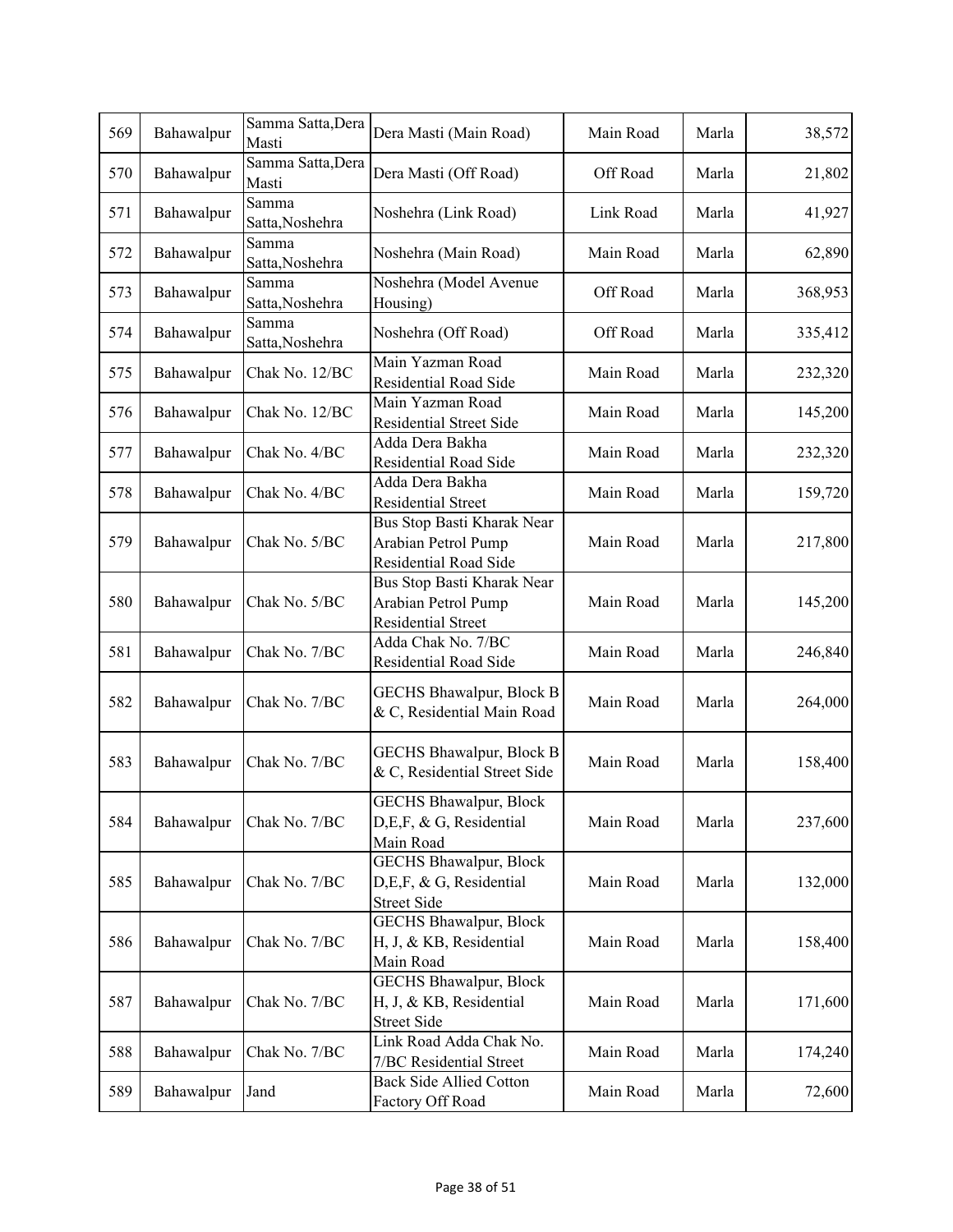| 590 | Bahawalpur | Khanqah Sharif                    | Bus Stop to Sama Satta Road<br>Residential Road Side        | Main Road | Marla | 261,360 |
|-----|------------|-----------------------------------|-------------------------------------------------------------|-----------|-------|---------|
| 591 | Bahawalpur | Khanqah Sharif                    | Bus Stop to Sama Satta Road<br><b>Residential Street</b>    | Main Road | Marla | 188,760 |
| 592 | Bahawalpur | Khanqah Sharif,<br>Khanqah Sharif | Khanqah Sharif (Link Road)                                  | Link Road | Marla | 100,000 |
| 593 | Bahawalpur | Khanqah Sharif,<br>Khanqah Sharif | Khanqah Sharif (Main Road)                                  | Main Road | Marla | 150,000 |
| 594 | Bahawalpur | Khanqah Sharif,<br>Khanqah Sharif | Khanqah Sharif (Off Road)                                   | Off Road  | Marla | 90,000  |
| 595 | Bahawalpur | Khanqah Sharif,<br>Nooro Arain    | Nooro Arain (Link Road)                                     | Link Road | Marla | 96,507  |
| 596 | Bahawalpur | Khanqah Sharif,<br>Nooro Arain    | Nooro Arain (Off Road)                                      | Off Road  | Marla | 59,742  |
| 597 | Bahawalpur | Nooro Arain                       | Madina Colony to Sama<br>Satta Road Off Road<br>Residential | Main Road | Marla | 232,320 |
| 598 | Bahawalpur | Nooro Arain                       | Madina Colony to Sama<br>Satta Road Residential Street      | Main Road | Marla | 145,200 |
| 599 | Bahawalpur | Tibba Miani Ward<br>No. 1         | Basti Kulyar Residential                                    | Main Road | Marla | 94,380  |
| 600 | Bahawalpur | Tibba Miani Ward<br>No. 10        | Basti Channaran Off Road<br>Residential                     | Main Road | Marla | 188,760 |
| 601 | Bahawalpur | Tibba Miani Ward<br>No. 10        | Basti Channaran Residential<br>Street side                  | Main Road | Marla | 145,200 |
| 602 | Bahawalpur | Tibba Miani Ward<br>No. 11        | Basti Channaran Off Road<br>Residential                     | Main Road | Marla | 188,760 |
| 603 | Bahawalpur | Tibba Miani Ward<br>No. 11        | Basti Channaran Residential<br><b>Street</b>                | Main Road | Marla | 145,200 |
| 604 | Bahawalpur | Tibba Miani Ward<br>No. 12        | Basti Qasayian, Basti New<br>Abadi Off Road Residential     | Main Road | Marla | 188,760 |
| 605 | Bahawalpur | Tibba Miani Ward<br>No. 12        | Basti Qasayian, Basti New<br>Abadi Residential Street       | Main Road | Marla | 116,160 |
| 606 | Bahawalpur | Tibba Miani Ward<br>No. 13        | Basti Darkhanan, Basti<br>Sahoo etc Off Road<br>Residential | Main Road | Marla | 188,760 |
| 607 | Bahawalpur | Tibba Miani Ward<br>No. 13        | Basti Darkhanan, Basti<br>Sahoo etc Residential Street      | Main Road | Marla | 116,160 |
| 608 | Bahawalpur | Tibba Miani Ward<br>No. 2         | Basti Kachi Wah to Basti<br>Gulzar Link Road<br>Residential | Main Road | Marla | 116,160 |
| 609 | Bahawalpur | Tibba Miani Ward<br>No. 2         | Basti Kachi Wah to Basti<br>Gulzar Off Road Residential     | Main Road | Marla | 101,640 |
| 610 | Bahawalpur | Tibba Miani Ward<br>No. 3         | Basti Ghouri Link Road<br>Residential                       | Main Road | Marla | 116,160 |
| 611 | Bahawalpur | Tibba Miani Ward<br>No. 3         | Basti Ghouri Off Road<br>Residential                        | Main Road | Marla | 101,640 |
| 612 | Bahawalpur | Tibba Miani Ward<br>No. 4         | Basti Rab Nawaz Channar<br>Link Road Residential            | Main Road | Marla | 116,160 |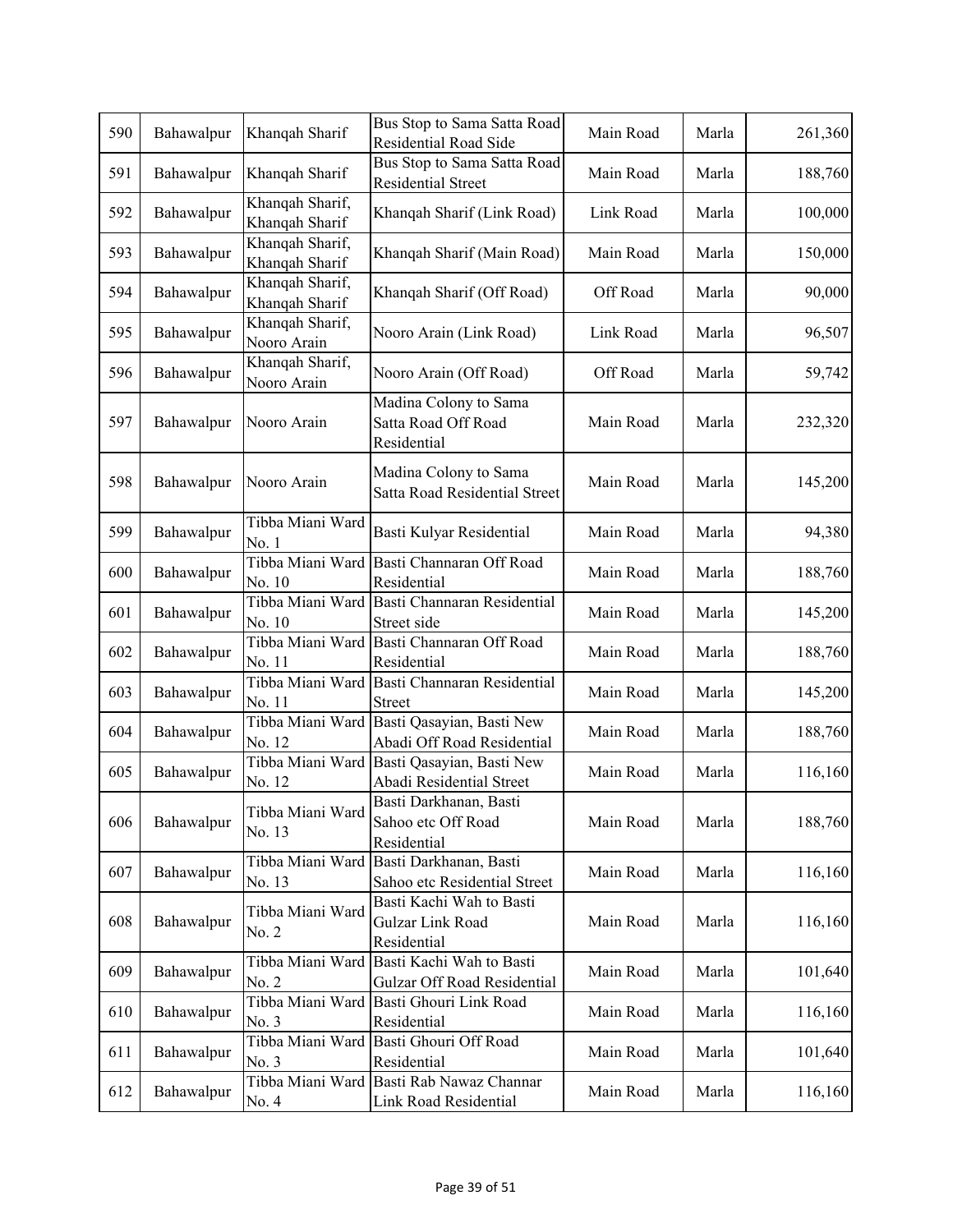| 613 | Bahawalpur | No. 4                                  | Tibba Miani Ward Basti Rab Nawaz Channar<br>Off Road Residential           | Main Road  | Marla    | 101,640 |
|-----|------------|----------------------------------------|----------------------------------------------------------------------------|------------|----------|---------|
| 614 | Bahawalpur | No. 5                                  | Tibba Miani Ward Basti Channaran Link Road<br>Residential                  | Main Road  | Marla    | 116,160 |
| 615 | Bahawalpur | No. 5                                  | Tibba Miani Ward Basti Channaran Off Road<br>Residential                   | Main Road  | Marla    | 101,640 |
| 616 | Bahawalpur | Tibba Miani Ward<br>No. 6              | Inside Sama Satta Main<br><b>Bazar Residential Road Side</b>               | Main Road  | Marla    | 210,540 |
| 617 | Bahawalpur | No. 6                                  | Tibba Miani Ward Inside Sama Satta Main<br><b>Bazar Residential Street</b> | Main Road  | Marla    | 174,240 |
| 618 | Bahawalpur | No. 6                                  | Tibba Miani Ward New Shehri Abadi Off Road<br>Residential                  | Main Road  | Marla    | 87,120  |
| 619 | Bahawalpur | Tibba Miani Ward<br>No. 7              | Latif Abad, Basti Abdul<br>Kareem Link Road<br>Residential                 | Main Road  | Marla    | 101,640 |
| 620 | Bahawalpur | Tibba Miani Ward<br>No. 7              | Latif Abad, Basti Abdul<br>Kareem Off Road<br>Residential                  | Main Road  | Marla    | 87,120  |
| 621 | Bahawalpur | Tibba Miani Ward<br>No. 8              | Basti Arain Off Road<br>Residential                                        | Main Road  | Marla    | 188,760 |
| 622 | Bahawalpur | Tibba Miani Ward<br>No. 8              | Basti Arain Residential<br><b>Street</b>                                   | Main Road  | Marla    | 159,720 |
| 623 | Bahawalpur | No. 9                                  | Tibba Miani Ward Muhallah Darbar Baba<br>Ashraf Off Road Residential       | Main Road  | Marla    | 188,760 |
| 624 | Bahawalpur | No. 9                                  | Tibba Miani Ward Muhallah Darbar Baba<br><b>Ashraf Residential Street</b>  | Main Road  | Marla    | 159,720 |
|     |            |                                        | <b>BAHAWALPUR COMMERCIAL</b>                                               |            |          |         |
| 625 | Bahawalpur | Chak No. 8/BC,<br>Bahawalpur I         | <b>GECHS Bhawalpur, Block</b><br>A, Shop                                   | Commercial | Sq. Feet | 3,960   |
| 626 | Bahawalpur | Chak No. 9/BC,<br>Bahawalpur I         | <b>GECHS Bhawalpur, Block</b><br>$G,H, \& N,$ Shop                         | Commercial | Sq. Feet | 2,640   |
| 627 | Bahawalpur | Bahawalpur-<br>I, Chak No. 12-<br>A/Be | Chak No. 12-A/BC (Main<br>Road)                                            | Commercial | Marla    | 167,706 |
| 628 | Bahawalpur | Bahawalpur-<br>I, Chak No. 8/Bc        | Chak No. 8/BC (Main Road)                                                  | Commercial | Marla    | 117,394 |
| 629 | Bahawalpur | Bahawalpur-I, Hot<br>Wala              | Hot Wala (Link Road)                                                       | Commercial | Marla    | 92,238  |
| 630 | Bahawalpur | Bahawalpur-I, Hot<br>Wala              | Hot Wala (Main Road)                                                       | Commercial | Marla    | 137,519 |
| 631 | Bahawalpur | Chak No. 12/Bc                         | Main Yazman Road<br>(Commercial Vacant Plot)                               | Commercial | Marla    | 876,646 |
| 632 | Bahawalpur | Chak No. 9/BC,<br>Bahawalpur I         | Afzal Town Plot                                                            | Commercial | Marla    | 970,200 |
| 633 | Bahawalpur | Chak No. 9/BC,<br>Bahawalpur I         | Afzal Town Shop                                                            | Commercial | Sq. Feet | 5,960   |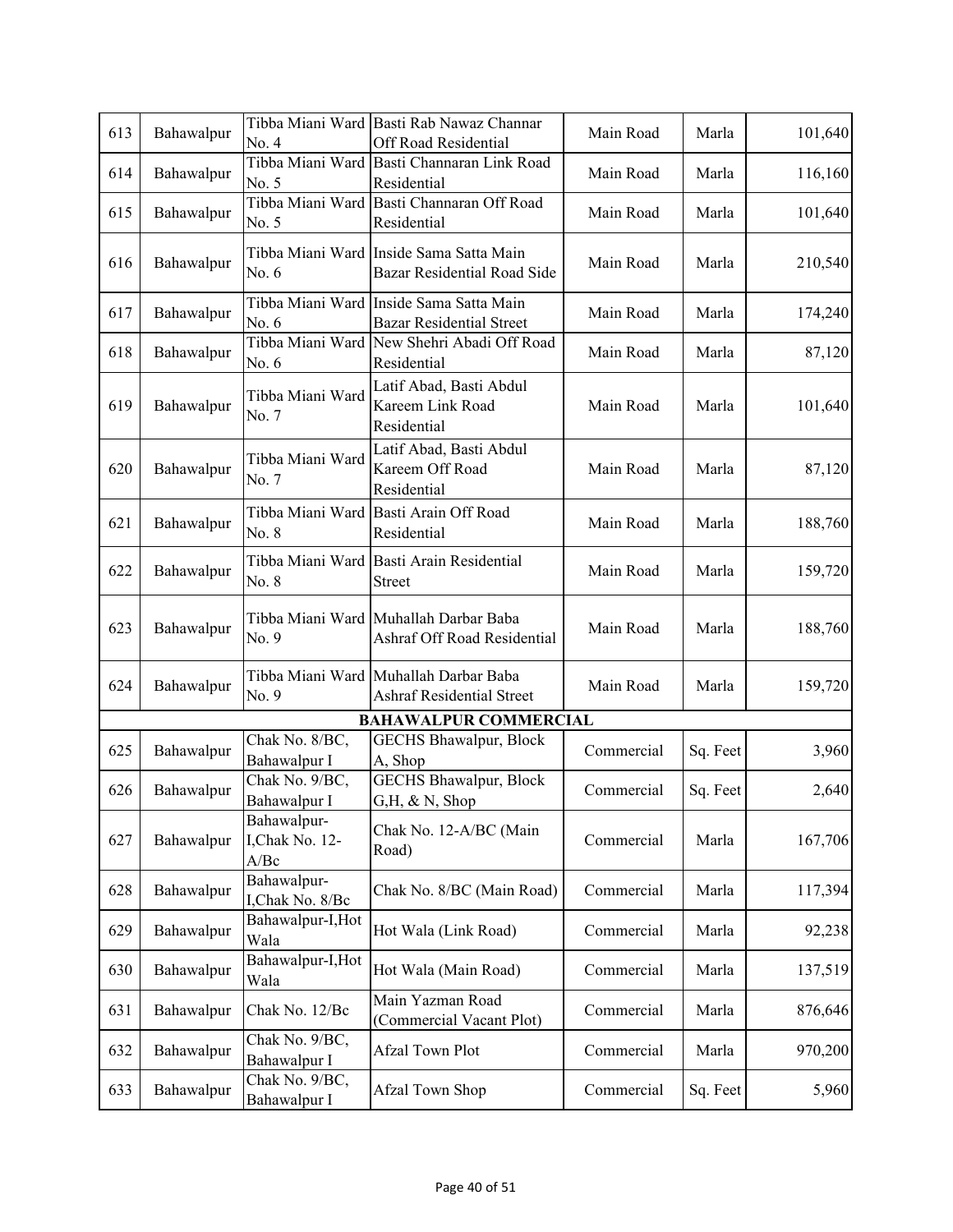| 634 | Bahawalpur | Chak No. 9/BC,<br>Bahawalpur I | Baghdad Station to Khuram P                                    | Commercial | Marla    | 1,275,120 |
|-----|------------|--------------------------------|----------------------------------------------------------------|------------|----------|-----------|
| 635 | Bahawalpur | Chak No. 9/BC,<br>Bahawalpur I | Baghdad Station to Khuram<br>Petrol Pump Hsilpur Road,<br>Shop | Commercial | Sq. Feet | 10,395    |
| 636 | Bahawalpur | Chak No. 9/BC,<br>Bahawalpur I | Ghafoor Town Plot                                              | Commercial | Marla    | 970,200   |
| 637 | Bahawalpur | Chak No. 9/BC,<br>Bahawalpur I | Ghafoor Town Shop                                              | Commercial | Sq. Feet | 5,960     |
| 638 | Bahawalpur | Chak No. 9/BC,<br>Bahawalpur I | Gulberg Town Plot                                              | Commercial | Marla    | 1,108,800 |
| 639 | Bahawalpur | Chak No. 9/BC,<br>Bahawalpur I | Gulberg Town Shop                                              | Commercial | Sq. Feet | 6,237     |
| 640 | Bahawalpur | Chak No. 9/BC,<br>Bahawalpur I | Gulshan-e-Iqbal Phase I Plot                                   | Commercial | Marla    | 970,200   |
| 641 | Bahawalpur | Chak No. 9/BC,<br>Bahawalpur I | Gulshan-e-Iqbal Phase I<br>Shop                                | Commercial | Sq. Feet | 5,960     |
| 642 | Bahawalpur | Chak No. 9/BC,<br>Bahawalpur I | Khalid Town Plot                                               | Commercial | Marla    | 970,200   |
| 643 | Bahawalpur | Chak No. 9/BC,<br>Bahawalpur I | Khalid Town Shop                                               | Commercial | Sq. Feet | 5,960     |
| 644 | Bahawalpur | Chak No. 9/BC,<br>Bahawalpur I | Khayaban Saeed Plot                                            | Commercial | Marla    | 970,200   |
| 645 | Bahawalpur | Chak No. 9/BC,<br>Bahawalpur I | Khayaban Saeed Shop                                            | Commercial | Sq. Feet | 5,960     |
| 646 | Bahawalpur | Chak No. 9/BC,<br>Bahawalpur I | Madina Town Plot                                               | Commercial | Marla    | 1,108,800 |
| 647 | Bahawalpur | Chak No. 9/BC,<br>Bahawalpur I | Madina Town Shop                                               | Commercial | Sq. Feet | 6,237     |
| 648 | Bahawalpur | Chak No. 9/BC,<br>Bahawalpur I | Mansoor Town Plot                                              | Commercial | Marla    | 1,108,800 |
| 649 | Bahawalpur | Chak No. 9/BC,<br>Bahawalpur I | Mansoor Town Shop                                              | Commercial | Sq. Feet | 6,237     |
| 650 | Bahawalpur | Chak No. 9/BC,<br>Bahawalpur I | Maqbool Colony Plot                                            | Commercial | Marla    | 1,108,800 |
| 651 | Bahawalpur | Chak No. 9/BC,<br>Bahawalpur I | Maqbool Colony Shop                                            | Commercial | Sq. Feet | 6,237     |
| 652 | Bahawalpur | Chak No. 9/BC,<br>Bahawalpur I | Melay Wali Gali, Police<br>Chowki Wali Gali Shop               | Commercial | Sq. Feet | 9,286     |
| 653 | Bahawalpur | Chak No. 9/BC,<br>Bahawalpur I | Rizwan Town Plot                                               | Commercial | Marla    | 970,200   |
| 654 | Bahawalpur | Chak No. 9/BC,<br>Bahawalpur I | Rizwan Town Shop                                               | Commercial | Sq. Feet | 5,960     |
| 655 | Bahawalpur | Chak No. 9/BC,<br>Bahawalpur I | Rohi Town Plot                                                 | Commercial | Marla    | 970,200   |
| 656 | Bahawalpur | Chak No. 9/BC,<br>Bahawalpur I | Rohi Town Shop                                                 | Commercial | Sq. Feet | 5,960     |
| 657 | Bahawalpur | Chak No. 9/BC,<br>Bahawalpur I | Tiba Badar Sher Plot                                           | Commercial | Marla    | 970,200   |
|     |            |                                |                                                                |            |          |           |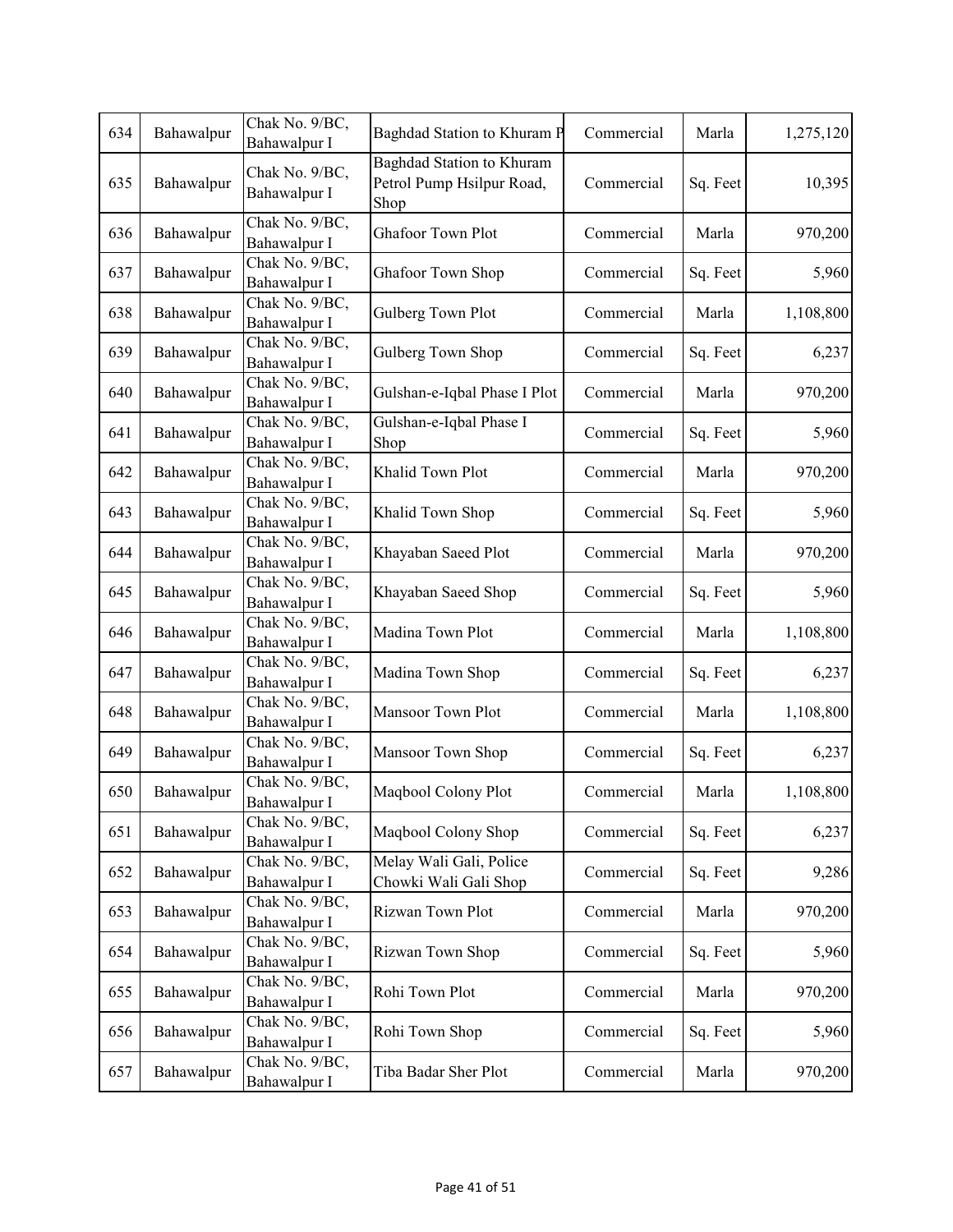| 658 | Bahawalpur | Chak No. 9/BC,<br>Bahawalpur I            | Tiba Badar Sher Shop                                                                                   | Commercial | Sq. Feet | 5,960     |
|-----|------------|-------------------------------------------|--------------------------------------------------------------------------------------------------------|------------|----------|-----------|
| 659 | Bahawalpur | Chak No. 9/BC,<br>Bahawalpur I            | <b>Umar Town Plot</b>                                                                                  | Commercial | Marla    | 970,200   |
| 660 | Bahawalpur | Chak No. 9/BC,<br>Bahawalpur I            | <b>Umar Town Shop</b>                                                                                  | Commercial | Sq. Feet | 5,960     |
| 661 | Bahawalpur | Chak No. 9/BC,<br>Bahawalpur I            | Yasir Town Plot                                                                                        | Commercial | Marla    | 1,039,500 |
| 662 | Bahawalpur | Chak No. 9/BC,<br>Bahawalpur I            | Yasir Town Shop                                                                                        | Commercial | Sq. Feet | 6,376     |
| 663 | Bahawalpur | Jhangiwali, Jhangi<br>wali                | Jhangiwali (Main Road)                                                                                 | Commercial | Marla    | 92,238    |
| 664 | Bahawalpur | Mouza<br>Bahawalpur, Baha<br>walpur I     | Al-Noor Commercial Center                                                                              | Commercial | Sq. Feet | 12,000    |
| 665 | Bahawalpur | Mouza Banga,<br>Hansran, Bahawalp<br>ur I | Yazman Road Bank of<br>Punjab to Islami Colony<br>Side                                                 | Commercial | Marla    | 1,205,820 |
| 666 | Bahawalpur | Mouza Banga,<br>Hansran, Bahawalp<br>ur I | Yazman Road Bank of<br>Punjab to Islami Colony<br>Side Commercial Plot                                 | Commercial | Marla    | 1,205,820 |
| 667 | Bahawalpur | Mouza Banga,<br>Hansran, Bahawalp<br>ur I | Yazman Road Bank of<br>Punjab to Islami Colony<br>Side Shop                                            | Commercial | Sq. Feet | 9,979     |
| 668 | Bahawalpur | Mouza                                     | Chah Khaji Wala, Chah<br>Banga, Bahawalpur Mouchi Wala, Chah<br>Mamney Wala. Plot                      | Commercial | Marla    | 554,400   |
| 669 | Bahawalpur | Mouza                                     | Chah Khaji Wala, Chah<br>Banga, Bahawalpur Mouchi Wala, Chah<br>Mamney Wala. Shop                      | Commercial | Sq. Feet | 6,098     |
| 670 | Bahawalpur | Mouza Bindra,<br>Bahawalpur II            | Khan Colony, Rehman<br>Colony Plot                                                                     | Commercial | Marla    | 1,219,680 |
| 671 | Bahawalpur | Mouza Bindra,<br>Bahawalpur II            | Khan Colony, Rehman<br>Colony Shop                                                                     | Commercial | Sq. Feet | 8,385     |
| 672 | Bahawalpur | Mouza Dera Izzat,<br>Bahawalpur I         | Basti Larra, Basti Aghrra,<br>Rahim Abad, Karim Abad,<br>Basti Nala Khanwa, Plot<br>Road Side          | Commercial | Marla    | 277,200   |
| 673 | Bahawalpur | Mouza Dera Izzat,<br>Bahawalpur I         | Basti Larra, Basti Aghrra,<br>Rahim Abad, Karim Abad,<br>Basti Nala Khanwa, Plot<br><b>Street Side</b> | Commercial | Marla    | 138,600   |
| 674 | Bahawalpur | Mouza Dera Izzat,<br>Bahawalpur I         | Basti Larra, Basti Aghrra,<br>Rahim Abad, Karim Abad,<br>Basti Nala Khanwa, Shop                       | Commercial | Sq. Feet | 9,009     |
| 675 | Bahawalpur | Mouza Ghani Pur,<br>Bahawalpur II         | Bahawal Avnew, Waseeb<br>Avnew Plot                                                                    | Commercial | Marla    | 693,000   |
| 676 | Bahawalpur | Mouza Ghani Pur,<br>Bahawalpur II         | Bahawal Avnew, Waseeb<br>Avnew Shop                                                                    | Commercial | Sq. Feet | 6,930     |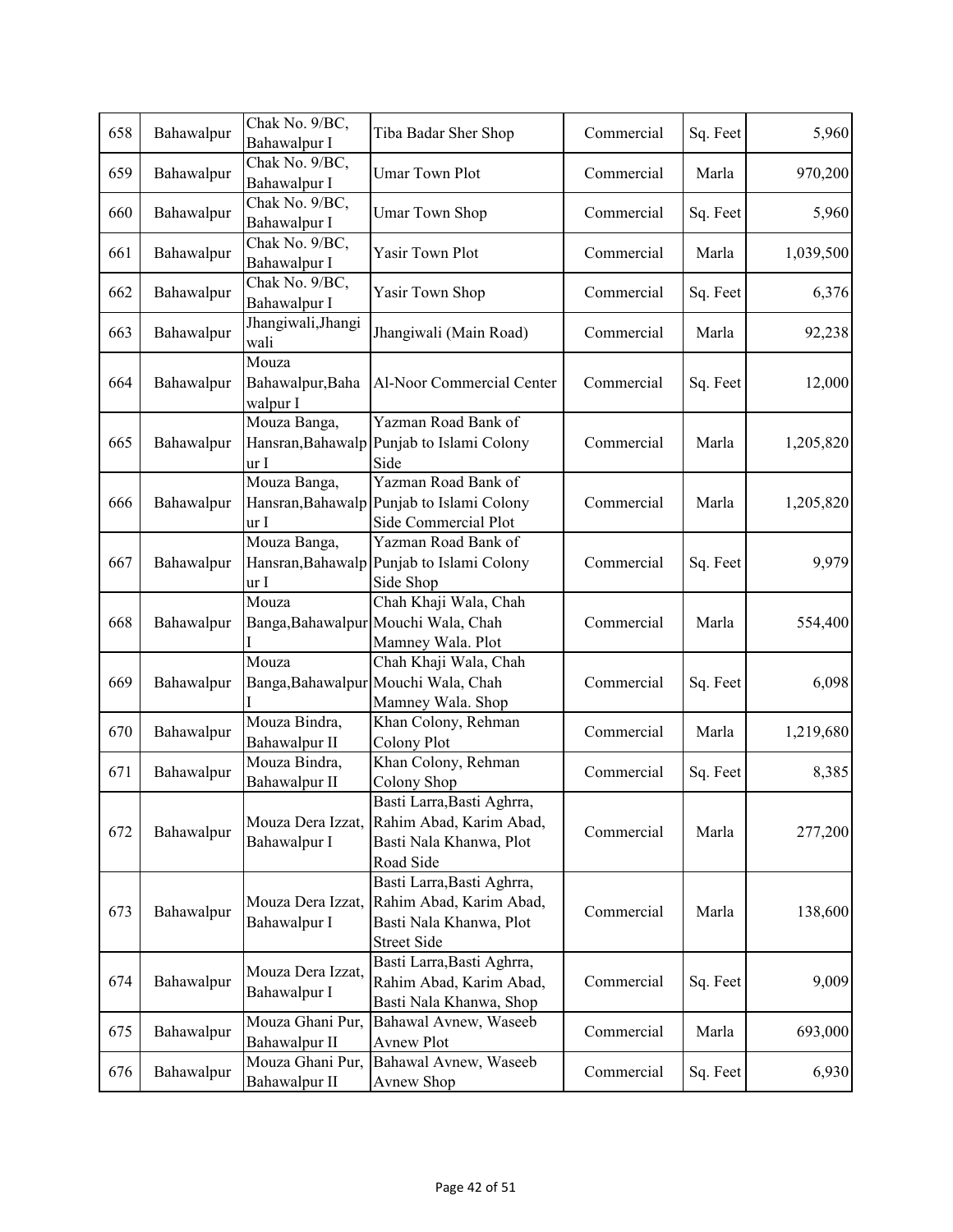| 677 | Bahawalpur | Mouza Ghani Pur,<br>Bahawalpur II | Basti Ghanipur, Basti Islam<br>Nagar, Al-Hafiz Colony,<br>Gulstan Colony Gulshan<br>Saeed, Mashooq Abad Plot | Commercial | Marla    | 693,000   |
|-----|------------|-----------------------------------|--------------------------------------------------------------------------------------------------------------|------------|----------|-----------|
| 678 | Bahawalpur | Mouza Ghani Pur,<br>Bahawalpur II | Basti Ghanipur, Basti Islam<br>Nagar, Al-Hafiz Colony,<br>Gulstan Colony Gulshan<br>Saeed, Mashooq Abad Shop | Commercial | Sq. Feet | 6,930     |
| 679 | Bahawalpur | Mouza Hamiyati,<br>Bahawalpur I   | Al-Rian Block, Plot                                                                                          | Commercial | Marla    | 900,900   |
| 680 | Bahawalpur | Mouza Hamiyati,<br>Bahawalpur I   | Al-Rian Block, Shop                                                                                          | Commercial | Sq. Feet | 9,009     |
| 681 | Bahawalpur | Mouza Hamiyati,<br>Bahawalpur I   | Azeem Squir Town, Plot                                                                                       | Commercial | Marla    | 970,200   |
| 682 | Bahawalpur | Mouza Hamiyati,<br>Bahawalpur I   | Azeem Squir Town, Shop                                                                                       | Commercial | Sq. Feet | 8,316     |
| 683 | Bahawalpur | Mouza Hamiyati,<br>Bahawalpur I   | Basti Matman, Plot                                                                                           | Commercial | Marla    | 831,600   |
| 684 | Bahawalpur | Mouza Hamiyati,<br>Bahawalpur I   | Basti Matman, Shop                                                                                           | Commercial | Sq. Feet | 8,316     |
| 685 | Bahawalpur | Mouza Hamiyati,<br>Bahawalpur I   | Basti Panwaran, Plot                                                                                         | Commercial | Marla    | 623,700   |
| 686 | Bahawalpur | Mouza Hamiyati,<br>Bahawalpur I   | Basti Panwaran, Shop                                                                                         | Commercial | Sq. Feet | 6,930     |
| 687 | Bahawalpur | Mouza Hamiyati,<br>Bahawalpur I   | Darbar Mahal City, Plot                                                                                      | Commercial | Marla    | 970,200   |
| 688 | Bahawalpur | Mouza Hamiyati,<br>Bahawalpur I   | Darbar Mahal City, Shop                                                                                      | Commercial | Sq. Feet | 8,316     |
| 689 | Bahawalpur | Mouza Hamiyati,<br>Bahawalpur I   | Faisal Colony Sharqi, Plot                                                                                   | Commercial | Marla    | 1,316,700 |
| 690 | Bahawalpur | Mouza Hamiyati,<br>Bahawalpur I   | Faisal Colony Sharqi, Shop                                                                                   | Commercial | Sq. Feet | 11,365    |
| 691 | Bahawalpur | Mouza Hamiyati,<br>Bahawalpur I   | Fine City, Plot                                                                                              | Commercial | Marla    | 970,200   |
| 692 | Bahawalpur | Mouza Hamiyati,<br>Bahawalpur I   | Fine City, Shop                                                                                              | Commercial | Sq. Feet | 8,316     |
| 693 | Bahawalpur | Mouza Hamiyati,<br>Bahawalpur I   | Goth Gadra, Plot                                                                                             | Commercial | Marla    | 1,386,000 |
| 694 | Bahawalpur | Mouza Hamiyati,<br>Bahawalpur I   | Goth Gadra, Shop                                                                                             | Commercial | Sq. Feet | 11,365    |
| 695 | Bahawalpur | Mouza Hamiyati,<br>Bahawalpur I   | Gulzar Basti, Plot                                                                                           | Commercial | Marla    | 1,386,000 |
| 696 | Bahawalpur | Mouza Hamiyati,<br>Bahawalpur I   | Gulzar Basti, Shop                                                                                           | Commercial | Sq. Feet | 11,781    |
| 697 | Bahawalpur | Mouza Hamiyati,<br>Bahawalpur I   | Hafiz Colony, Plot                                                                                           | Commercial | Marla    | 1,316,700 |
| 698 | Bahawalpur | Mouza Hamiyati,<br>Bahawalpur I   | Hafiz Colony, Shop                                                                                           | Commercial | Sq. Feet | 11,365    |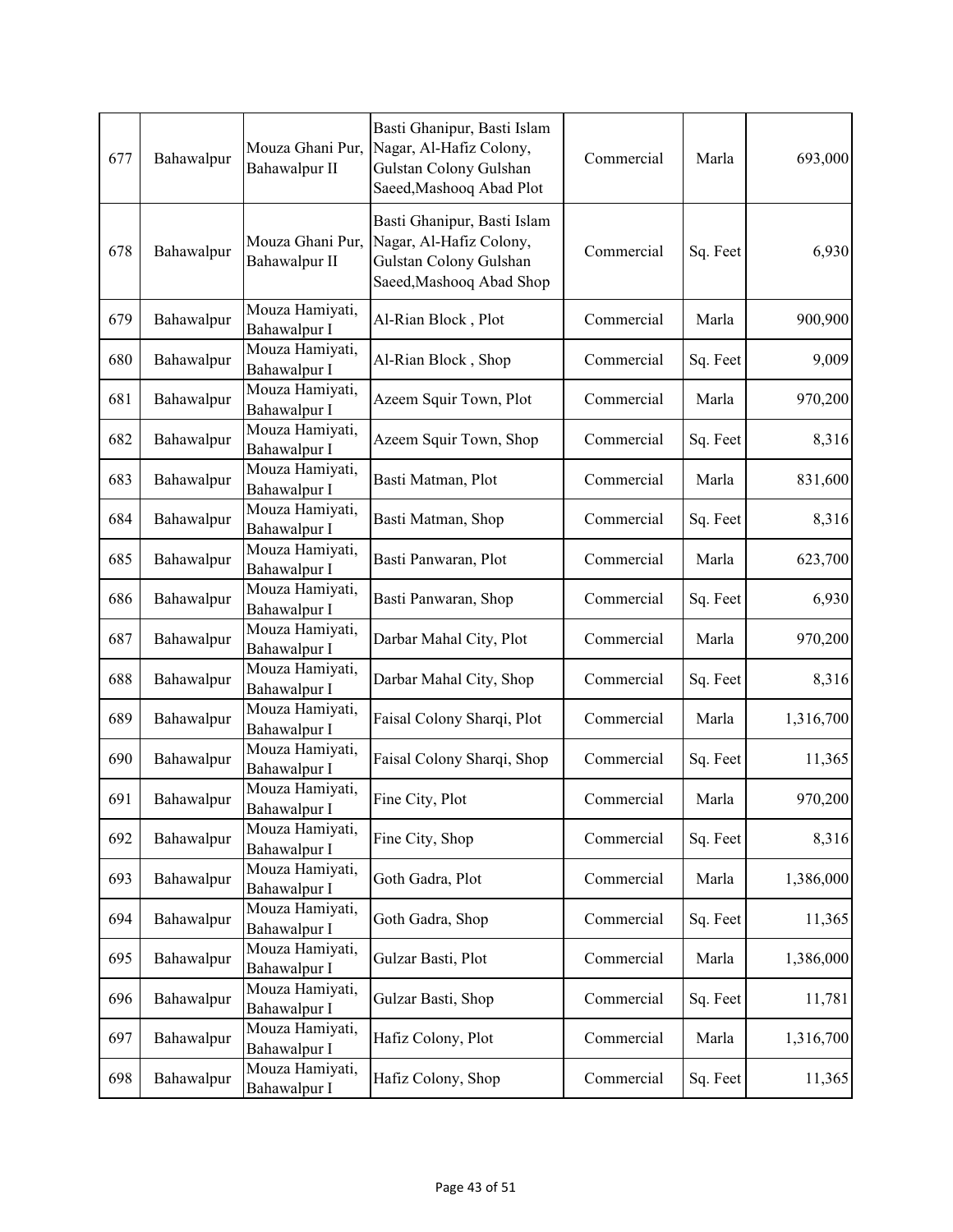| 699 | Bahawalpur | Mouza Hamiyati,<br>Bahawalpur I | Hamza Town Near Pull<br>Dewan Distributory, Plot | Commercial | Marla    | 831,600   |
|-----|------------|---------------------------------|--------------------------------------------------|------------|----------|-----------|
|     |            | Mouza Hamiyati,                 | Hamza Town Near Pull                             |            |          |           |
| 700 | Bahawalpur | Bahawalpur I                    | Dewan Distributory, Shop                         | Commercial | Sq. Feet | 6,930     |
| 701 | Bahawalpur | Mouza Hamiyati,<br>Bahawalpur I | Haram Villas, Plot                               | Commercial | Marla    | 970,200   |
| 702 | Bahawalpur | Mouza Hamiyati,<br>Bahawalpur I | Haram Villas, Shop                               | Commercial | Sq. Feet | 8,316     |
| 703 | Bahawalpur | Mouza Hamiyati,<br>Bahawalpur I | Johar Town, Plot                                 | Commercial | Marla    | 1,108,800 |
| 704 | Bahawalpur | Mouza Hamiyati,<br>Bahawalpur I | Johar Town, Shop                                 | Commercial | Sq. Feet | 11,365    |
| 705 | Bahawalpur | Mouza Hamiyati,<br>Bahawalpur I | Khaqwani Colony, Plot                            | Commercial | Marla    | 970,200   |
| 706 | Bahawalpur | Mouza Hamiyati,<br>Bahawalpur I | Khaqwani Colony, Shop                            | Commercial | Sq. Feet | 8,316     |
| 707 | Bahawalpur | Mouza Hamiyati,<br>Bahawalpur I | Mushtaq Colony,<br>Commercial Plot               | Commercial | Marla    | 900,900   |
| 708 | Bahawalpur | Mouza Hamiyati,<br>Bahawalpur I | Mushtaq Colony, Shop                             | Commercial | Sq. Feet | 9,425     |
| 709 | Bahawalpur | Mouza Hamiyati,<br>Bahawalpur I | Basti Doultana, Plot                             | Commercial | Marla    | 831,600   |
| 710 | Bahawalpur | Mouza Hamiyati,<br>Bahawalpur I | Basti Doultana, Shop                             | Commercial | Sq. Feet | 11,365    |
| 711 | Bahawalpur | Mouza Hamiyati,<br>Bahawalpur I | Raiz Ul Jana, Plot                               | Commercial | Marla    | 900,900   |
| 712 | Bahawalpur | Mouza Hamiyati,<br>Bahawalpur I | Raiz Ul Jana, Shop                               | Commercial | Sq. Feet | 9,009     |
| 713 | Bahawalpur | Mouza Hamiyati,<br>Bahawalpur I | Satellite Town-Block A,<br>Commercial Plot       | Commercial | Marla    | 1,663,200 |
| 714 | Bahawalpur | Mouza Hamiyati,<br>Bahawalpur I | Satellite Town-Block A,<br>Commercial Shop       | Commercial | Sq. Feet | 12,751    |
| 715 | Bahawalpur | Mouza Hamiyati,<br>Bahawalpur I | Satellite Town-Block B,<br>Commercial Plot       | Commercial | Marla    | 1,524,600 |
| 716 | Bahawalpur | Mouza Hamiyati,<br>Bahawalpur I | Satellite Town-Block B,<br>Commercial Shop       | Commercial | Sq. Feet | 12,197    |
| 717 | Bahawalpur | Mouza Hamiyati,<br>Bahawalpur I | Satellite Town-Block C,<br>Commercial Plot       | Commercial | Marla    | 900,900   |
| 718 | Bahawalpur | Mouza Hamiyati,<br>Bahawalpur I | Satellite Town-Block C,<br>Commercial Shop       | Commercial | Sq. Feet | 11,781    |
| 719 | Bahawalpur | Mouza Hamiyati,<br>Bahawalpur I | Satellite Town-Block W &<br>X, Commercial Plot   | Commercial | Marla    | 1,386,000 |
| 720 | Bahawalpur | Mouza Hamiyati,<br>Bahawalpur I | Satellite Town-Block Y &<br>Z, Commercial Plot   | Commercial | Marla    | 1,150,380 |
| 721 | Bahawalpur | Mouza Hamiyati,<br>Bahawalpur I | Satellite Town-Block Y &<br>Z, Shop              | Commercial | Sq. Feet | 11,920    |
| 722 | Bahawalpur | Mouza Hamiyati,<br>Bahawalpur I | Satellite Town-BlockW &<br>X, Commercial Plot    | Commercial | Sq. Feet | 12,197    |
| 723 | Bahawalpur | Mouza Hamiyati,<br>Bahawalpur I | Satellite Town Extension<br>Scheme, Plot         | Commercial | Marla    | 1,524,600 |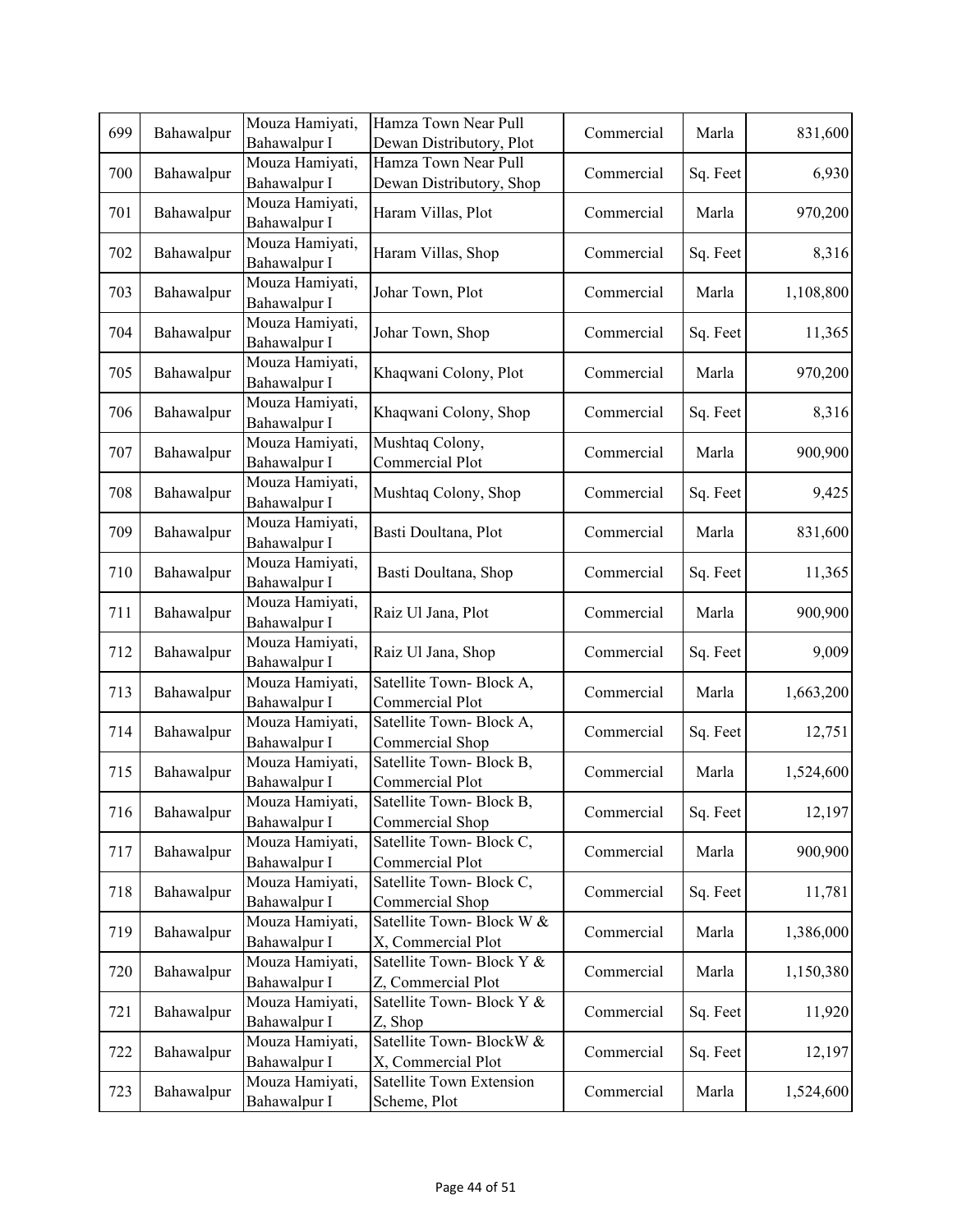| 724 | Bahawalpur | Mouza Hamiyati,<br>Bahawalpur I  | Satellite Town Extension<br>Scheme, Shop                                                   | Commercial | Sq. Feet | 12,197    |
|-----|------------|----------------------------------|--------------------------------------------------------------------------------------------|------------|----------|-----------|
| 725 | Bahawalpur | Mouza Hamiyati,<br>Bahawalpur I  | Shadab Colony, Hamza<br>Town Near Shahdab Colony,<br>Faiz Colony, Basti Darziyan,<br>Plot  | Commercial | Marla    | 1,316,700 |
| 726 | Bahawalpur | Mouza Hamiyati,<br>Bahawalpur I  | Shadab Colony, Hamza<br>Town Near Shahdab Colony,<br>Faiz Colony, Basti Darziyan,<br>Shop  | Commercial | Sq. Feet | 11,365    |
| 727 | Bahawalpur | Mouza Hamiyati,<br>Bahawalpur I  | State Gardan, Midle City,<br>Plot                                                          | Commercial | Marla    | 970,200   |
| 728 | Bahawalpur | Mouza Hamiyati,<br>Bahawalpur I  | State Gardan, Midle City,<br>Shop                                                          | Commercial | Sq. Feet | 8,316     |
| 729 | Bahawalpur | Mouza Hansra,<br>Bahawalpur I    | Yazman Road Kalli Pulli to<br>Bank of Punjab Commercial<br>Plot                            | Commercial | Marla    | 1,663,200 |
| 730 | Bahawalpur | Mouza Hansra,<br>Bahawalpur I    | Yazman Road Kalli Pulli to<br>Bank of Punjab Side Shop                                     | Commercial | Sq. Feet | 12,474    |
| 731 | Bahawalpur | Mouza Hoot Wala,<br>Bahawalpur I | Rehman Garden, Canal<br>Garden, Al-Majeed Paragon<br>City, Iqbal Villas<br>Commercial Plot | Commercial | Marla    | 900,900   |
| 732 | Bahawalpur | Mouza Hoot Wala,<br>Bahawalpur I | Rehman Garden, Canal<br>Garden, Al-Majeed Paragon<br>City, Iqbal Villas Shop               | Commercial | Sq. Feet | 7,484     |
| 733 | Bahawalpur | Mouza Karna,<br>Bahawalpur I     | Al-Harm Town, Shop                                                                         | Commercial | Sq. Feet | 7,900     |
| 734 | Bahawalpur | Mouza Karna,<br>Bahawalpur I     | Al-Harm Town,, Plot                                                                        | Commercial | Marla    | 935,550   |
| 735 | Bahawalpur | Mouza Karna,<br>Bahawalpur I     | Aslam Lodhi Town Back<br>Side Distributory Canal, Plot                                     | Commercial | Marla    | 762,300   |
| 736 | Bahawalpur | Mouza Karna,<br>Bahawalpur I     | Aslam Lodhi Town Back<br>Side Distributory<br>Canal, Shop                                  | Commercial | Sq. Feet | 6,930     |
| 737 | Bahawalpur | Mouza Karna,<br>Bahawalpur I     | Aziz Garden, Plot                                                                          | Commercial | Marla    | 1,039,500 |
| 738 | Bahawalpur | Mouza Karna,<br>Bahawalpur I     | Aziz Garden, Shop                                                                          | Commercial | Sq. Feet | 7,900     |
| 739 | Bahawalpur | Mouza Karna,<br>Bahawalpur I     | Ehsan Colony, Hafeez<br>Colony, Miani Mandar, Plot                                         | Commercial | Marla    | 1,178,100 |
| 740 | Bahawalpur | Mouza Karna,<br>Bahawalpur I     | Ehsan Colony, Hafeez<br>Colony, Miani Mandar,<br>Shop                                      | Commercial | Sq. Feet | 7,623     |
| 741 | Bahawalpur | Mouza Karna,<br>Bahawalpur I     | Faisal Colony, , Plot                                                                      | Commercial | Marla    | 1,178,100 |
| 742 | Bahawalpur | Mouza Karna,<br>Bahawalpur I     | Faisal Colony, , Shop                                                                      | Commercial | Sq. Feet | 9,286     |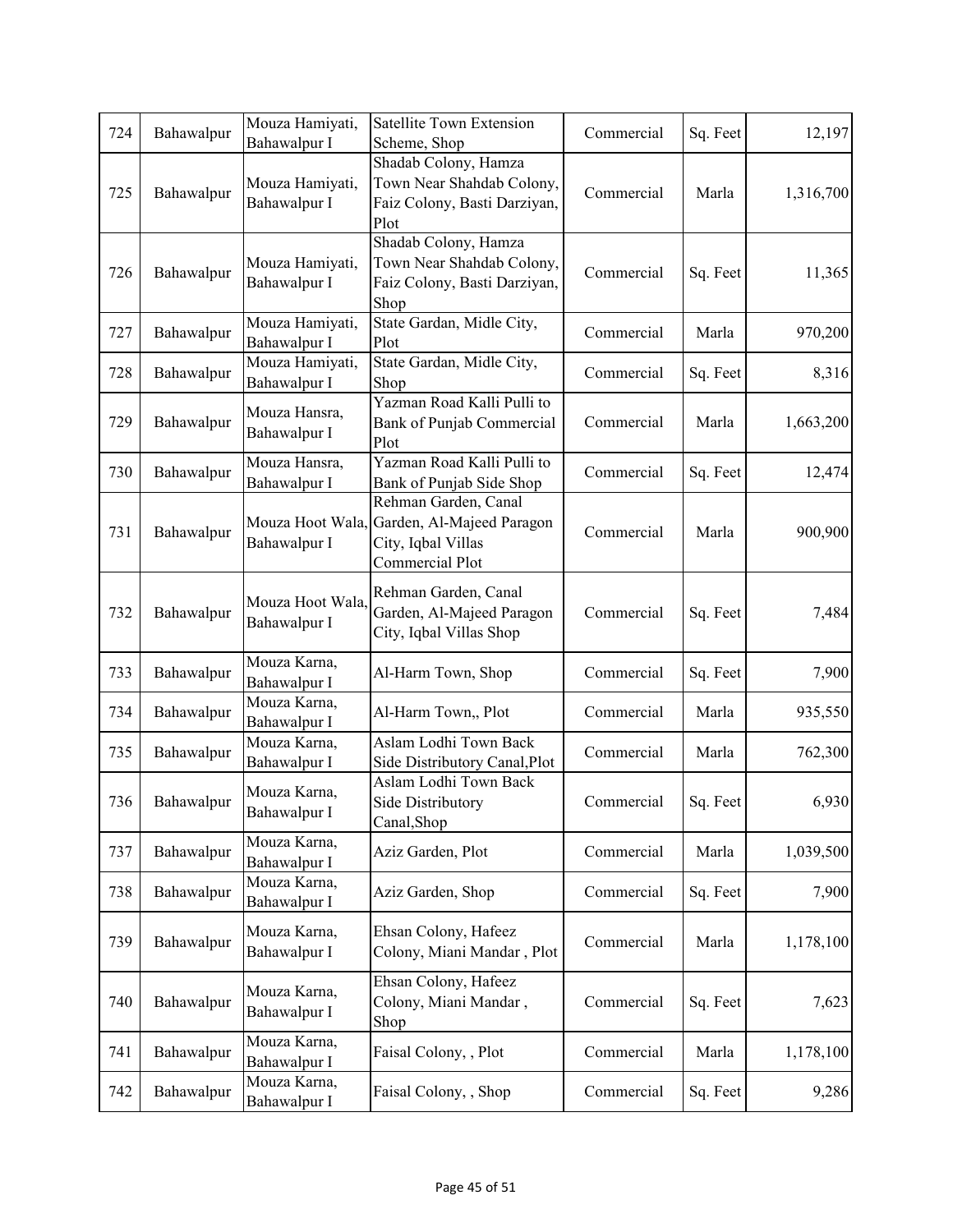| 743 | Bahawalpur | Mouza Karna,<br>Bahawalpur I               | Javed Nazir Colony, Usman<br>Colony,, Plot                                                      | Commercial | Marla    | 762,300   |
|-----|------------|--------------------------------------------|-------------------------------------------------------------------------------------------------|------------|----------|-----------|
| 744 | Bahawalpur | Mouza Karna,<br>Bahawalpur I               | Javed Nazir Colony, Usman<br>Colony,, Shop                                                      | Commercial | Sq. Feet | 6,930     |
| 745 | Bahawalpur | Mouza Karna,<br>Bahawalpur I               | Nazeer Abad Colony,<br>Bismillah Colony, Inam<br>Colony, Muslim Colony<br>Near Bus Stand,, Plot | Commercial | Marla    | 1,108,800 |
| 746 | Bahawalpur | Mouza Karna,<br>Bahawalpur I               | Nazeer Abad Colony,<br>Bismillah Colony, Inam<br>Colony, Muslim Colony<br>Near Bus Stand,, Shop | Commercial | Sq. Feet | 7,900     |
| 747 | Bahawalpur | Mouza Karna,<br>Bahawalpur I               | Radio Station,, Plot                                                                            | Commercial | Marla    | 1,178,100 |
| 748 | Bahawalpur | Mouza Karna,<br>Bahawalpur I               | Radio Station,, Shop                                                                            | Commercial | Sq. Feet | 7,623     |
| 749 | Bahawalpur | Mouza Karna,<br>Bahawalpur I               | Sadat Colony, Basti Ghous<br>Buksh, Plot                                                        | Commercial | Marla    | 762,300   |
| 750 | Bahawalpur | Mouza Karna,<br>Bahawalpur I               | Sadat Colony, Basti Ghous<br>Buksh, Shop                                                        | Commercial | Sq. Feet | 6,930     |
| 751 | Bahawalpur | Mouza Karna,<br>Bahawalpur I               | Shareef Mohalah, Plot                                                                           | Commercial | Marla    | 1,108,800 |
| 752 | Bahawalpur | Mouza Karna,<br>Bahawalpur I               | Shareef Mohalah, Shop                                                                           | Commercial | Sq. Feet | 9,009     |
| 753 | Bahawalpur | Mouza<br>Khanuwali,<br>Bahawalpur II       | Paragon City Phase-II Shops                                                                     | Main Road  | Sq. Feet | 4,800     |
| 754 | Bahawalpur | Mouza Model<br>Town, Bahawalpur            | Commercial Colony, Plot                                                                         | Commercial | Marla    | 831,600   |
| 755 | Bahawalpur | Mouza Model<br>Town, Bahawalpur            | Commercial Colony, Shop                                                                         | Commercial | Sq. Feet | 8,316     |
| 756 | Bahawalpur | Mouza Model<br>Town, Bahawalpur            | Heavy Industrial Area Near<br>Railway Station                                                   | Commercial | Marla    | 1,316,700 |
| 757 | Bahawalpur | Mouza Model<br>Town, Bahawalpur            | Heavy Industrial Area Near<br>Railway Station Shop                                              | Commercial | Sq. Feet | 10,395    |
| 758 | Bahawalpur | Mouza Model<br>Town, Bahawalpur            | Welcome Gate Colony,<br>imber Dippo, Shop                                                       | Commercial | Sq. Feet | 9,009     |
| 759 | Bahawalpur | Mouza Model<br>Town, Bahawalpur            | Welcome Gate<br>Colony, Timber Dippo, Plot                                                      | Commercial | Marla    | 1,635,480 |
| 760 | Bahawalpur | Mouza Qadir Bux<br>Channar, Jhangi<br>Wali | Jhangi Wala Road (Fron<br>Upto 200 Feet), Data Petrol<br>Pump to By-Pass Rate<br>Commercial     | Commercial | Marla    | 1,801,800 |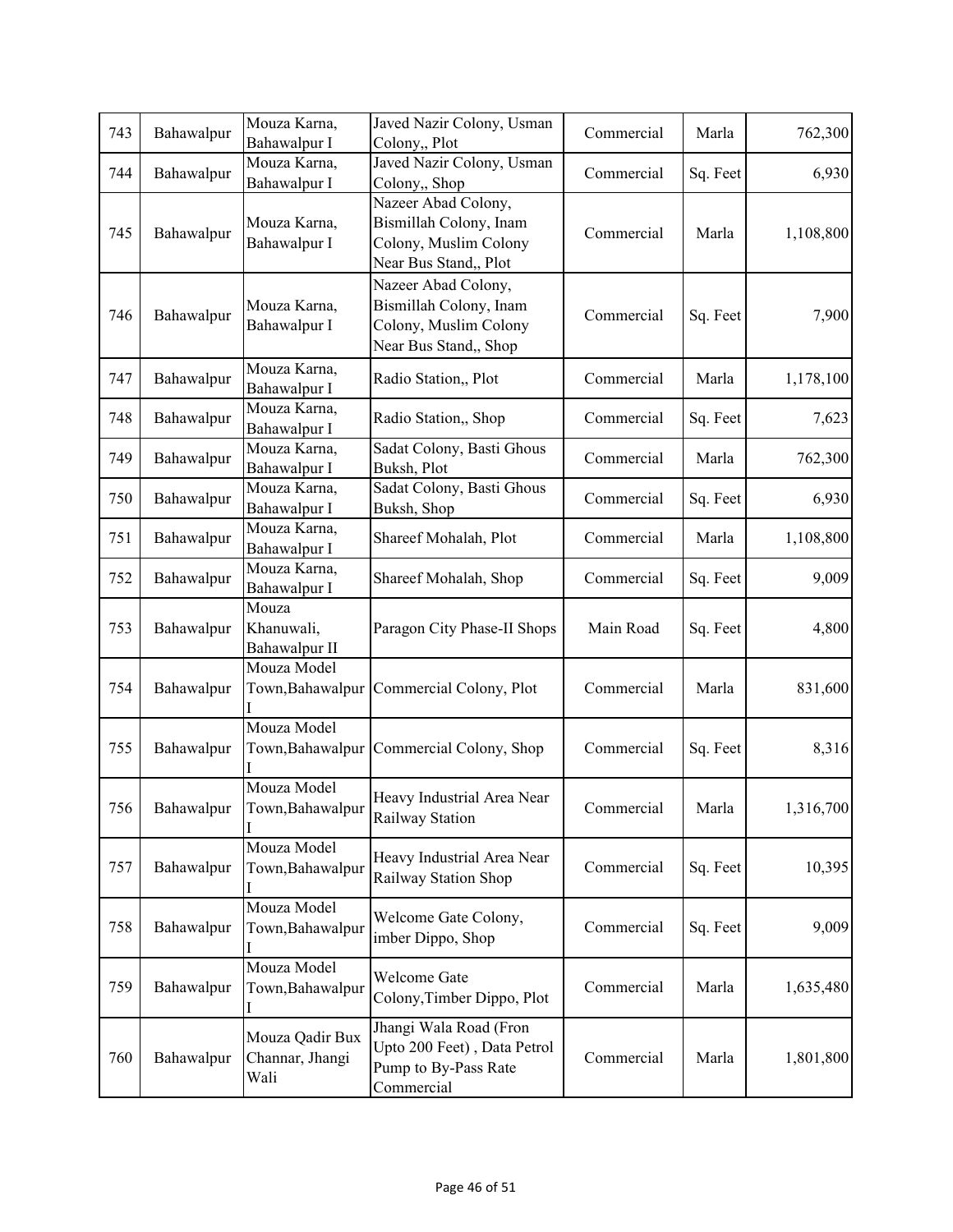| 761 | Bahawalpur | Mouza Qadir Bux<br>Channar, Jhangi<br>Wali    | Jhangi Wala Road (Fron<br>Upto 200 Feet), Pulli Dewan<br>to Data Petrol Pump, Rate<br>Commercial                                                                      | Commercial | Sq. Feet | 11,365  |
|-----|------------|-----------------------------------------------|-----------------------------------------------------------------------------------------------------------------------------------------------------------------------|------------|----------|---------|
| 762 | Bahawalpur | Mouza Raman,<br>Sama Satta                    | Basti Nawan Khoo, Basti<br>Bari Wala Khoo, Plot                                                                                                                       | Commercial | Sq. Feet | 5,821   |
| 763 | Bahawalpur | Mouza Raman,<br>Sama Satta                    | Basti Nawan Khoo, Basti<br>Bari Wala Khoo, Shop                                                                                                                       | Commercial | Marla    | 554,400 |
| 764 | Bahawalpur | Mouza Raman,<br>Sama Satta                    | Chah Ghazi Wala, Chah<br>Shareen Wala, Munshi Wala,<br>Chah Paar Wala Khoo, Plot                                                                                      | Commercial | Sq. Feet | 5,821   |
| 765 | Bahawalpur | Mouza Raman,<br>Sama Satta                    | Chah Ghazi Wala, Chah<br>Shareen Wala, Munshi Wala,<br>Chah Paar Wala Khoo, Shop                                                                                      | Commercial | Marla    | 485,100 |
| 766 | Bahawalpur | Mouza Sahlan,<br>Jhangi Wali                  | Al-Noor Execivite Villas, Al<br>Noor Gardan Phace (VVIP),<br>Al-Haram Execitive Villas,<br>Al Noor Homes, Al-Noor<br>Gardan Housing Scheme<br>Phave-V, Cristal Homes, | Commercial | Sq. Feet | 5,280   |
| 767 | Bahawalpur | Mouza Zakhira<br>Sama Satta,<br>Bahawalpur II | Anwar Colony, Rao Colony,<br>Sheikh Saeed Colony,<br>Gulshan -e-Fazal Colony,<br>Peer Bux Colony, Doctor<br>Town, Plot                                                | Commercial | Marla    | 831,600 |
| 768 | Bahawalpur | Mouza Zakhira<br>Sama Satta,<br>Bahawalpur II | Anwar Colony, Rao Colony,<br>Sheikh Saeed Colony,<br>Gulshan -e-Fazal Colony,<br>Peer Bux Colony, Doctor<br>Town, Shop                                                | Commercial | Sq. Feet | 6,930   |
| 769 | Bahawalpur | Mouza Zakhira<br>Sama Satta,<br>Bahawalpur II | Bashir Shah Colony, Rehmat<br>Colony, Shafeeq Gardan,<br>Khatikan Basti, Plot                                                                                         | Commercial | Marla    | 831,600 |
| 770 | Bahawalpur | Mouza Zakhira<br>Sama Satta,<br>Bahawalpur II | Bashir Shah Colony, Rehmat<br>Colony, Shafeeq Gardan,<br>Khatikan Basti, Shop                                                                                         | Commercial | Sq. Feet | 6,930   |
| 771 | Bahawalpur | Mouza Zakhira<br>Sama Satta,<br>Bahawalpur II | Basti Choty Shah, Arshad<br>Town, Al-Hamd Colony, Plot                                                                                                                | Commercial | Marla    | 762,300 |
| 772 | Bahawalpur | Mouza Zakhira<br>Sama Satta,<br>Bahawalpur II | Basti Choty Shah, Arshad<br>Town, Al-Hamd<br>Colony, Shop                                                                                                             | Commercial | Sq. Feet | 6,930   |
| 773 | Bahawalpur | Mouza Zakhira<br>Sama Satta,<br>Bahawalpur II | Taha Town, Paragon Ideal<br>Homes, Plot                                                                                                                               | Commercial | Marla    | 970,200 |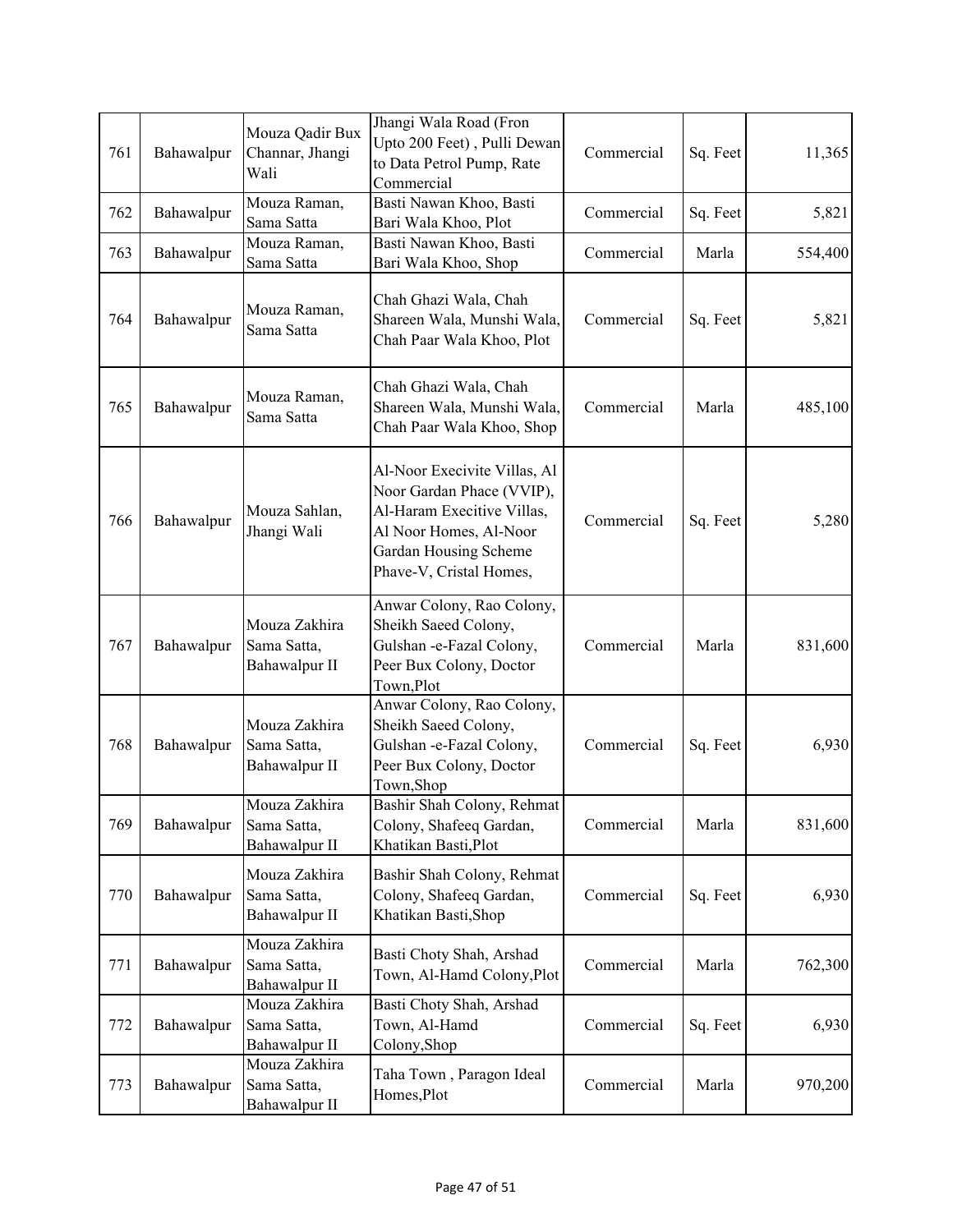| 774 | Bahawalpur | Mouza Zakhira<br>Sama Satta,<br>Bahawalpur II | Taha Town, Paragon Ideal<br>Homes, Shop                                       | Commercial | Sq. Feet | 7,207     |
|-----|------------|-----------------------------------------------|-------------------------------------------------------------------------------|------------|----------|-----------|
| 775 | Bahawalpur | Mouza Zakhira<br>Sama Satta,<br>Bahawalpur II | Taha Town Phase II, Plot                                                      | Commercial | Marla    | 693,000   |
| 776 | Bahawalpur | Mouza Zakhira<br>Sama Satta,<br>Bahawalpur II | Taha Town Phase II, Shop                                                      | Commercial | Sq. Feet | 6,930     |
| 777 | Bahawalpur | Samma Satta, Dera<br>Masti                    | Dera Masti (Link Road)                                                        | Commercial | Marla    | 41,927    |
| 778 | Bahawalpur | Samma Satta, Dera<br>Masti                    | Dera Masti (Main Road)                                                        | Commercial | Marla    | 58,697    |
| 779 | Bahawalpur | Samma<br>Satta, Noshehra                      | Noshehra (Main Road)                                                          | Commercial | Marla    | 58,697    |
| 780 | Bahawalpur | Bahawalpur<br>Saddar                          | Rate of Chobara of all areas<br>of Tehsil Saddar new entry                    | Main Road  | Sq. Feet | 1,800     |
| 781 | Bahawalpur | Chak No. 12/BC                                | Main Yazman Road, Gound<br>Floor (Commercial<br>Constructed)                  | Main Road  | Sq. Feet | 13,662    |
| 782 | Bahawalpur | Chak No. 12/BC                                | Main Yazman Road, Second<br>Floor (Commercial<br>Constructed)                 | Main Road  | Sq. Feet | 9,108     |
| 783 | Bahawalpur | Chak No. 4/BC                                 | Basti School Wali Dera<br>Bakha (Commercial Vacant<br>Plot)                   | Main Road  | Marla    | 1,335,840 |
| 784 | Bahawalpur | Chak No. 4/BC                                 | Main Road Adda Dera<br>Bakha, Fistt Floor<br>(Commercial Constructed)         | Main Road  | Sq. Feet | 8,349     |
| 785 | Bahawalpur | Chak No. 4/BC                                 | Main Road Adda Dera<br>Bakha, Gound Floor<br>(Commercial Constructed)         | Main Road  | Sq. Feet | 9,108     |
| 786 | Bahawalpur | Chak No. 5/BC                                 | Bus Stop Basti Behain,<br>Ground Floor (Commercial<br>Constructed)            | Main Road  | Sq. Feet | 9,108     |
| 787 | Bahawalpur | Chak No. 5/BC                                 | Bus Stop Basti Behain,<br>Second Floor (Commercial<br>Constructed)            | Main Road  | Sq. Feet | 6,831     |
| 788 | Bahawalpur | Chak No. 5/BC                                 | Bus Stop Basti Kharak Near<br>Arabian Petrol Pump<br>(Commercial Vacant Plot) | Main Road  | Marla    | 759,000   |
| 789 | Bahawalpur | Chak No. 7/BC                                 | GECHS Bhawalpur, Block B<br>& C, Shop                                         | Main Road  | Sq. Feet | 1,980     |
| 790 | Bahawalpur | Chak No. 7/BC                                 | <b>GECHS Bhawalpur, Block</b><br>D,E,F, & G, Shop                             | Main Road  | Sq. Feet | 1,980     |
| 791 | Bahawalpur | Chak No. 7/BC                                 | <b>GECHS Bhawalpur, Block</b><br>H, J, & KB, Shop                             | Main Road  | Sq. Feet | 1,980     |
| 792 | Bahawalpur | Chak No. 7/BC                                 | Main Adda Chak No. 7/BC<br>(Commercial Vacant Plot)                           | Main Road  | Marla    | 607,200   |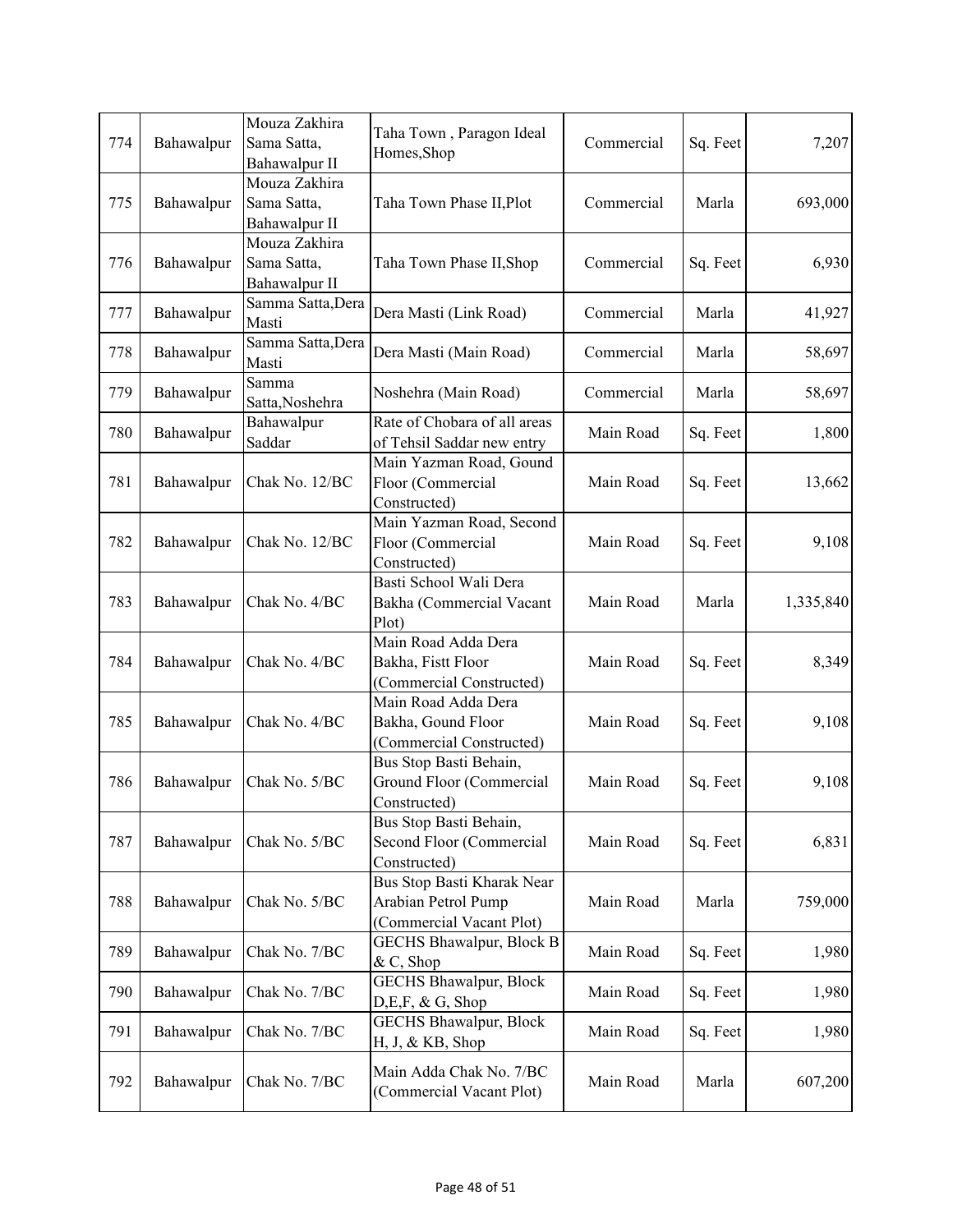|     | Bahawalpur | Chak No. 7/BC                            | Main Adda Chak No. 7/BC,   |           | Sq. Feet | 6,072   |
|-----|------------|------------------------------------------|----------------------------|-----------|----------|---------|
| 793 |            |                                          | Ground Floor (Commercial   | Main Road |          |         |
|     |            |                                          | Constructed)               |           |          |         |
| 794 | Bahawalpur |                                          | Main Adda Chak No. 7/BC,   |           |          |         |
|     |            | Chak No. 7/BC                            | Second Floor (Commercial   | Main Road | Sq. Feet | 3,795   |
|     |            |                                          | Constructed)               |           |          |         |
|     |            |                                          | Main Allied Cotton Factory |           |          |         |
| 795 | Bahawalpur | Jand                                     | road side Vacant Plot      | Main Road | Marla    | 151,800 |
|     | Bahawalpur | Khanqah Sharif                           | Adda Khanqah Sharif to     | Main Road | Marla    |         |
|     |            |                                          | Darbar Sharif Muhkam       |           |          |         |
| 796 |            |                                          | Seerani (Commercial Vacant |           |          | 910,800 |
|     |            |                                          | Plot)                      |           |          |         |
|     |            |                                          | Bus Stop to Sama Satta     |           |          |         |
| 797 | Bahawalpur | Khanqah Sharif                           | Road, Ground Floor         | Main Road | Sq. Feet | 13,207  |
|     |            |                                          | (Commercial Constructed)   |           |          |         |
|     |            |                                          | Bus Stop to Sama Satta     |           |          |         |
| 798 | Bahawalpur | Khanqah Sharif                           | Road, Second Floor         | Main Road | Sq. Feet | 9,108   |
|     |            |                                          |                            |           |          |         |
|     |            | Khanqah Sharif,                          | (Commercial Constructed)   |           |          |         |
| 799 | Bahawalpur |                                          | Khanqah Sharif (Link Road) | Link Road | Marla    | 121,308 |
|     |            | Khanqah Sharif                           |                            |           |          |         |
| 800 | Bahawalpur | Khanqah Sharif,                          | Khanqah Sharif (Main Road) | Main Road | Marla    | 827,204 |
|     |            | Khanqah Sharif                           |                            |           |          |         |
| 801 | Bahawalpur | Khanqah Sharif,                          | Khanqah Sharif (Off Road)  | Off Road  | Marla    | 70,772  |
|     |            | Khanqah Sharif                           |                            |           |          |         |
|     | Bahawalpur | Nooro Arain                              | Madina Colony to Sama      | Main Road | Marla    | 303,600 |
| 802 |            |                                          | Satta Road (Commercial     |           |          |         |
|     |            |                                          | Vacant Plot)               |           |          |         |
|     | Bahawalpur | Nooro Arain                              | Madina Colony to Sama      | Main Road | Sq. Feet | 4,858   |
| 803 |            |                                          | Satta Road, Ground Floor   |           |          |         |
|     |            |                                          | (Commercial Constructed)   |           |          |         |
|     | Bahawalpur | Nooro Arain                              | Madina Colony to Sama      | Main Road | Sq. Feet | 3,036   |
| 804 |            |                                          | Satta Road, Second Floor   |           |          |         |
|     |            |                                          | (Commercial Constructed)   |           |          |         |
|     |            | Tibba Miani Ward Basti Channaran         |                            |           |          |         |
| 805 | Bahawalpur | No. 10                                   | (Commercial Vacant Plot)   | Main Road | Marla    | 910,800 |
|     | Bahawalpur | Tibba Miani Ward<br>No. 10               | Basti Channaran, Ground    | Main Road | Sq. Feet |         |
| 806 |            |                                          | Floor (Commercial          |           |          | 10,626  |
|     |            |                                          | Constructed)               |           |          |         |
|     | Bahawalpur | Tibba Miani Ward<br>No. 10               | Basti Channaran, Second    | Main Road | Sq. Feet |         |
| 807 |            |                                          | Floor (Commercial          |           |          | 9,108   |
|     |            |                                          | Constructed)               |           |          |         |
|     | Bahawalpur | Tibba Miani Ward<br>No. 12               | Basti Qasayian, Basti New  | Main Road | Marla    |         |
| 808 |            |                                          | Abadi (Commercial Vacant   |           |          | 910,800 |
|     |            |                                          | Plot)                      |           |          |         |
|     |            |                                          | Basti Qasayian, Basti New  |           |          |         |
| 809 | Bahawalpur | Tibba Miani Ward<br>No. 12               | Abadi, Ground Floor        |           |          |         |
|     |            |                                          |                            | Main Road | Sq. Feet | 10,626  |
|     |            |                                          | (Commercial Constructed)   |           |          |         |
|     |            | Tibba Miani Ward<br>Bahawalpur<br>No. 12 | Basti Qasayian, Basti New  | Main Road | Sq. Feet |         |
| 810 |            |                                          | Abadi, Second Floor        |           |          | 9,108   |
|     |            |                                          | (Commercial Constructed)   |           |          |         |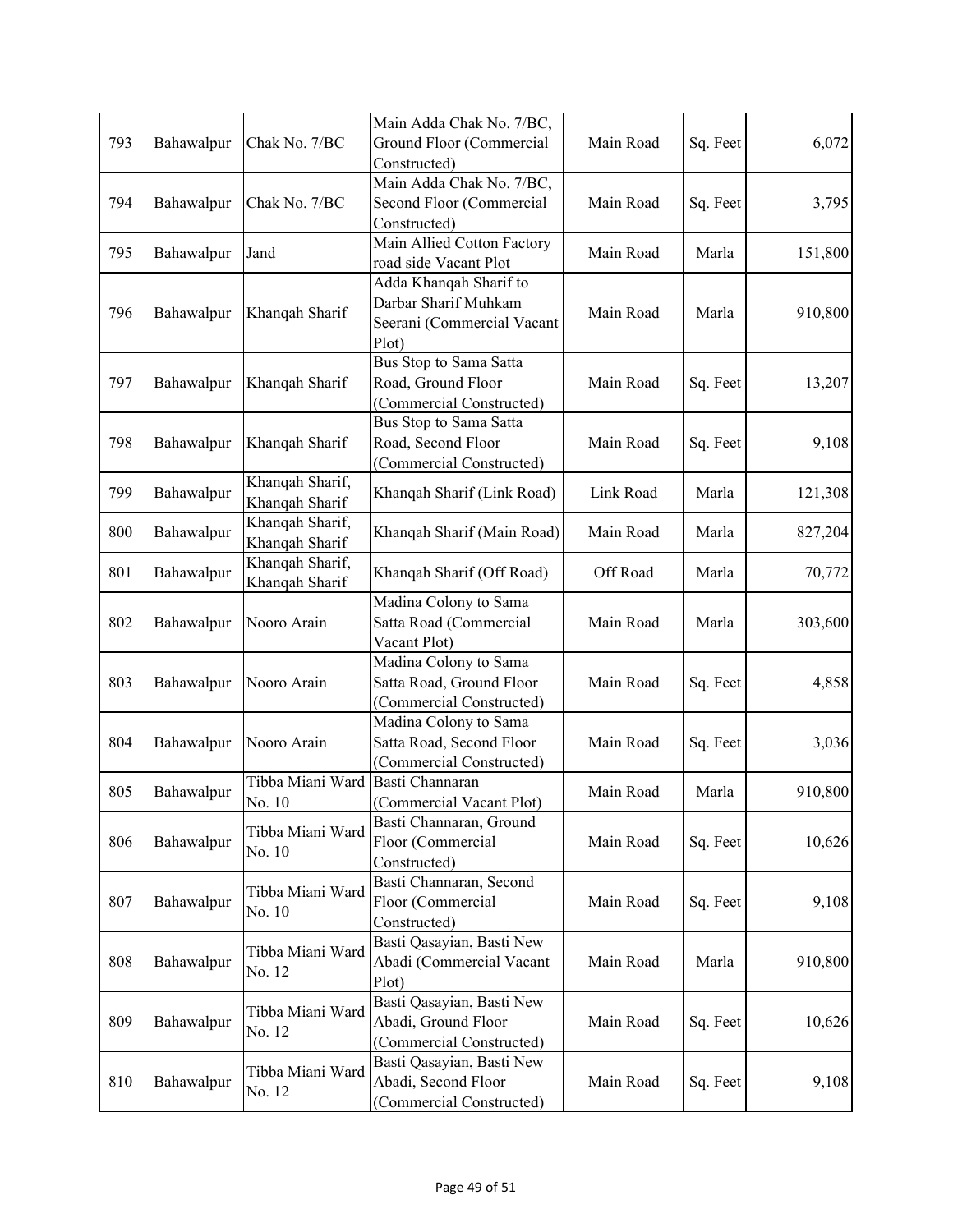| 811 | Bahawalpur | Tibba Miani Ward<br>No. 13 | Basti Darkhanan, Basti<br>Sahoo etc (Commercial<br>Vacant Plot)                  | Main Road | Marla    | 910,800 |
|-----|------------|----------------------------|----------------------------------------------------------------------------------|-----------|----------|---------|
| 812 | Bahawalpur | Tibba Miani Ward<br>No. 13 | Basti Darkhanan, Basti<br>Sahoo Etc., Ground Floor<br>(Commercial Constructed)   | Main Road | Sq. Feet | 10,626  |
| 813 | Bahawalpur | Tibba Miani Ward<br>No. 13 | Basti Darkhanan, Basti<br>Sahoo Etc., Second Floor<br>(Commercial Constructed)   | Main Road | Sq. Feet | 9,108   |
| 814 | Bahawalpur | Tibba Miani Ward<br>No. 2  | Basti Kachi Wah to Basti<br><b>Gulzar Commercial</b><br>Constructed Ground floor | Main Road | Sq. Feet | 4,858   |
| 815 | Bahawalpur | Tibba Miani Ward<br>No. 2  | Basti Kachi Wah to Basti<br>Gulzar commercial Vacant<br>Plot                     | Main Road | Marla    | 910,800 |
| 816 | Bahawalpur | Tibba Miani Ward<br>No. 6  | Inside Sama Satta Main<br>Bazar (Commercial Vacant<br>Plot)                      | Main Road | Marla    | 910,800 |
| 817 | Bahawalpur | Tibba Miani Ward<br>No. 6  | Inside Sama Satta Main<br>Bazar, Ground Floor<br>(Commercial Constructed)        | Main Road | Sq. Feet | 8,653   |
| 818 | Bahawalpur | Tibba Miani Ward<br>No. 6  | Inside Sama Satta Main<br>Bazar, Second Floor<br>(Commercial Constructed)        | Main Road | Sq. Feet | 6,072   |
| 819 | Bahawalpur | Tibba Miani Ward<br>No. 7  | Basti Abdul Kareem City<br>Area, Ground Floor<br>(Commercial Constructed)        | Main Road | Sq. Feet | 7,590   |
| 820 | Bahawalpur | Tibba Miani Ward<br>No. 7  | Latif Abad, Basti Abdul<br>Kareem (Commercial Vacant<br>Plot)                    | Main Road | Marla    | 925,980 |
| 821 | Bahawalpur | Tibba Miani Ward<br>No. 7  | Latif Abad, Basti Abdul<br>Kareem, Fist Floor<br>(Commercial Constructed)        | Main Road | Sq. Feet | 8,653   |
| 822 | Bahawalpur | Tibba Miani Ward<br>No. 7  | Latif Abad, Basti Abdul<br>Kareem, Ground Floor<br>(Commercial Constructed)      | Main Road | Sq. Feet | 9,715   |
| 823 | Bahawalpur | Tibba Miani Ward<br>No. 8  | Basti Arain (Commercial<br>Vacant Plot)                                          | Main Road | Marla    | 925,980 |
| 824 | Bahawalpur | No. 8                      | Tibba Miani Ward Basti Arain, Ground Floor<br>(Commercial Constructed)           | Main Road | Sq. Feet | 9,563   |
| 825 | Bahawalpur | No. 8                      | Tibba Miani Ward Basti Arain, Second Floor<br>(Commercial Constructed)           | Main Road | Sq. Feet | 7,590   |
| 826 | Bahawalpur | Tibba Miani Ward<br>No. 9  | Muhallah Darbar Baba<br>Ashraf (Commercial Vacant<br>Plot)                       | Main Road | Marla    | 925,980 |
| 827 | Bahawalpur | Tibba Miani Ward<br>No. 9  | Muhallah Darbar Baba<br>Ashraf, Ground Floor<br>(Commercial Constructed)         | Main Road | Sq. Feet | 10,626  |